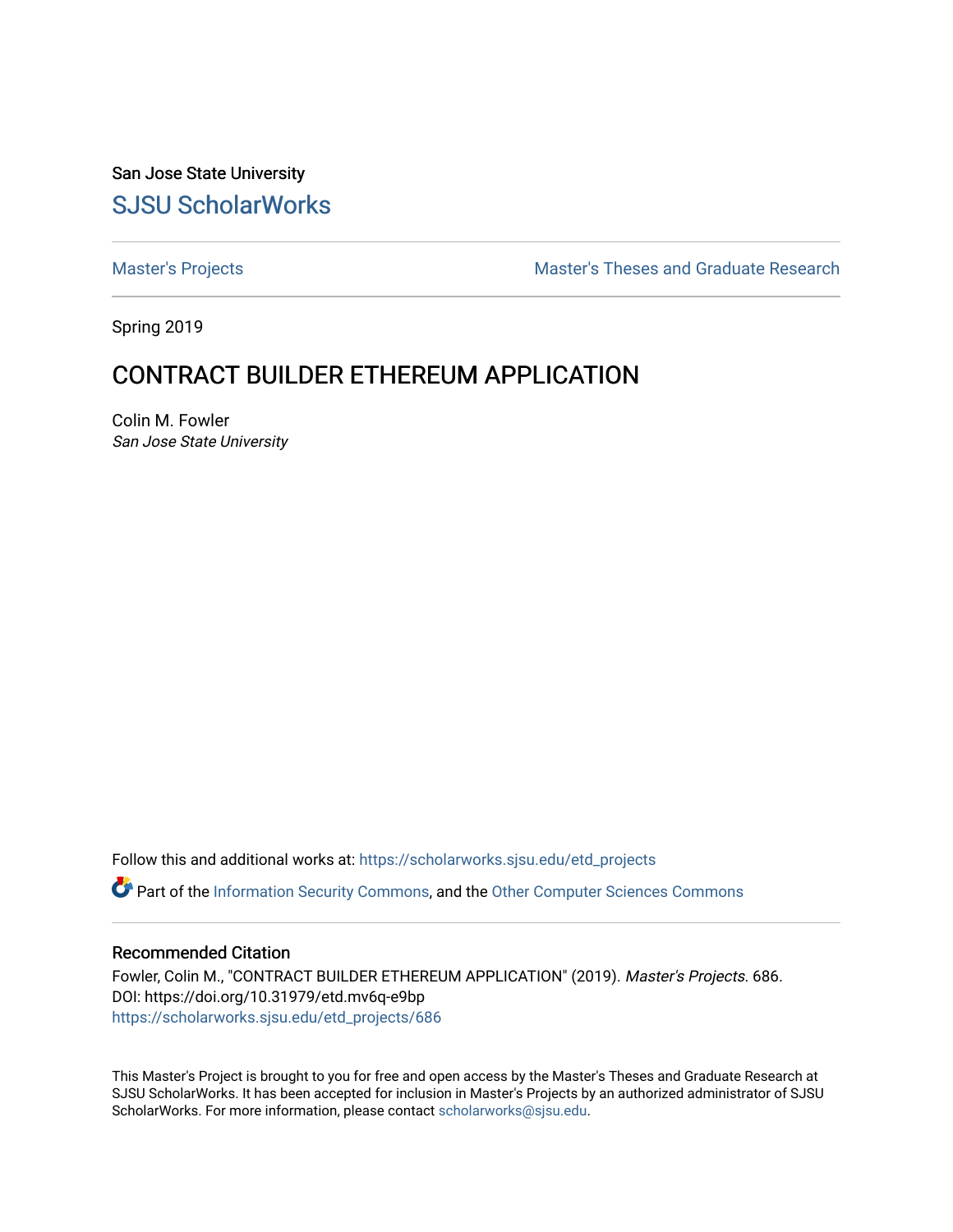## **CONTRACT BUILDER ETHEREUM APPLICATION**

**A Project Presented to Dr. Robert Chun and**

**The Faculty of the Department of Computer Science**

**At San Jose State University**

**In partial fulfillment of the**

**requirements for the class**

**CS298**

**By**

**Colin M. Fowler**

**Spring 2019**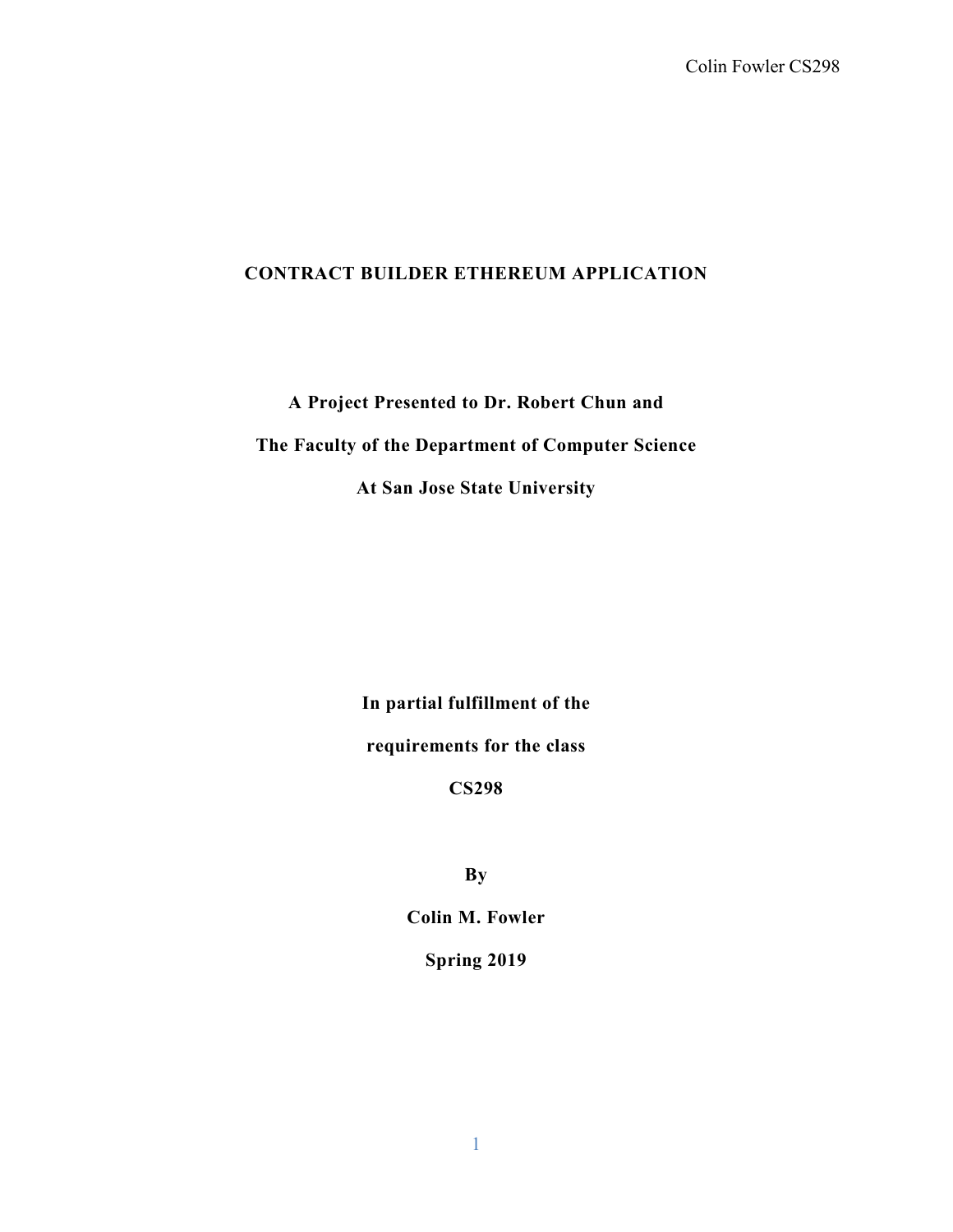## **The Designated Project Committee Approves the Project Titled**

## **CONTRACT BUILDER ETHEREUM APPLICATION**

**By**

**Colin M. Fowler**

## **APPROVED FOR THE DEPARTMENT OF COMPUTER SCIENCE SAN JOSE STATE UNIVERSITY**

**Spring 2019**

**Dr. Robert Chun, Department of Computer Science**

**Dr. Philip Heller, Department of Computer Science**

**Brian Coleman, Perkins Coie LLP**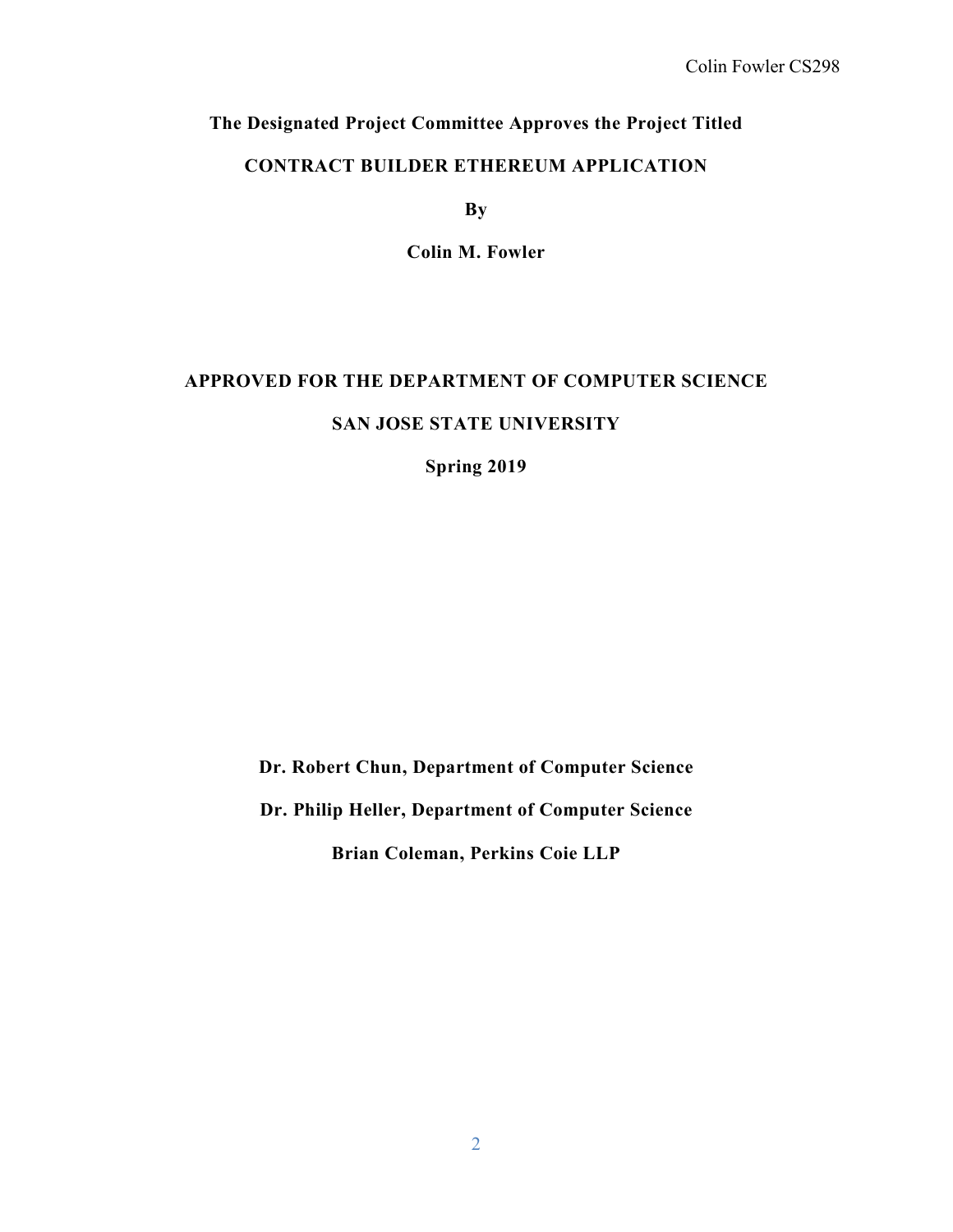## **TABLE OF CONTENTS**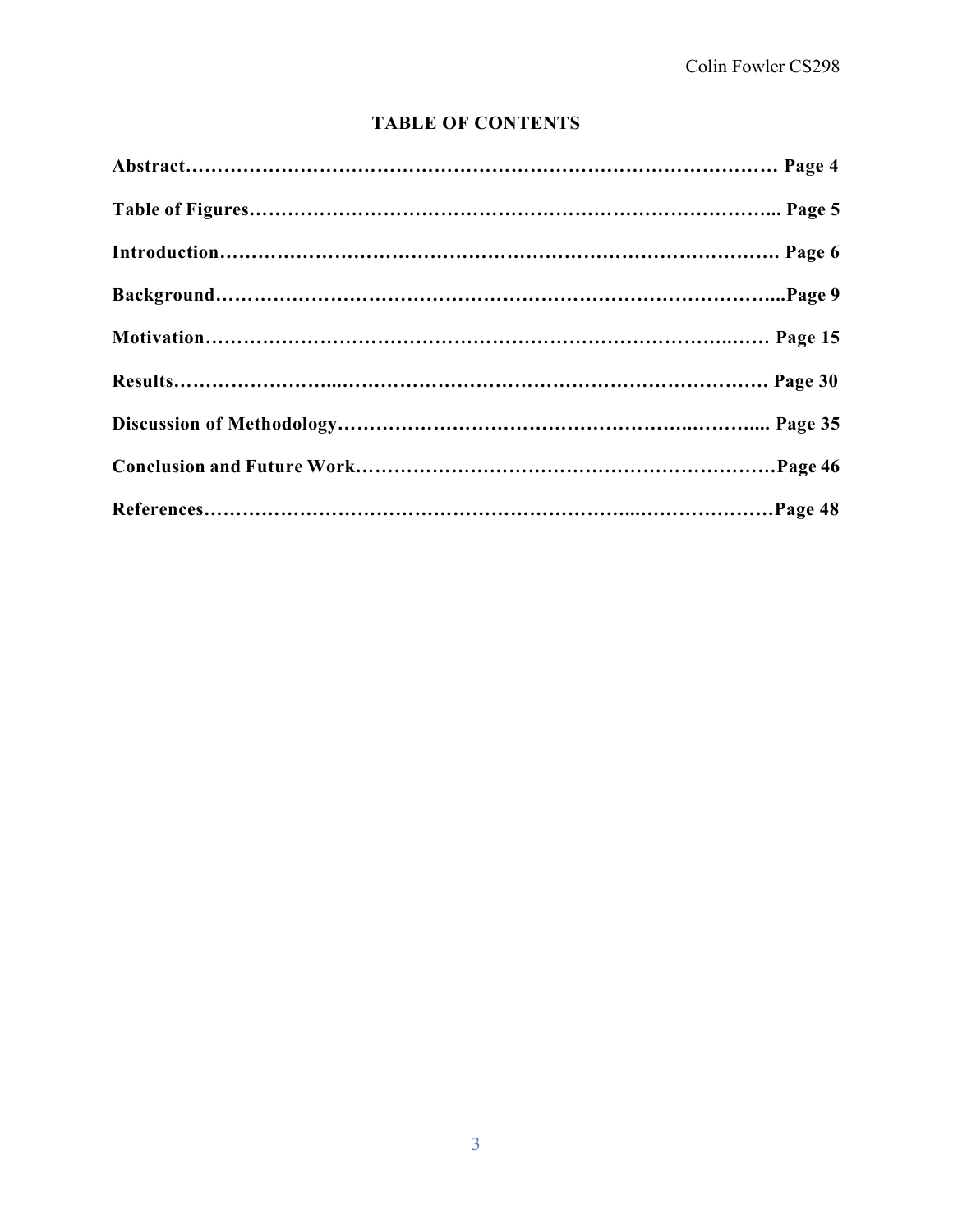Colin Fowler CS298

## **ABSTRACT**

Developments in Blockchain, smart contract, and decentralized application ("dApps") technology have enabled new types of software that can improve efficiency within law firms by increasing speed at which attorneys may draft and execute contracts. Smart contracts and dApps are self-executing software that reside on a blockchain. Custom smart contracts can be built in a modular manner in order to emulate contracts that are commonly generated and executed in law firms. Such contracts include those for the transfer of services, goods, and title. This article explores exactly how implementations of smart contracts for law firms may look.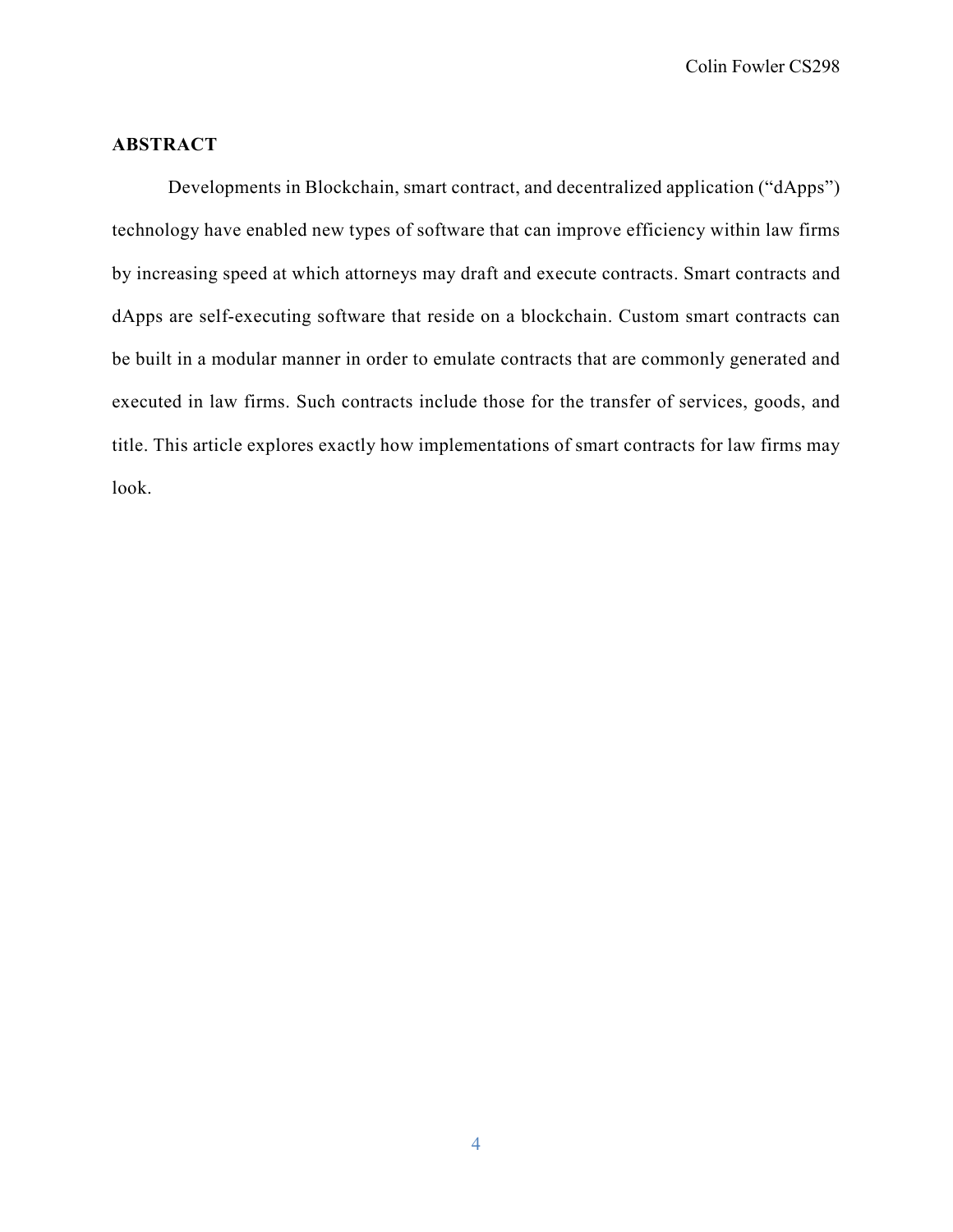## **TABLE OF FIGURES**

Figure 1 is a flowchart illustrating transactions directed by a channel monitor to track fees.

Figure 2 is a screenshot of the user interface to create blocks in a contract.

Figure 3 is a screenshot of the user interface with two blocks.

Figure 4 is a screenshot including the parties block with the relevant wallet addresses.

Figure 5 is a screenshot including the exchange block filled out.

Figure 6 is a screenshot of a contract address.

Figure 7 is a screenshot of transaction records on Etherscan.

Figure 8 is an Etherscan screenshot publicly displaying the code of the contract.

Figure 9 is a contract signing interface.

Figure 10 illustrates successful transfer.

Figure 11 is an Etherscan screenshot including annotations labeling transactions.

Figure 12 is an illustration of module selection.

Figure 13 is block diagram of ST-20 token features

Figure 14 is a block diagram of the proof of concept application.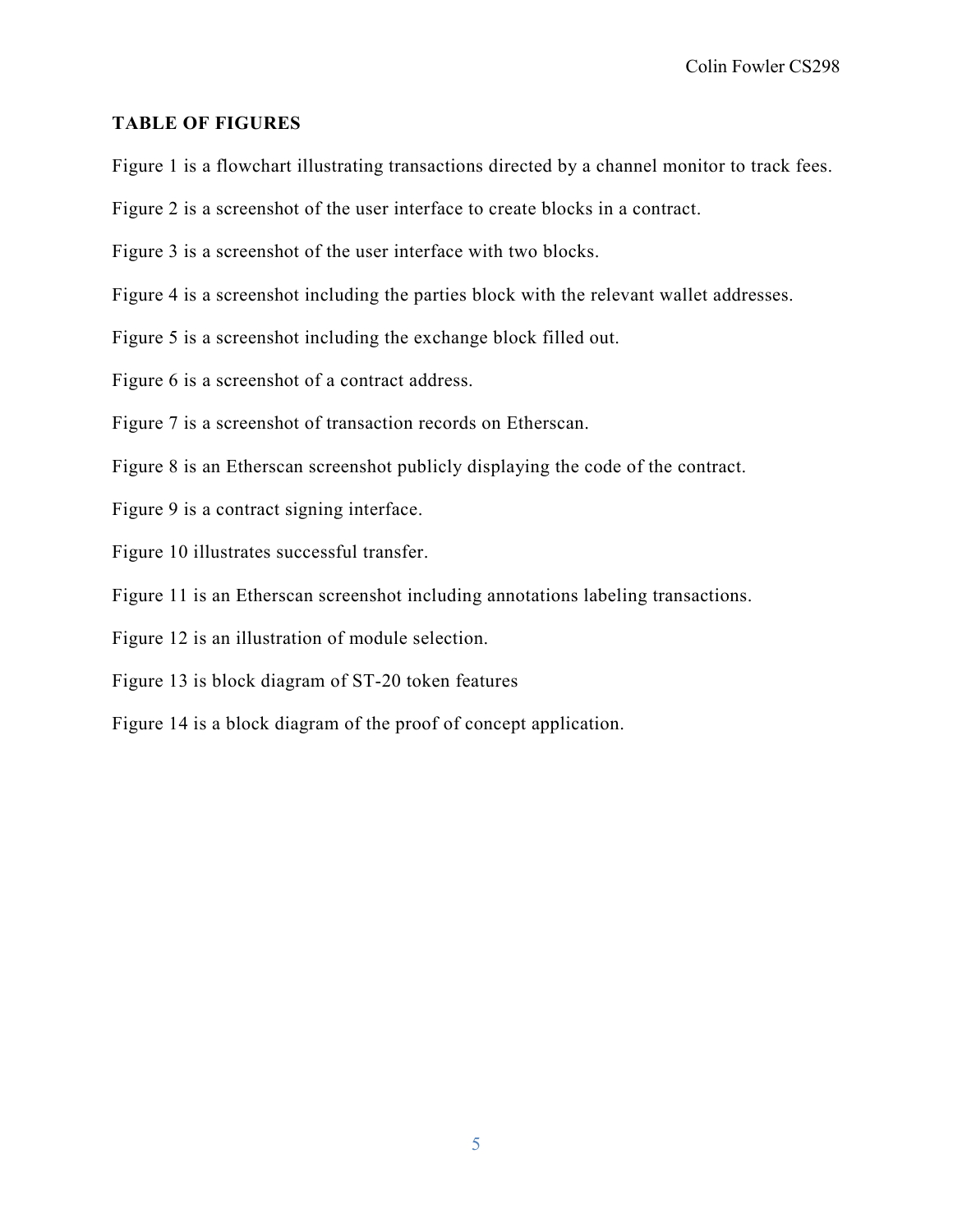Colin Fowler CS298

## **I. INTRODUCTION**

Lawyers are expensive; I know, I am one.<sup>[1](#page-6-0)</sup> Lawyers typically bill every six minutes. Reducing the time a given task requires in a firm makes the firm's services more attractive to clients and enables attorneys to increase the number of clients they may serve. There is a growing desire in the legal field to reduce the time attorneys spend performing repetitive tasks and focus time instead on advising and counseling. One area that remains time intensive, though still repetitive is the drafting, revising and consideration of contract language. Care needs to be taken in the choice of wording (in human languages) because variable interpretation of contracts leads to a significant amount of court litigation every year.

Unfortunately, contracts have been difficult to automate or streamline because of the variability included in their generation and the trust required to convert them to program code. While program code is not prone to interpretation like English, or other human languages, program code must be run on someone's computer, and thus private execution of program code strains trust required for a contract negotiated at arm's length.

Cryptocurrencies have opened up new space for software innovation. Starting with Bitcoin in 2011, numerous cryptocurrencies have iterated on the general concept of a decentralized immutable public ledger, also known as a "blockchain." Each cryptocurrency operates on its own respective blockchain. The Bitcoin blockchain is largely intended as a means to track movement of digital currency. Within a short period, additional uses became apparent as users realized that documents could be inserted into transactions of Bitcoin. Storage of documents on the blockchain enabled users to prove that they had a given set of

<span id="page-6-0"></span> <sup>1</sup> <https://www.perkinscoie.com/en/professionals/colin-m-fowler.html>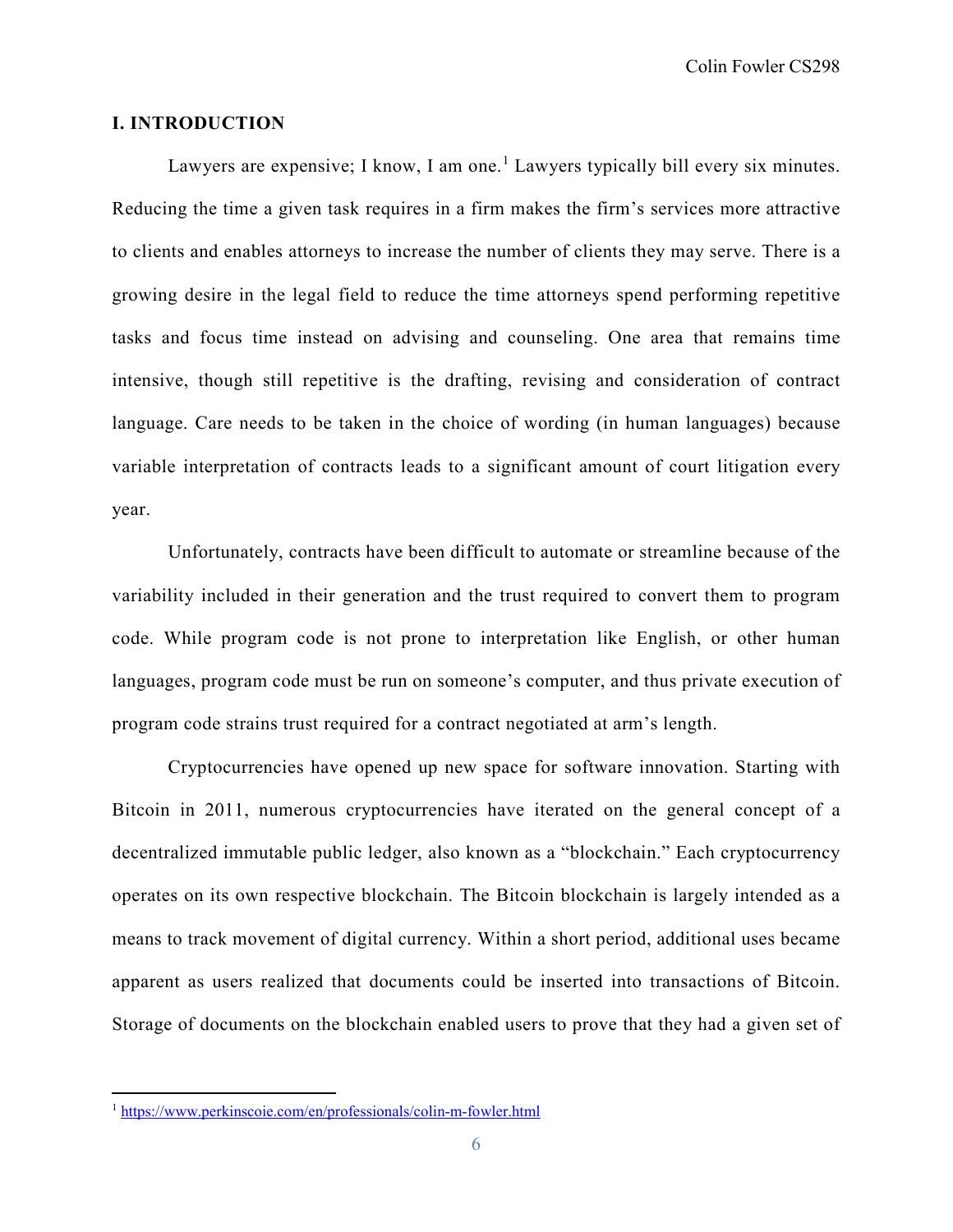information (whatever was stored on the document) at a particular date and time. Other cryptographic currencies have iterated and expanded on the utility.

Recently, the Ethereum cryptocurrency has enabled on-blockchain processing using virtual machines as a type of public computer. Nodes that support the Ethereum blockchain provide unused processing power to execute open source software that is stored on the blockchain. This on-blockchain software is referred to as a smart contract or a decentralized application ("dApp"). Smart contracts are programmed to execute upon the satisfaction of one or more predetermined conditions. Smart contracts executing on a blockchain can be trustless and are secured by the immutable nature of the blockchain. As a result that Smart contracts are executed publicly, the requirement of additional trust for arm's length parties of a contract created in program code is removed.

The legal industry can make direct use of smart contracts to improve efficiency and reduce litigation.<sup>[2](#page-7-0)</sup> Litigation is often a result of ambiguity in contracts and implementing such contracts in program code that follows strict rules for execution reduces ambiguity and may in turn reduce litigation. Streamlining administrative issues enables lawyers to direct greater focus to legal analysis of problems. Lawyers will transition from drafting traditional contracts to building standardized smart contract templates. The templates would use code modules that would plug in as necessary/selected. In appearance, the user interface would look similar to the standardized traditional contracts that one might find on LegalZoom (a do-it-yourself legal help service). In some cases, the old contracts will evolve into a hybrid of paper and digital content where contracts are verified via blockchain and substantiated by physical copy.

<span id="page-7-0"></span> <sup>2</sup> Rouse, Margaret, "Smart Contract", last updated on April 2018, (available at

http://searchcompliance.techtarget.com/definition/smart-contract and accessed 3/29/2019).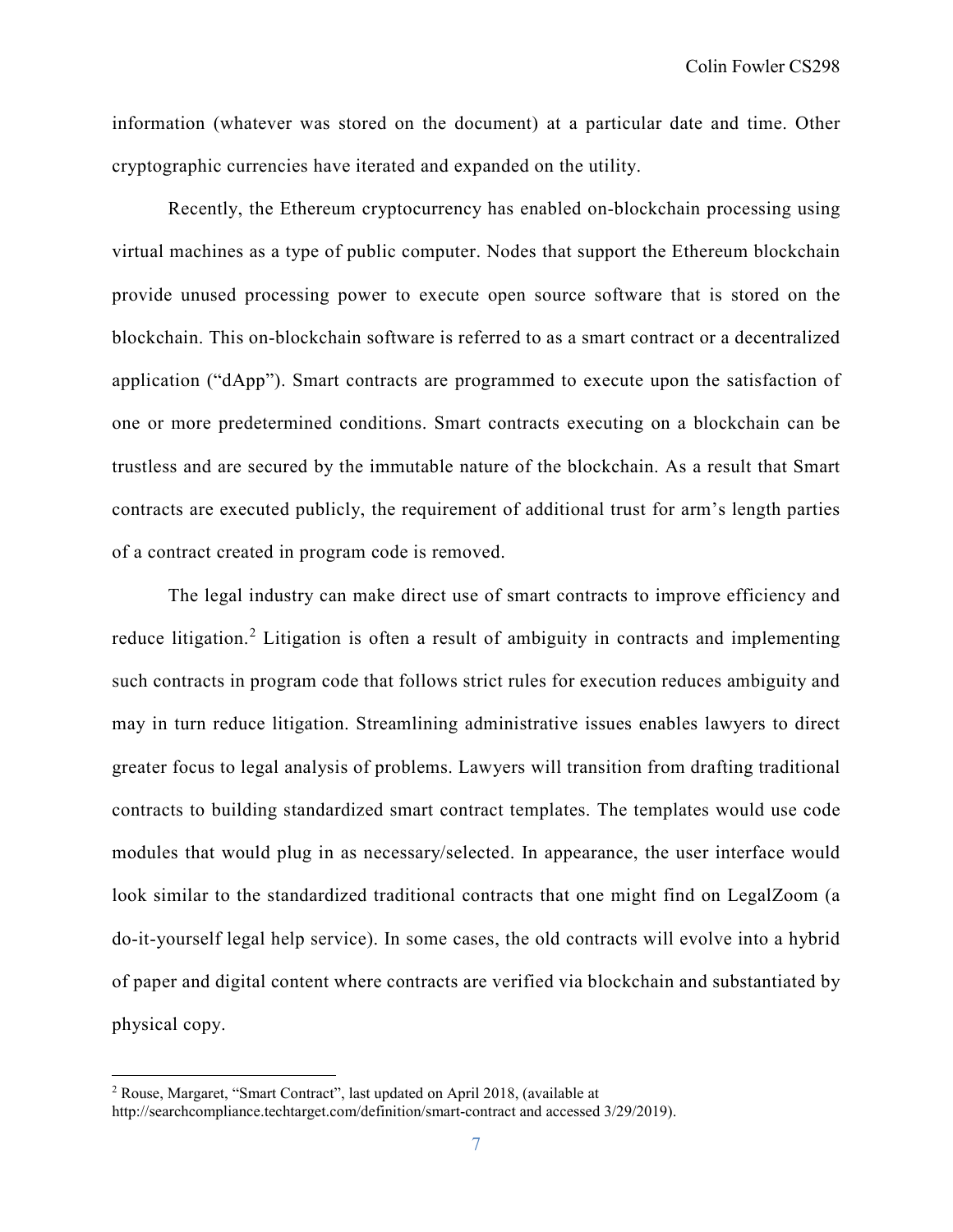This research explores exactly how implementations of smart contracts for law firms may look. As noted, the researcher is, himself, a patent attorney with significant experience working in a large law firm environment (commonly referred to as "BigLaw") and has billed hundreds of hours drafting and reviewing contracts.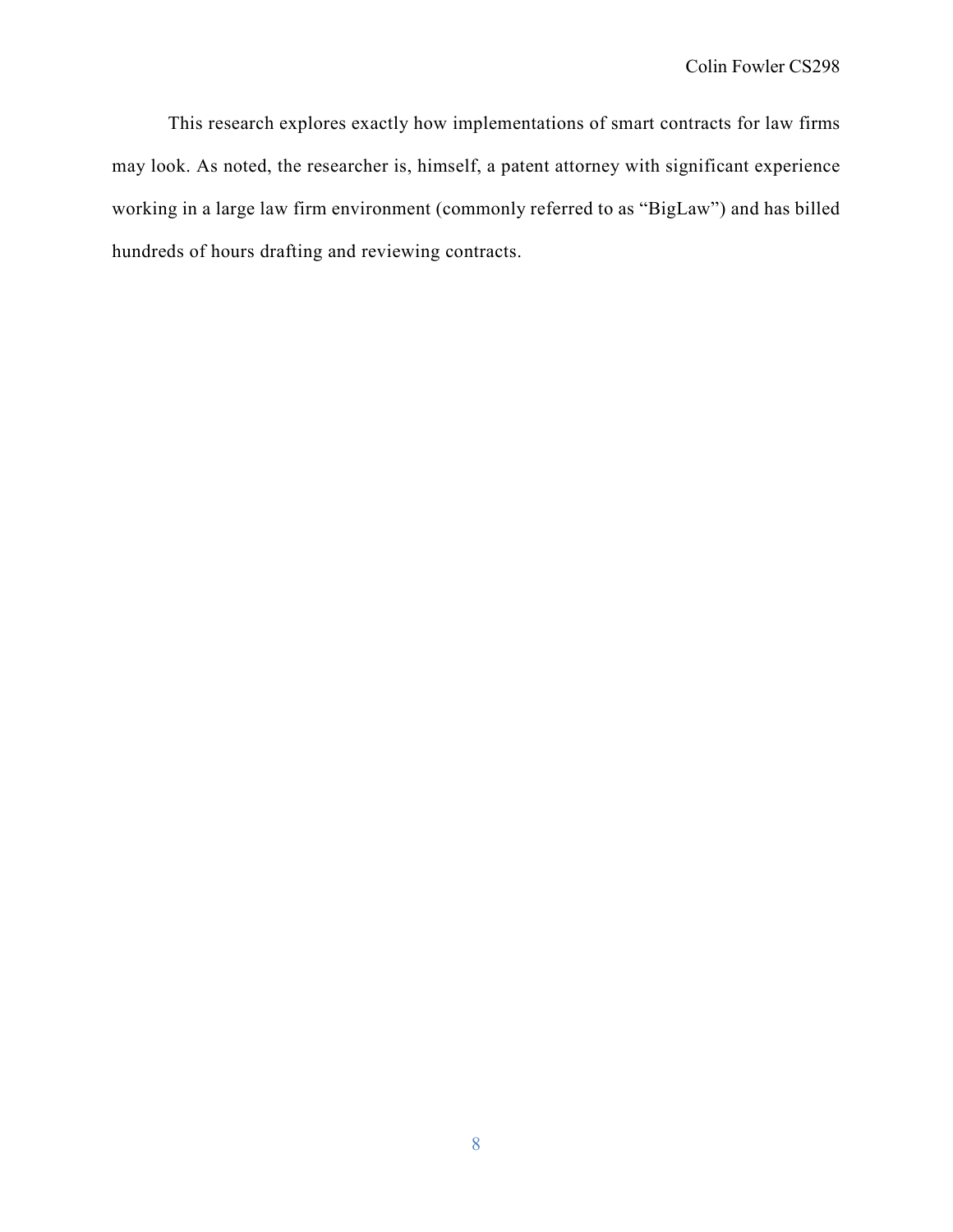Colin Fowler CS298

## **II. BACKGROUND**

## A. THE BLOCKCHAIN

Cryptocurrency networks operate on a distributed network architecture. Key to understanding cryptocurrency is the data structure upon which the entire network operates. The Bitcoin and Ethereum networks use what is referred to as a Blockchain.

The Blockchain includes a history of all transactions that have ever occurred on the network. Each full node in the distributed network holds a full copy of the Blockchain. To participate in the network at all, the Blockchain history must be consistent with the history of at least a majority of other nodes. This consistency rule has an important effect of causing the Blockchain to be immutable. In order to effectively attack a Blockchain, one must control 51%+ of the processing power of the entire network. Where the network is comprised of thousands of nodes, assembling the requisite  $51\%$  is exceedingly difficult.<sup>[3](#page-9-0)</sup>

When a given node intends to generate a transaction, the transaction is propagated throughout the nodes until it reaches a node or group of nodes that can assemble that transaction and other transactions generated during a contemporaneous period of time into a block. The nodes that assemble blocks based on a collection of transactions are referred to as "miners." When blocks are generated by miners, the miners receive a predetermined number of coins (in whichever currency's blockchain the miner is operating on). The term "miner" originates from the idea that these users/machines are performing work to obtain

<span id="page-9-0"></span><sup>&</sup>lt;sup>3</sup> While it is true that many nodes often group together in pools that together work together to solve for nounces to propagate the Blockchain, the grouped nodes of the pool do not necessarily share common control. While they have agreed to pay any mined coins to a central pot that is shared amongst the pool, this is far and away from agreeing to make changes to the Blockchain.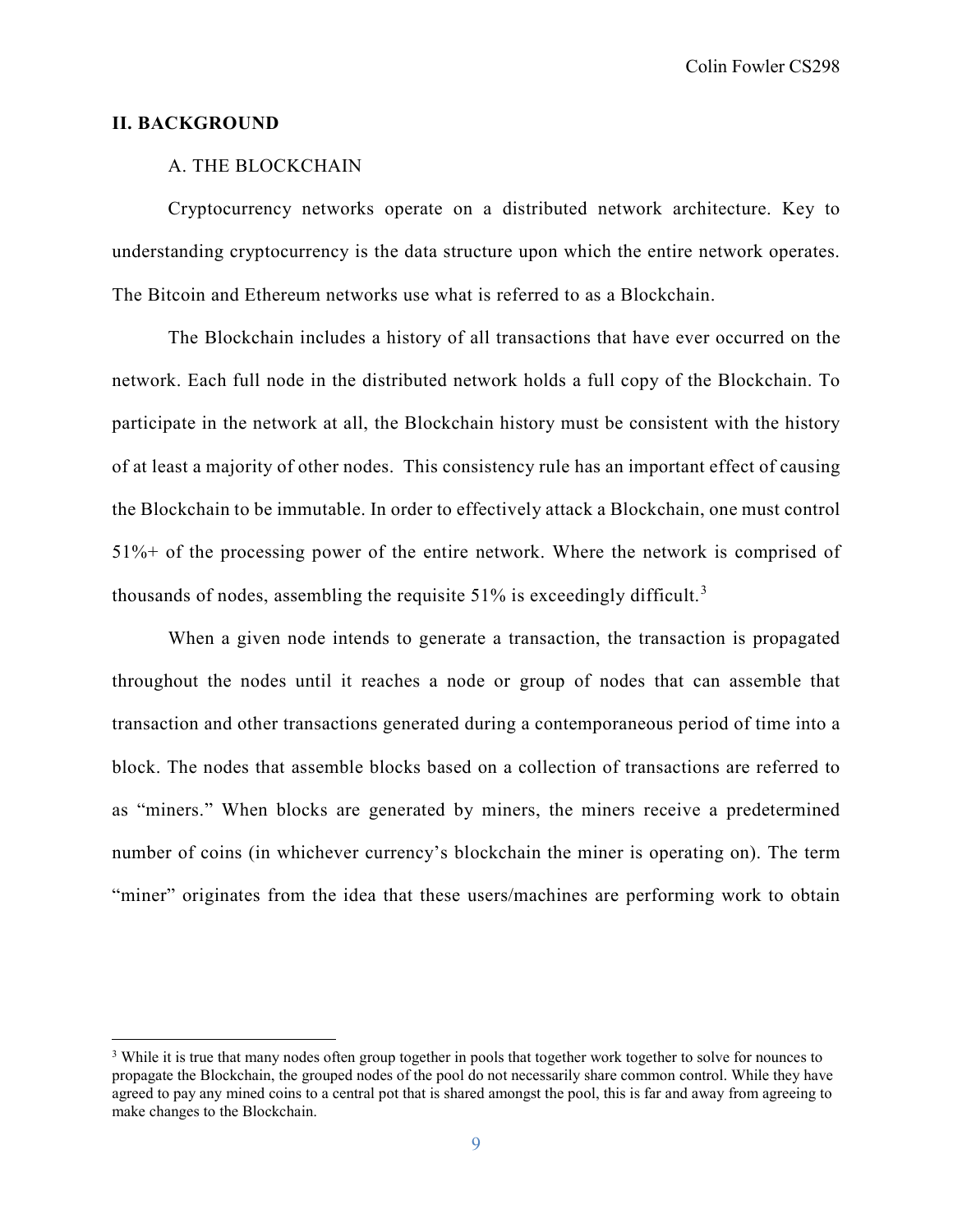valuable resources. Until a transaction appears in a block it is not published or made public. Often a transaction isn't considered confirmed until 6 additional blocks have been added.<sup>[4](#page-10-0)</sup>

At the time of writing this article, Bitcoin blocks are limited to the size of 1 MB and are generated approximately every ten to fifteen minutes.<sup>[5](#page-10-1)</sup> This illustrates an important limitation of the Bitcoin network: that it only processes approximately 7 transactions per second. Conversely, Ethereum limits block size based on the amount of processing the contracts in the given block call for and blocks (including processed operations) are appended every five to fifteen seconds.<sup>[6](#page-10-2)</sup> While cryptocurrency networks technically begin processing transactions in real-time, and the existence of a block including a given transaction verifies that transaction's authenticity, until that block is published to the Blockchain, the transaction is not verified.

This introduces the issue within the Bitcoin network at a given moment of "who has the money." During the ten to fifteen-minute span between block generation transactions that have been submitted may not actually process. This would occur when a user spends money they didn't have, or double spends. This is not to say the network has no verification mechanism between blocks. For example, when a given user attempts to pay another user, the system may easily query older blocks to inspect the given user's balance as of at least the most recently published block. If the given user has sufficient funds, it is moderately safe to trust the transaction.

However, if the given user is attempting to double spend all of their money, only one of those transactions will publish in the next block. The other will be rejected (which is

<span id="page-10-0"></span> <sup>4</sup> Bitcoin Wiki "Confirmation" last updated March 16, 2018, available at https://en.bitcoin.it/wiki/Confirmation and accessed on 4/14/2018).

<span id="page-10-1"></span><sup>5</sup> Block Explorer available at https://blockchain.info/ and accessed 3/25/2018.

<span id="page-10-2"></span><sup>6</sup> Etherscan available at https://etherscan.io/ accessed 3/24/2019.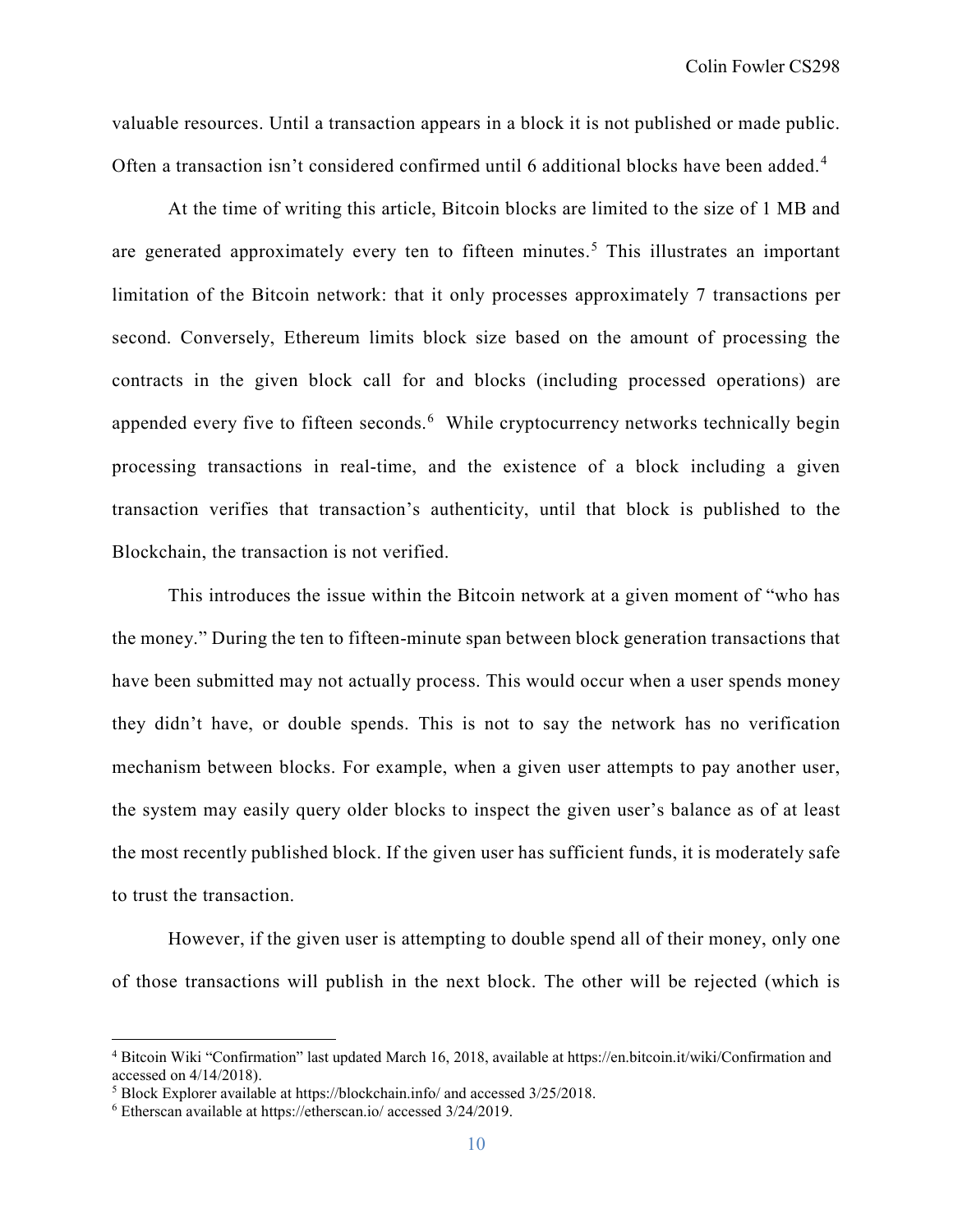rejected and which processes is subject of a race condition and not necessarily dependent on time of generation). When discussing trivial amounts of money (e.g., paying for coffee), this is not really a big concern, but when handling larger purchases that occur quickly (e.g. stock in a company), the amounts can become significantly greater, and a clearance time of ten to fifteen minutes is not ideal.

Thus far, Bitcoin has been discussed as a network for trading Bitcoins. However, Bitcoin transactions have additional utility in that they can embed additional data. As contemplated above, Bitcoin can be used to purchase and record stock purchases. This is performed by including hashed data within an output field of a given transaction. In this manner, the proof of existence for any document or recorded data may be embedded into the immutable history of the Blockchain. In this manner, nearly anything may be traded via the use of an immutable cryptocurrency public ledger.

Systems that utilize the Bitcoin blockchain to transfer the ownership of non-coin assets require software that is separate from, and merely relies upon the immutability of, the Blockchain. The separate software is not necessarily secure or immutable itself. This extrablockchain software is thus an inherent weak point in a system that relies upon the immutability of the blockchain to ensure security. Ethereum takes the ability to buy and sell non-coin assets a step further.

Ethereum smart contracts are in effect software that runs on the Blockchain. That software is open source and subject to inputs that are related to the Blockchain itself. Of course, one can still write code including vulnerabilities, but the platform enables greater security and fewer weak links in the chain.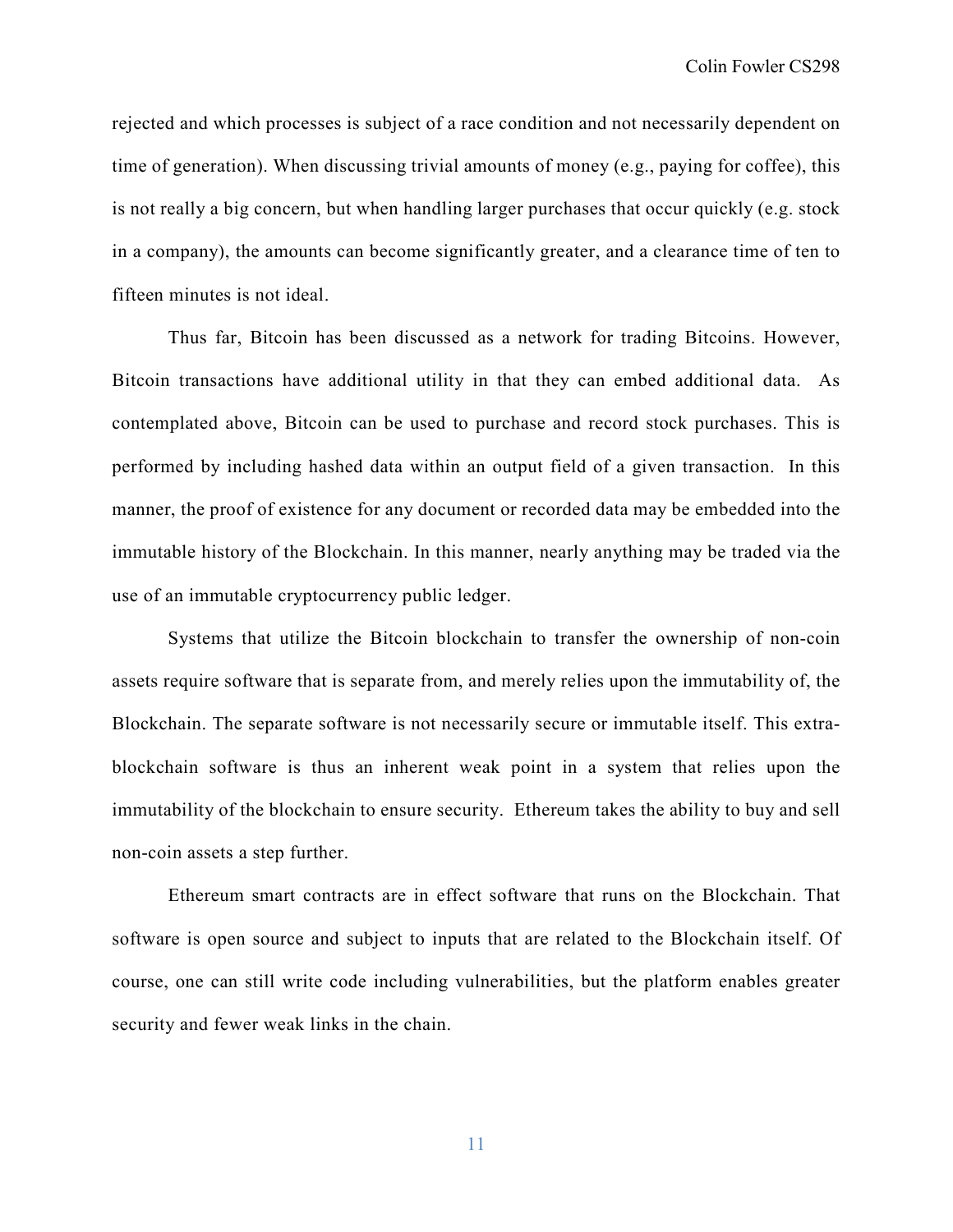## B. SMART CONTRACTS AND DAPPS

Smart contracts and dApps execute on an Ethereum virtual machine ("EVM"). The EVM is instantiated on available network nodes. Smart contracts and dApps are applications that execute; thus, the processing power to do so must come from hardware somewhere. Nodes must volunteer their processors to execute these operations based on the premise of being paid for the work in Etheruem coins, referred to as Ether, measured in "gas". Gas is the name for a unit of work in the EVM. The price of gas can vary, often because the price of Ether varies,<sup>[7](#page-12-0)</sup> and is specified within the smart contract/dApp.

Every operation that can be performed by a transaction or contract on the Ethereum platform costs a certain number of gas, with operations that require more computational resources costing more gas than operations that require few computational resources. For example, a multiplication instruction requires 5 gas, whereas an addition instruction requires 3 gas. Conversely, more complex instructions, such as a Keccak256 cryptographic hash requires 30 initial gas and 6 additional gas for every 256 bits of data hashed.

The purpose of gas is pay for the processing power of the network on execution of smart contracts at a reasonably steady rate. That there is a cost at all ensures that the work/processing being performed is useful and valuable to someone. Thus, the Ethereum strategy differs from the Bitcoin transaction fee, which is only dependent on the size in kilobytes of a transaction. As a result that Ethereum's gas costs are rooted in computations, even a short segment of code can result in a significant amount of processing performed. The use of gas further incentivizes coders to generate efficient smart contracts/algorithms.

<span id="page-12-0"></span> $^7$  At the time of writing this, the price of Ether has varied by a factor of greater than 100 in the previous calendar year.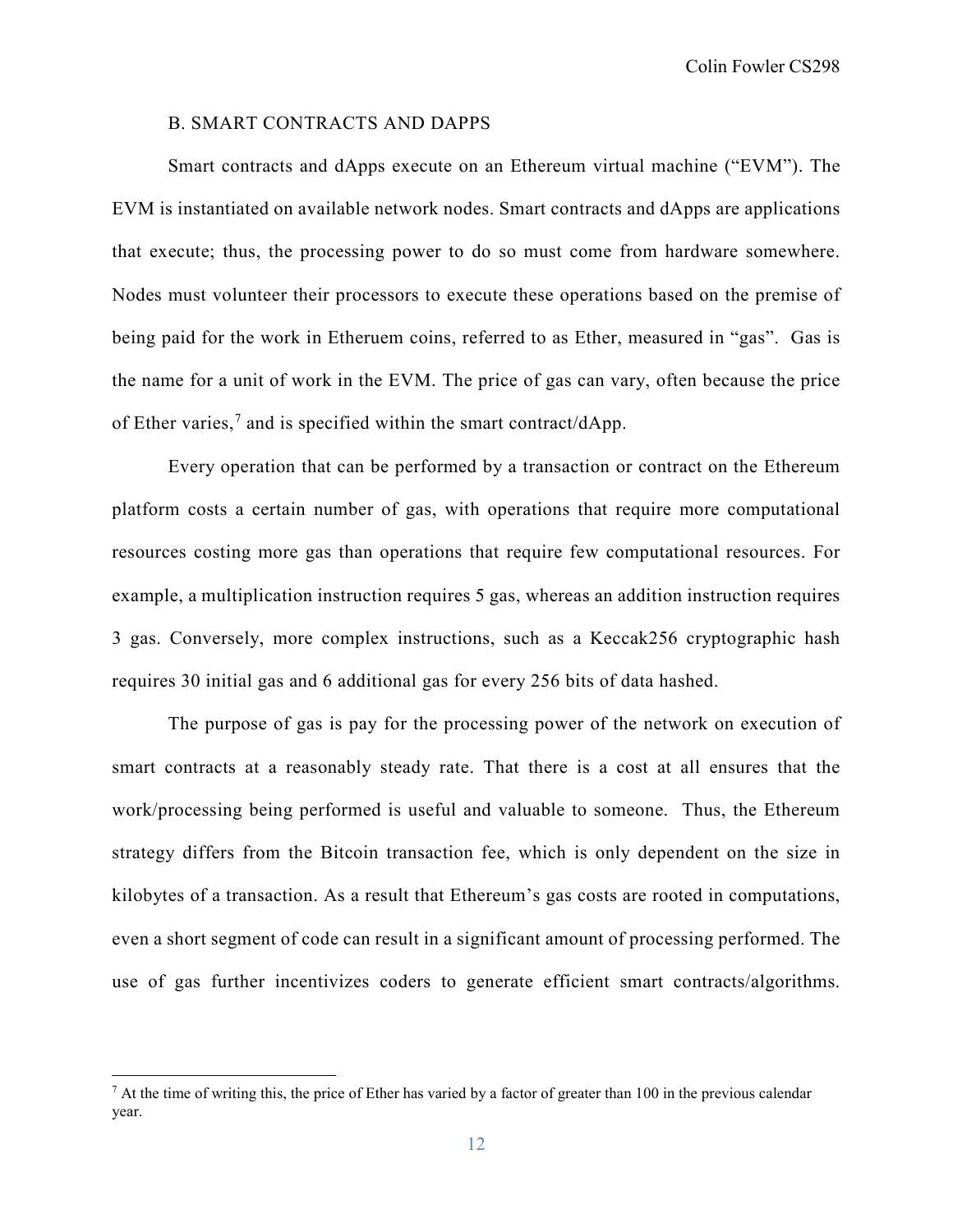Otherwise the cost of execution may spiral out of control. Unrestricted, an exponential function may bankrupt a given user.

While operations in the Ethereum virtual machine (EVM) have a gas cost, gas has a "gas price" measured in Ether. Transactions specify a given gas price in ether for each unit of gas. The fixing of price by transaction enables the market to decide the relationship between the price of ether and the cost of computing operations (as measured in gas). The total fee paid by a transaction is the gas used multiplied by gas price.

If a given transaction offers very little in terms of a gas price, that transaction will have low priority on the network. In some cases, the network miners may place a threshold on the gas price each is willing to execute/process for. If a given transaction is below that threshold for all miners, the process will never execute. Where a transaction does not include enough ether attached (e.g., because the transaction results in so much computational work that the gas costs exceed the attached ether) the used gas is still provided to the miners. When the gas runs out, the miner will stop processing the transaction, revert changes made, and append to the blockchain with a "failed transaction." Failed transactions may occur because the miners do not directly evaluate smart contracts for efficiency. Miners will merely execute code with an appropriate gas price attached. Whether the code executes to completion or stalls out due to excessive computational complexity is of no matter to the miner.

Where a high gas price is attached to a transaction, the transaction will be given priority. Miners will process transactions in order of economic value. Priority on the Ethereum blockchain works similarly as with the Bitcoin blockchain. Where a user attaches more ether to a given transaction than necessary, the excess amount is refunded back to that user after the transaction is executed/processed. Miners only charge for the work that is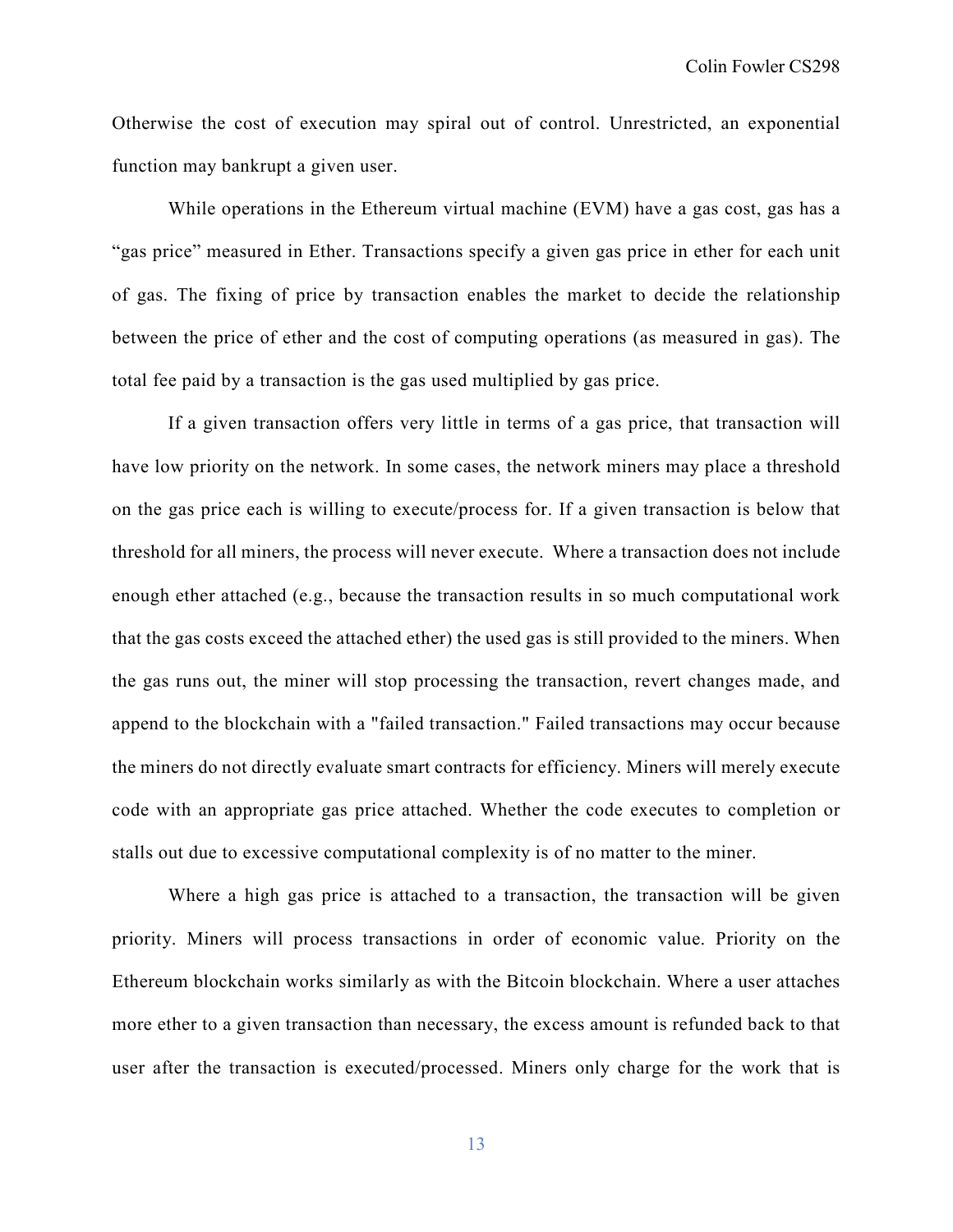performed. A useful analogy regarding gas costs and price is that the gas price is similar to an hourly wage for the miner, whereas the gas cost is like a timesheet of work performed.<sup>[8](#page-14-0)</sup>

<span id="page-14-0"></span><sup>8&</sup>lt;br>8 Coleman, Jeff, question answer on Stack Exchange, "What is meant by the term 'gas'?" last edited on May 31, 2017 (available at https://ethereum.stackexchange.com/questions/3/what-is-meant-by-the-term-gas and accessed on 3/24/2018).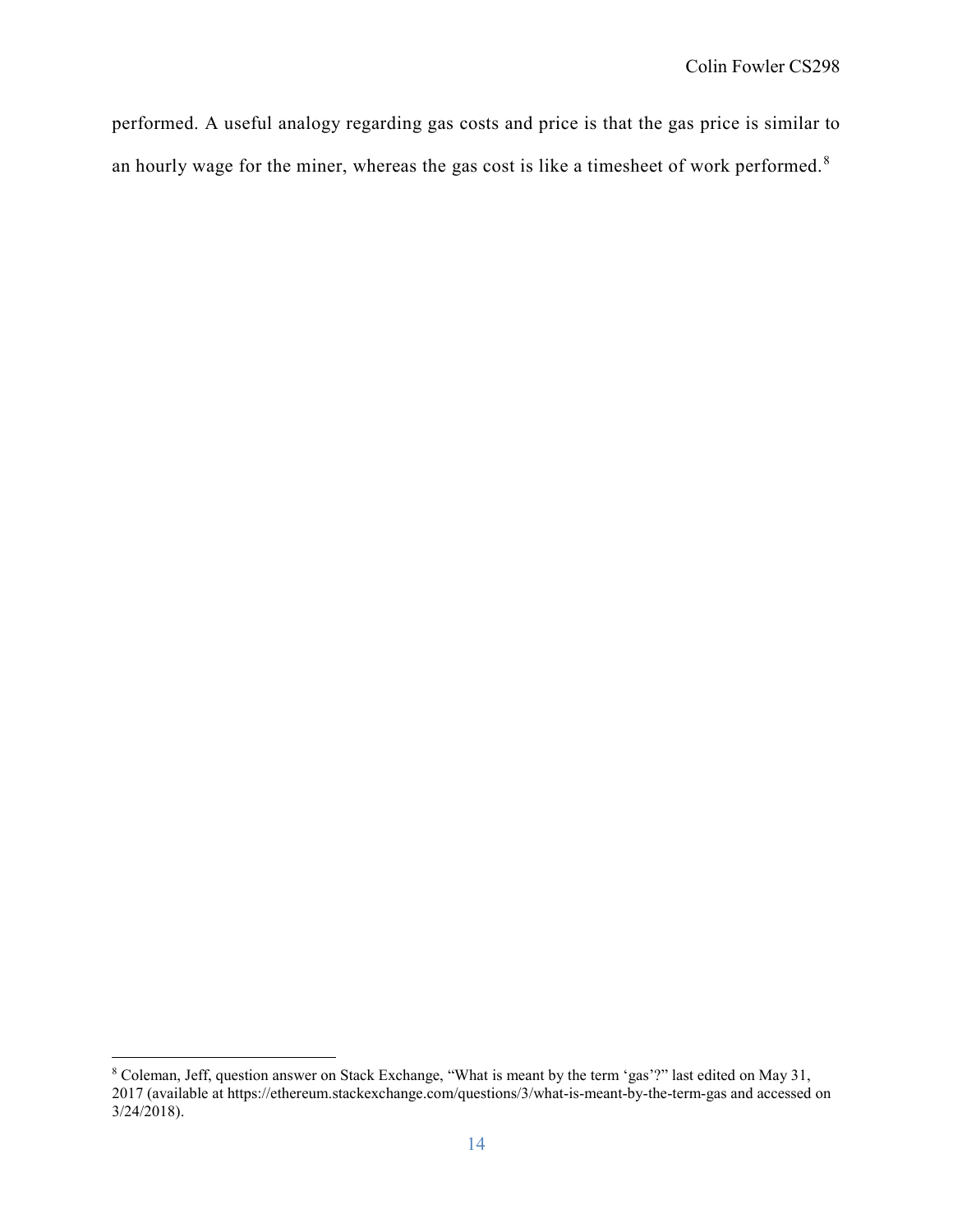Colin Fowler CS298

## **III. MOTIVATION**

There are a lot of different subjects that people and corporate entities use contracts to resolve. The relative cost of these sorts of contracts vary widely. Some are routine transfers that are generated and processed entirely by paralegals whereas others require a delicate selection of terms that delineate rights and processes of a transfer. Fundamentally, every contract is a transfer. Two or more sides bring some value (referred to as "consideration") to the table, and the consideration<sup>[9](#page-15-0)</sup> is exchanged.

The aim of this article is to delineate a means of streamlining the drafting, review, interpretation, and execution of contract. To do so, I discuss a number of considerations that need to be made.

## A. COMMON CONTRACTS

In a law firm most contracts generated are form based or "boilerplate". Generating contracts is often an exercise in selecting groups of boilerplate language to include. Disputes are often based on one lawyer figuring out potential corner cases in another lawyer's boilerplate provisions.

 The circumstances of these disputes are a result of the inherent imprecision of the English language (or any spoken language for that matter). "Synonyms" in English will vary in breadth. As an illustrative example, the words "large", "mammoth", "gargantuan", and "humongous" all mean "big" though each has some varied degree of "how big" each refers. It is further posited that one cannot, with complete certainty, rank these words in the order

<span id="page-15-0"></span> <sup>9</sup> Consideration is a legal term in contract law that refers to what one party is offering in the contract. For any contract to be enforceable, it must be supported on both (or all) sides by consideration. As a result of the way consideration is viewed under the law, it is best that no single module handles the consideration of both parties. Each party should to a contract should employ at least one code module for their respective consideration. This is because the consideration may vary wildly from contract to contract. implementations would require fewer modules in this construction.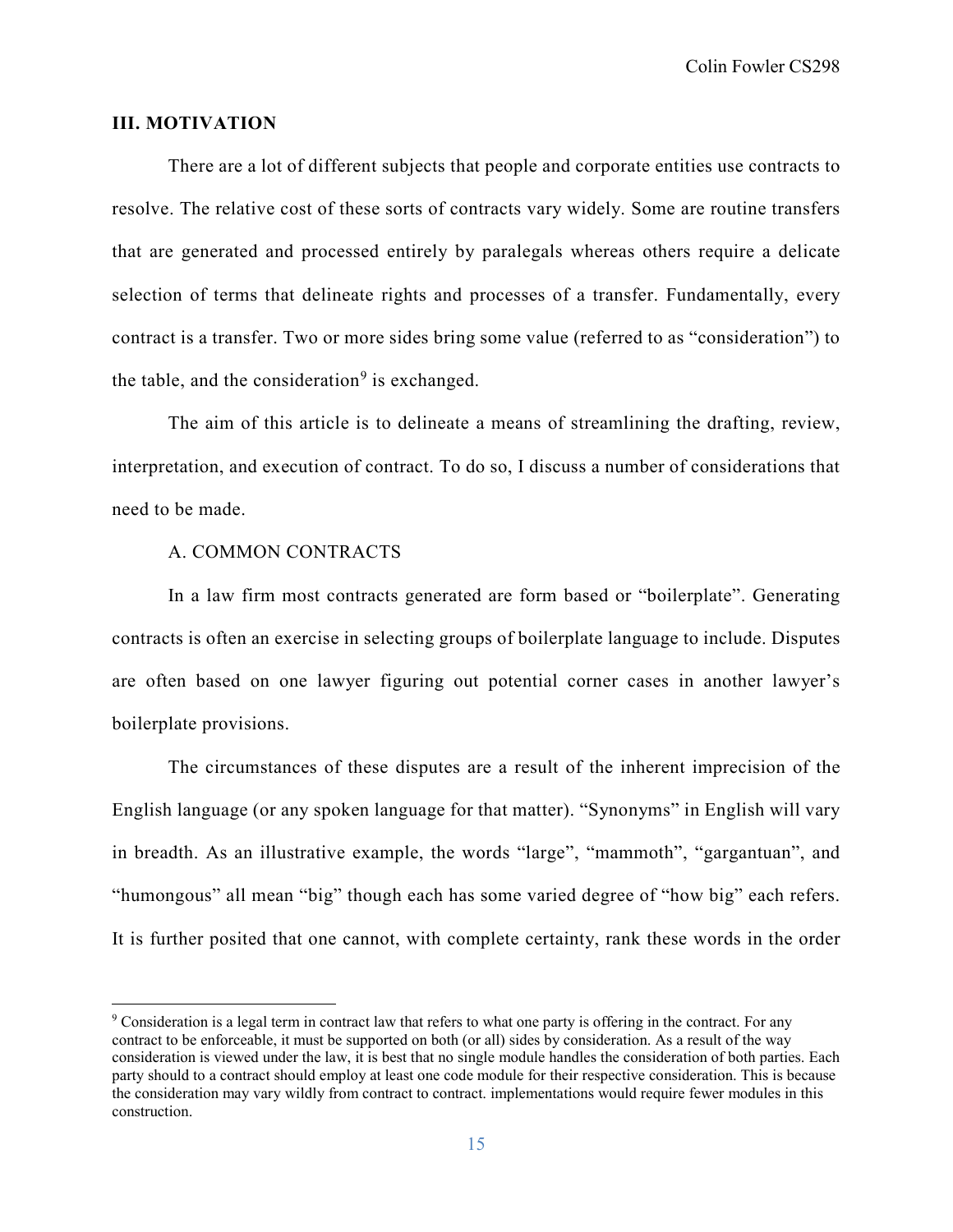of magnitude to which they refer. Which is bigger, mammoth or humongous? The answer is open to interpretation. While varied synonyms of "big" are not necessarily common in legal contracts, they provide an able illustrative example of the failings of the English language.

Take for example a contract that includes an addendum to be executed after the contract ends, and another provision refers to exist for the duration of the whole contract. Does the "whole contract" include the execution of addendum? The addendum is technically written within the contract, but expressly says it takes function after the contract ends? The language does not solve this apparent contradiction on its face.

Enter program code -- program code is far more precise than English, or any other spoken language. A program executes according to its code and by no other rules. The code must inherently be precise to execute. This is a well-known characteristic of program code as compared to spoken language. This being the case, one may ask, "Why do legal contracts not substantially exist in software?" Aside from the fact that the legal profession notoriously slow to adopt technology, there are two primary issues: first, security, and second, the ability to function in a trustless environment.

In order to generate a self-executing contract, one must rely on secure variable inputs. A contract may only properly execute where there is trust in its respective triggering events (e.g., a signature of a party to the contract). If the execution of a contract can be triggered based on an imperfect premise, then the contract itself isn't something that can be trusted.

Secondly, contracts are often generated in what is legally referred to as "at arm's length." This merely means that parties to the contract have competing interests and may not trust one another. A first attempt at solving this issue is to cause the software contract to use open source code. However, there are then two follow up issues with the use of open source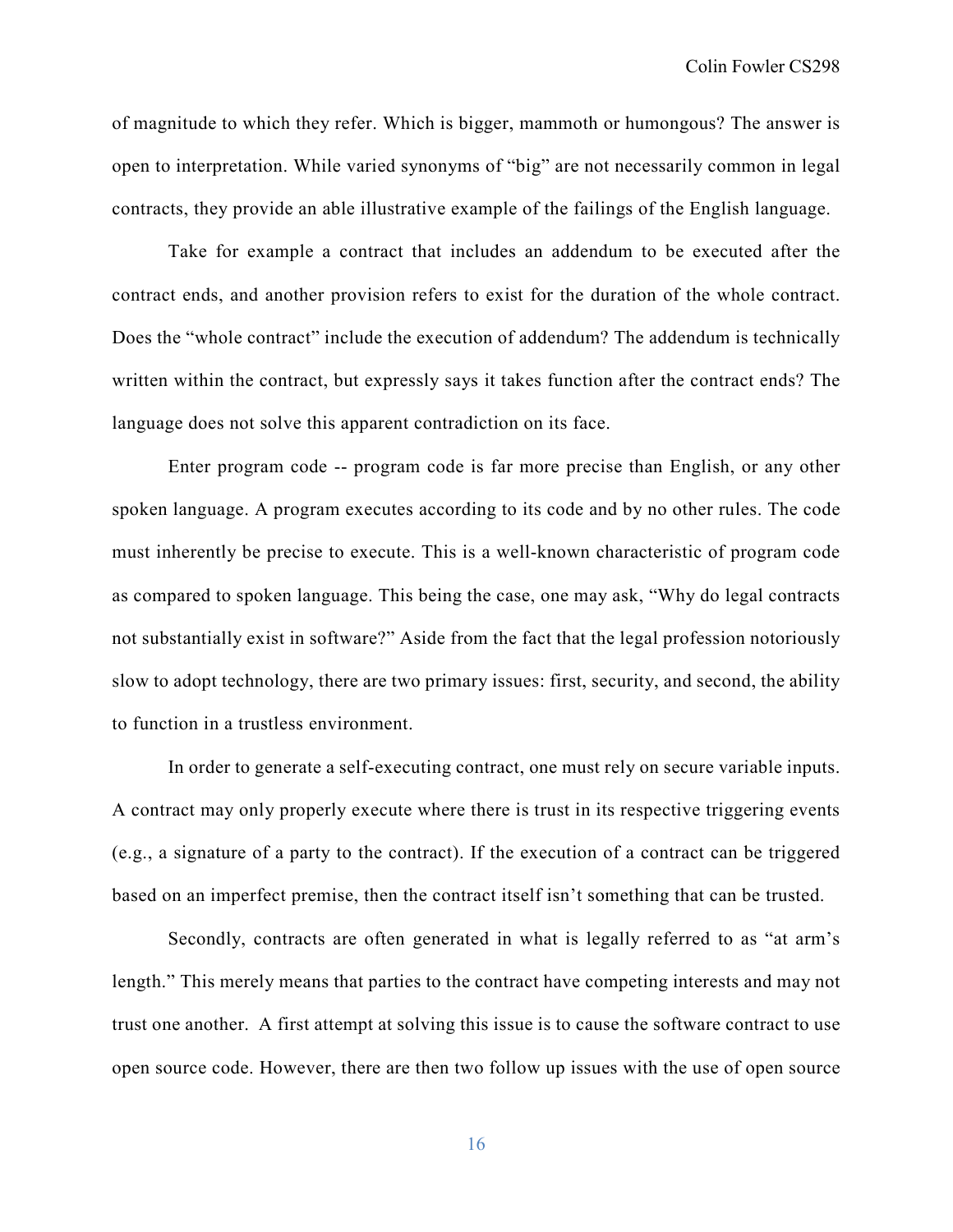code: reasonable assurance that the open source code is what is actually being executed and the anonymity of the parties.

To explain the first issue, another illustrative example is necessary. "Open source" code is a broad term that refers to many things. Commonly, code is posted to a repository such as GitHub; however, when a first user claims to execute that exact code on a computer a second user does not have direct access to, the second user has no ability to prove that the posted code they have reviewed and accepted is what is being executed. While somewhere there exists contract terms (e.g., code in the form of a contract) that the second user has agreed to, the second user does not know that this is the contract that is executed on the first user's computer.

The issue of anonymity is related to that many legal contracts are executed in secret. If the code of a given contract is posted as open source, it becomes more difficult to remain anonymous.

What's changed? Ethereum has enabled a system whereby the users can operate in a secure, trustless, and anonymous environment. A result of executing on a public EVM enables users to know exactly what code is being executed. Thus, the code is both open source, and users are assured that the open source code is being used. Users can further generate brand new digital wallets/Ethereum accounts for each requisite contract and thus remain anonymous from any users who aren't expressly aware of the content of the contract (presuming of course that the inputs of the software contract do not betray the identity of a user). Finally, the inputs are often based off the status of cryptographic accounts that are verified by the immutability of the Blockchain and are thus secure. Therefore, Ethereum has generated an environment ripe to build self-executing software contracts.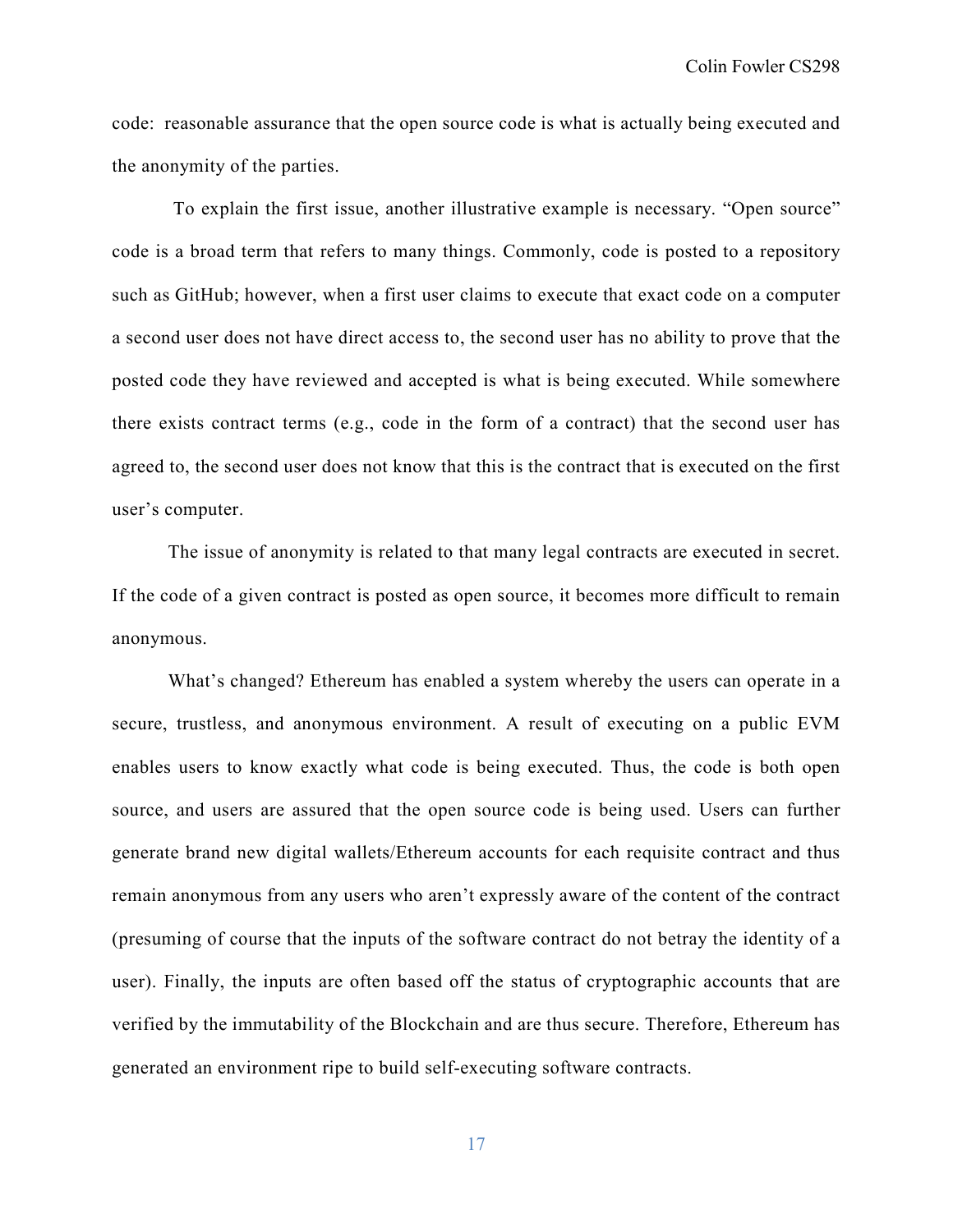With a suitable platform established, the next issue is to determine the sorts of contracts one wants to build, and how exactly those are to be implemented. The most notorious aspect of a contract is that they are signed. In order to do this, each party to the contract will have a public/private key pair. The signatory key pair may or may not be connected to any sort of monetary value, the key pair serves as a party's signature. This is one of the weakest points of security with regards to any crypto system. Access to the key pair is external to the system. The party must ensure the security of their own respective private key. If the private key is compromised, the security of that party's access to the system collapses.

With a system for signatures established, contracts are often for exchanging one of three things: services, goods, and/or title. These contracts are counterbalanced with monetary value (either immediately, or at a later date) or similarly with goods, services, or title. The inputs for each vary and merit analysis.

## i. Services

A contract for services is the most common contract offered at a law firm. Lawyers sell their time. Thus, an engagement letter is often the most common contract generated by a law firm. Every new client requires one. The features of such a contract include nonexecuting language as well as executing language. An example of non-executing language is an advisory notice. Such a notice merely advises a client of their rights in a given circumstance. While this sort of language is an important element to an engagement letter, it is not the relevant portion to the function of this article.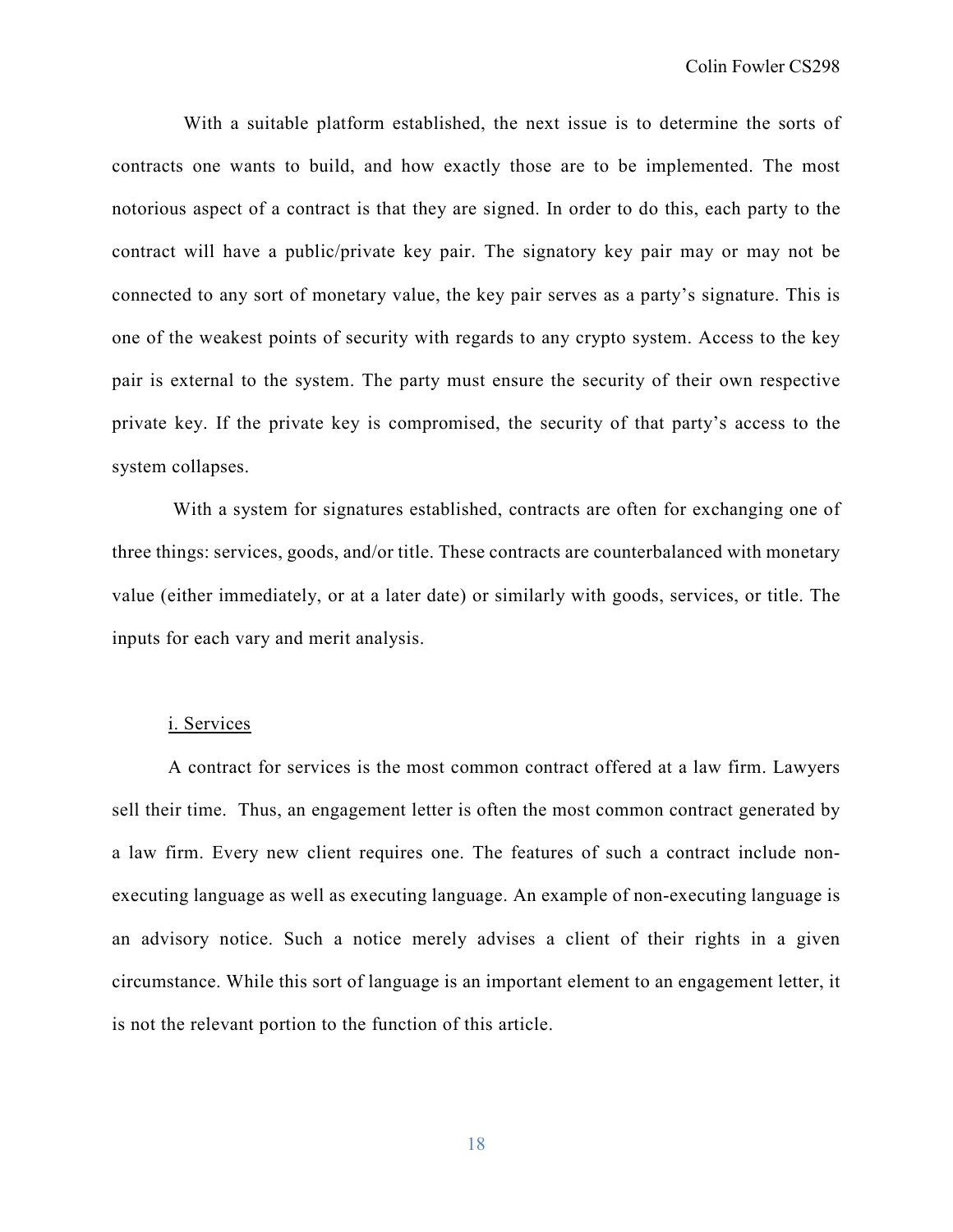Executing language concerns items such as a billable rate, services covered, and a means to trigger payment. A services contract can execute based on one, or both of two principles: acceptance of the buyer (client) and accounting of the provider (lawyer). In each of these circumstances, at minimum, a contract builder will require two digital wallets, one for the client and one for the lawyer (each having its own respective public private keypairs).

Acceptance of the buyer can be triggered after services are rendered. The client indicates the services have been performed and accepts the associated fee. Acceptance is determined based on client signature on a cryptographic transfer. Once a specific predetermined transaction has occurred using the buyer's cryptographic wallet, services are flagged as accepted. While such a method can be used in multiple circumstances, the most easily illustrated is one based on a fixed or contingency fee basis, though each would require separate modules and inputs.

#### a. Fixed Fee

Fixed fee arrangements are based on the premise that the lawyer does a thing, and they are paid a fixed amount for that thing. The use of legal services here is merely illustrative. Legal services could just as easily be replaced with plumbing repair, accounting/financial services, painting, or any other service profession. In order to establish a fixed fee system a software module is established that includes the wallets of the client and the lawyer, though in addition, may include wallets that serve to merely to hold a condition (e.g., a Boolean). In order to alter the condition, one must have access to the necessary private key. Control over that private key is provided to the client. Thus, when the lawyer demonstrates the completion of a task, the client can use their private key to alter the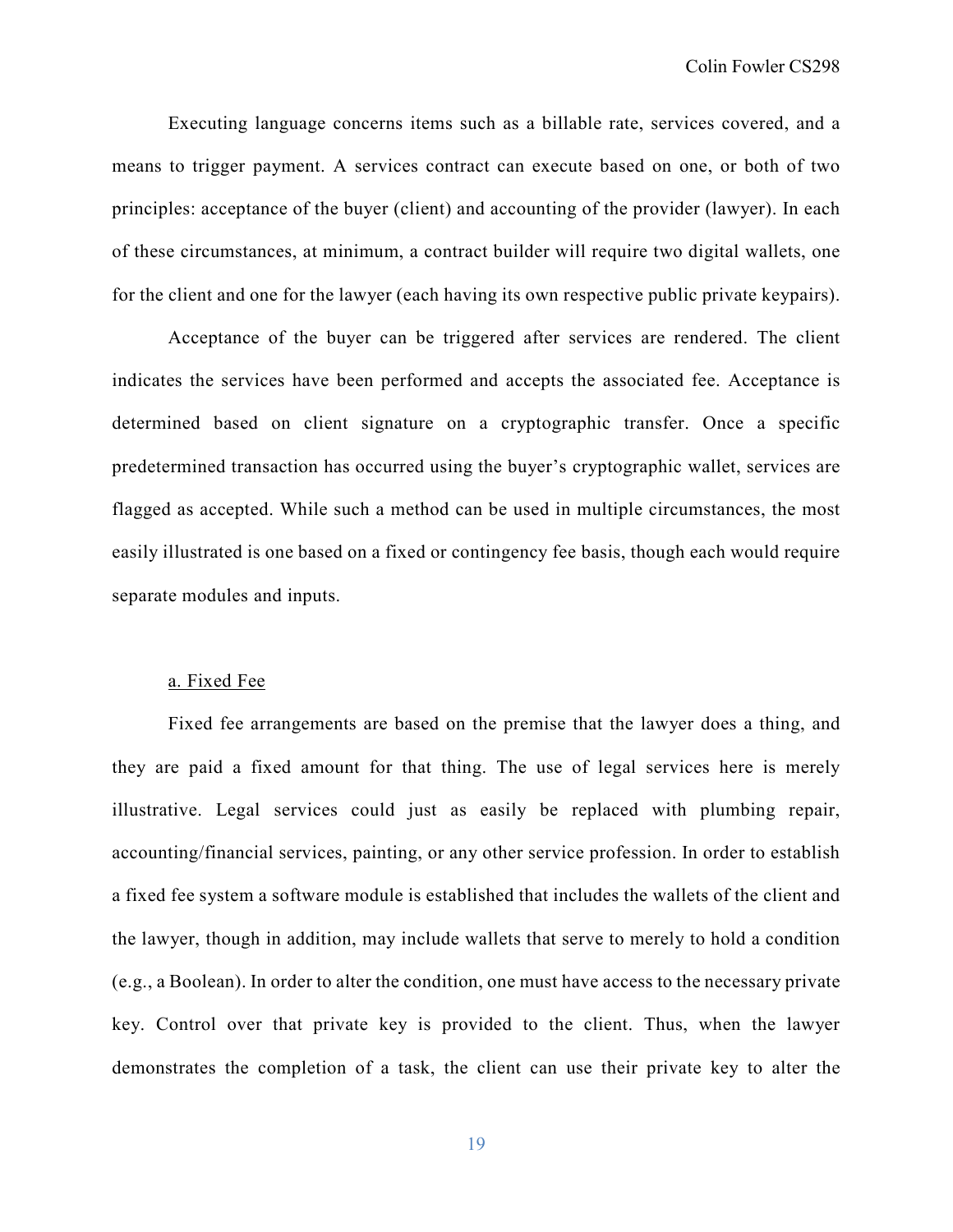condition to "accepted". Money is then transferred between the client and lawyer's wallets based on an amount established in the cryptocurrency contract.

#### b. Contingency Fee

Contingency fee arrangements are where the payment to the lawyer is a matter of their success (e.g., 40% of a judgment award or settlement). If there is no judgment award, then the lawyer does not get paid. In order to enable this arrangement, there is an additional contingent wallet. The key pair for the contingent wallet is held by the associated dApp. When monetary value is put into the contingent wallet, the wallet automatically divides the value according to the contingency fee and delivers to the client and lawyer wallets respectively.

Where the client's acceptance comes in first with the signature accepting the agreement, and then subsequently with escalating fee arrangements based on phase or stage of the case. The exact percentage of a contingency fee is often a function of how far along a case is (e.g., complaint/answer, start of discovery, end of discovery, beginning of trail, etc.). At each of these, the attorney may query the client whether the client wishes to proceed. In doing so, the contingency fee percentage escalates. In order to enable this, the lawyer wallet may send query transactions to the client wallet using the respective public(client)/ private (lawyer) keys.

\* \* \*

Conversely to acceptance of the buyer, accounting of the provider is often time based. The most common fee arrangement is one based on the billable hour (often measured in tenths of an hour or 6-minute intervals). Where the accounting is time based, the provider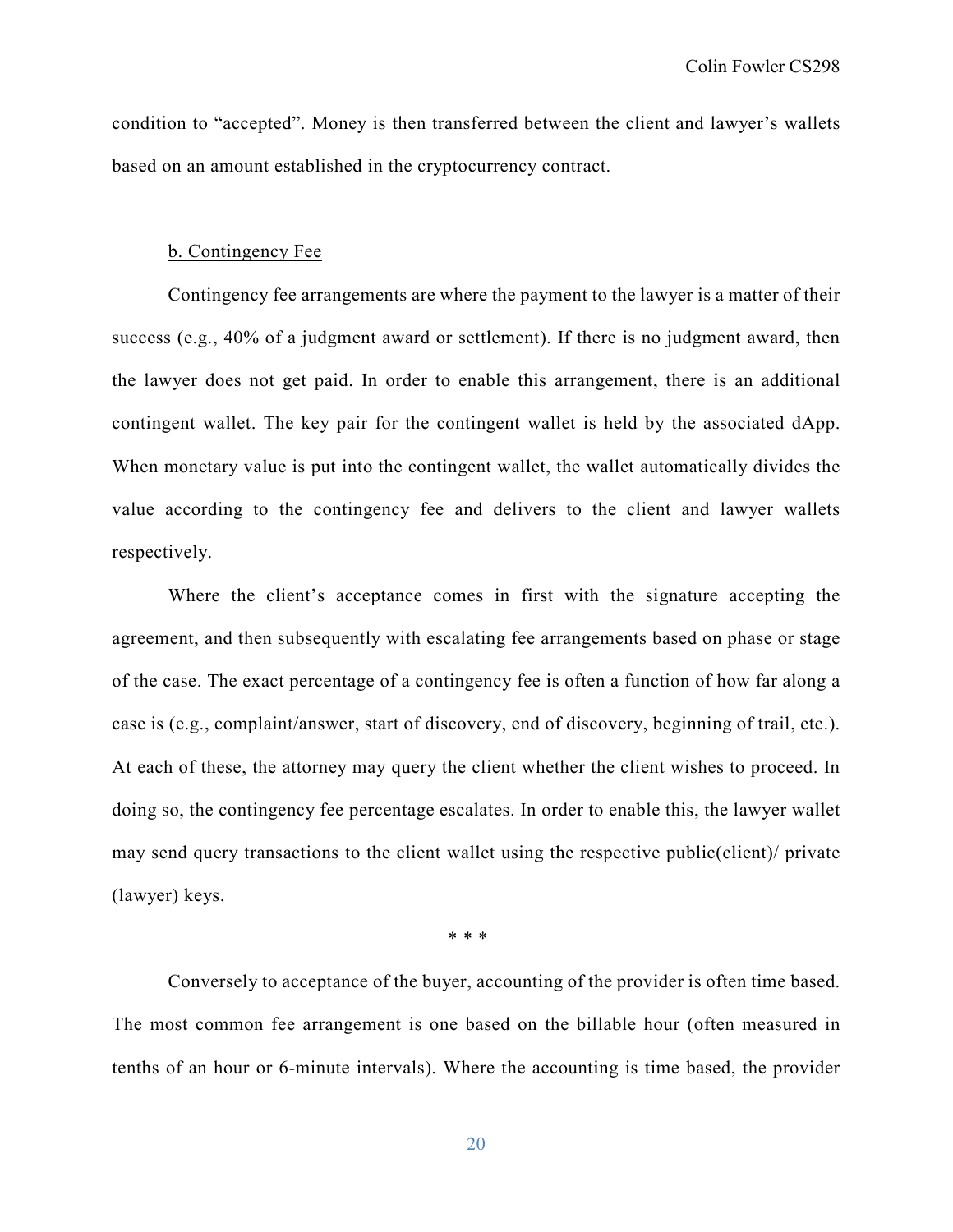executes a specific predetermined transaction using the provider's cryptocurrency wallet to start a clock, and a second specific predetermined transaction to end the timekeeping. Once timekeeping is ended, the client wallet is charged based on the hourly rate. The amount in the client wallet works similarly to a retainer.

Alternatively, the associated dApp charges the client wallet while the clock is active at each relevant interval. In practice, it is more likely that a law firm would employ a system wherein the lawyer was able to adjust their time down after the clock was turned off. An attorney's time is spent in various levels of efficiency. Where the cost for a given task becomes too great, the attorney may wish to adjust their time down to account for periods of inefficiency.

Billing at an hourly rate is a relatively simplistic implementation -- the contract building dApp needs to be able to generate more flexible contracts. There is a preexisting system described in a U.S. Patent Application entitled "Cryptographically Managing Telecommunications Settlement" invented by George Melika and Akbar Thobhani (hereafter, "Melika"), that handles a service for service economy.<sup>[10](#page-21-0)</sup> Melika describes a system for settlement of communications channels between two telecommunications companies (a circumstance where lawyers would otherwise establish a contractual basis of operation).

When a user makes a phone call to another user, the respective companies of those users (e.g., Verizon and ATT) open up a communication channel therebetween. This channel may include multiple users. Often it is the case that one telecommunications company is

<span id="page-21-0"></span><sup>&</sup>lt;sup>10</sup> Cryptographically Managing Telecommunications Settlement, U.S. Pat. Pub No. 2017/0078493 invented by George Melika and Akbar Thobhani and filed on September 14, 2015 (Drafted by Colin Fowler, and available at [https://patents.google.com/patent/US20170078493A1\)](https://patents.google.com/patent/US20170078493A1)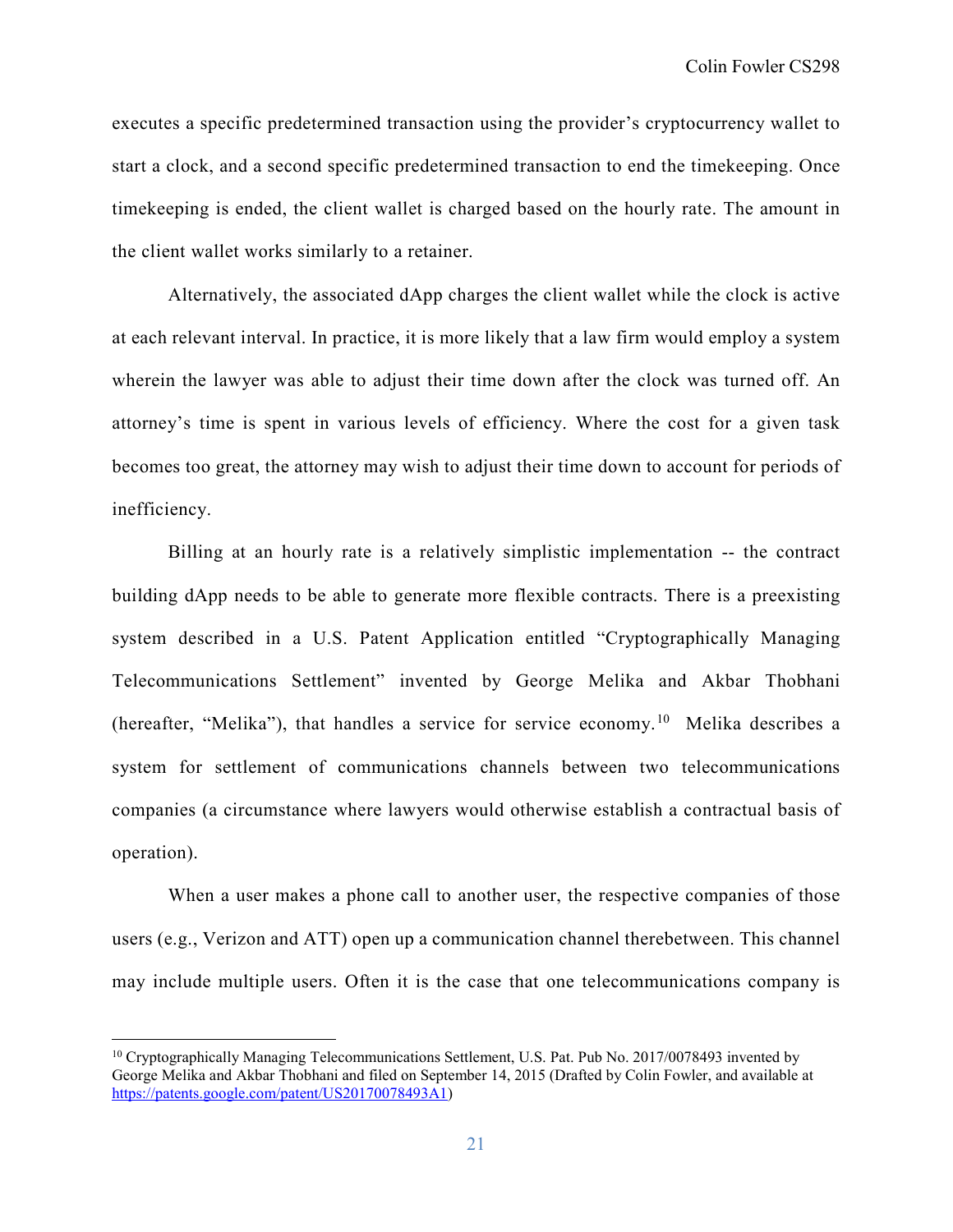being charged for the service by the other. However, as more callers enter the system, calling from the opposite direction, the service charges go the other way. The system of Melika uses what is referred to as a channel monitor to keep track of the relative service fees. The fees can either offset based on individualized rates held by each of the companies and relative time of service, or each company can change an amount held in escrow.



# **FIG. 1 is a flowchart illustrating transactions directed by a channel monitor to track fees. [11](#page-22-0)**

The system of Melika was designed and disclosed prior to the release of Ethereum and thus was based on the premise that it would function with Bitcoin. The channel monitor

<span id="page-22-0"></span> <sup>11</sup> Cryptographically Managing Telecommunications Settlement, U.S. Pat. Pub No. 2017/0078493 invented by George Melika and Akbar Thobhani and filed on September 14, 2015 (Drafted by Colin Fowler, and available at [https://patents.google.com/patent/US20170078493A1\)](https://patents.google.com/patent/US20170078493A1)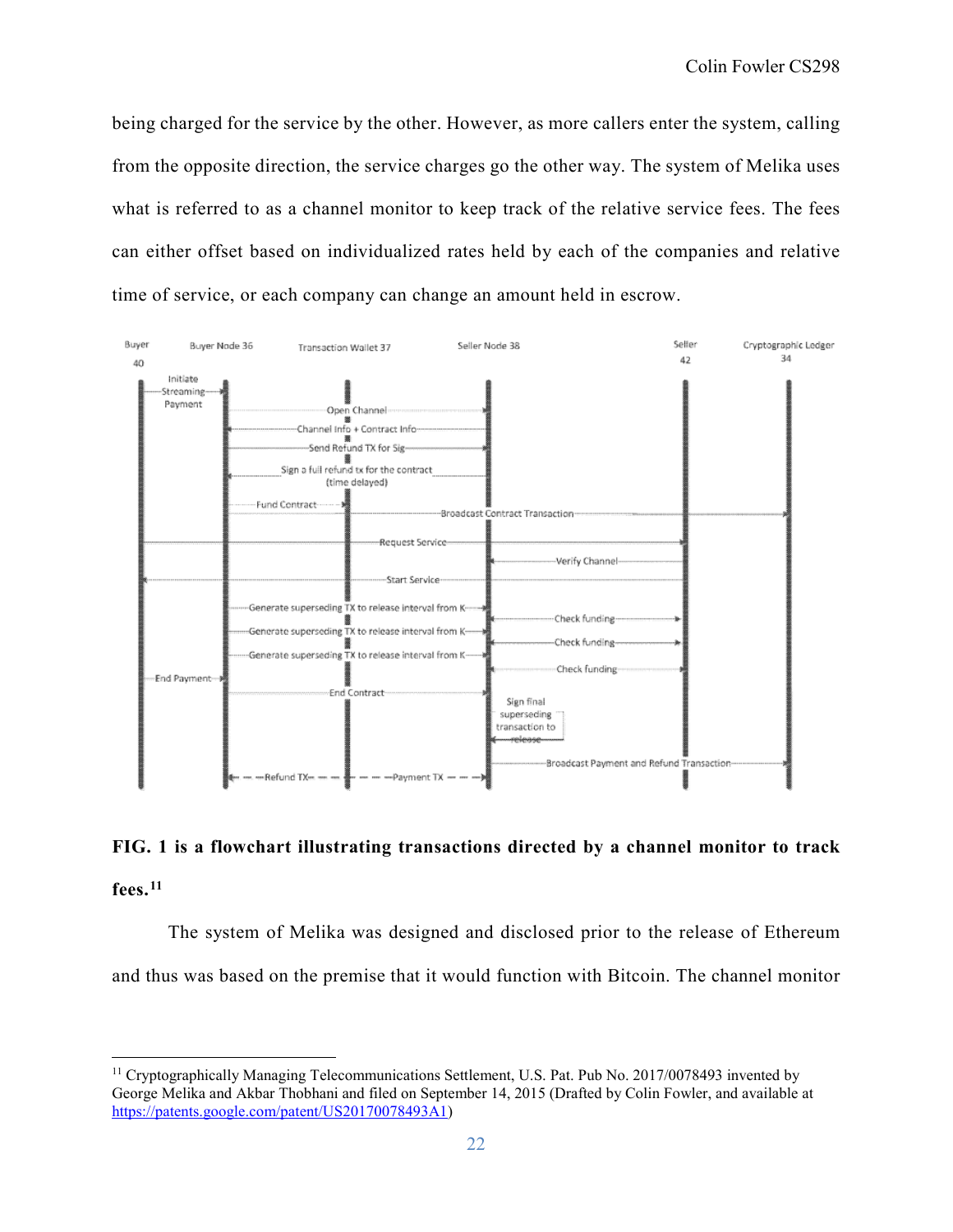is disclosed in an implementation-unspecific manner but was intended originally to function based on software maintained by one of the two telecommunications companies, or as software managed by a 3rd party service. However, the channel monitor is better implemented as a dApp on the Ethereum blockchain.

In order to adapt the channel monitor to the subject dApp of this article, the contract builder, the channel monitor would need to be broken down into element modules. Effectively plug and play pieces of boilerplate that when assembled in the right combination resulted in the channel monitor. To self-execute this complex contract, one needs to build the following modules:

- o a clock module controlled by a single party to the contract, the input is a Boolean (on or off), and the output is an amount of time;
- o a magnitude multiplier configured to multiply an input based on a second input (A, B);
- o a rate module configured to set a rate for a given input, X, and providing an output of an amount, Y; and
- o a price reconciliation module configured to reconcile charges from each party to the contract (Party1, Party2).

To assemble these, there are two of each of the clock module, the magnitude multiplier and the rate module, and a single reconciliation module. The selected modules then have to be linked such that the user on each side uses their respective private keys to affect the Boolean of the clock module; the output of the clock module is used as the input, X, of the rate module; the output of the rate module, Y, is connected to the magnitude module input, A, while the second input of the magnitude module is controlled by the opposite party,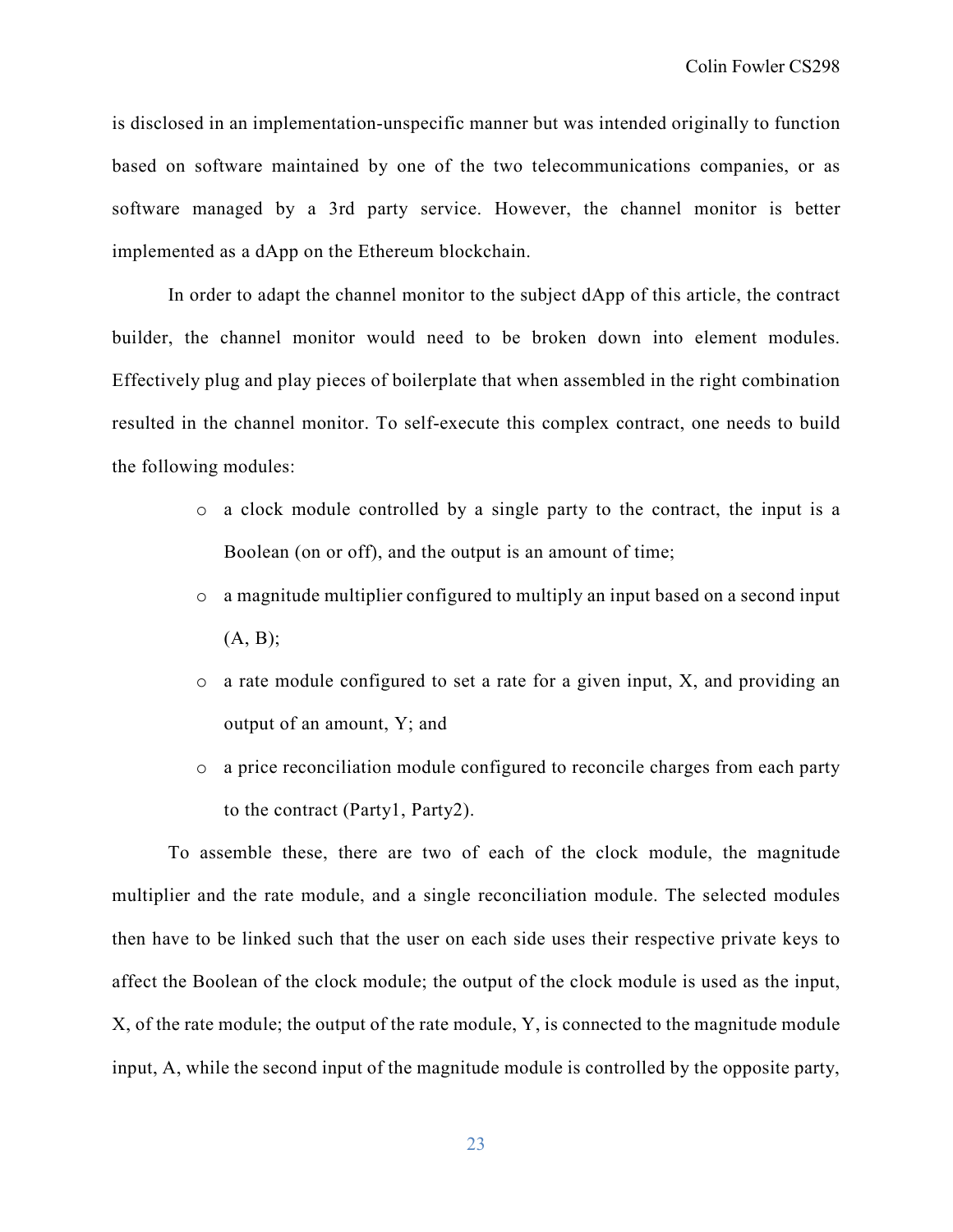wherein the number of users at a given period of time is indicated; and the output of each respective magnitude module is provided to the price reconciliation module where the comparative amounts are compared to one another, and the remainder is charged to the party that has received the least service.

While these modules are expressly used to build the example of the telecommunications channel monitor, these same modules may be used in the construction of multiple other contracts. The modules are selected based on the specific needs of the clients.

## ii. Goods

While a contract for goods is not necessarily one that a law firm itself is a party to, these contracts are still built by law firms. Contracts of this nature are often for supplies, or materials used to manufacture larger goods. For example, a cell phone includes many parts that are not manufactured by the cell phone developer. The cell phone manufacturer, will, for example, purchase processors from another company.

There are many concerns involved in this sort of contract beyond an amount of goods and the cost thereto. For example, such a contract may be a requirements contract, where the purchaser determines the number of units they wish to purchase based on their own business interests. Or alternatively, an output contract, where the purchaser agrees to purchase 100% of the output the manufacturer generates (and is thus based on manufacturing effectiveness).

To generate the two contracts described above, one would make use of a quantity module and a received goods module. In the case of a requirements contract, the buyer has control over the quantity module (e.g., the buyer's private key enables them to input a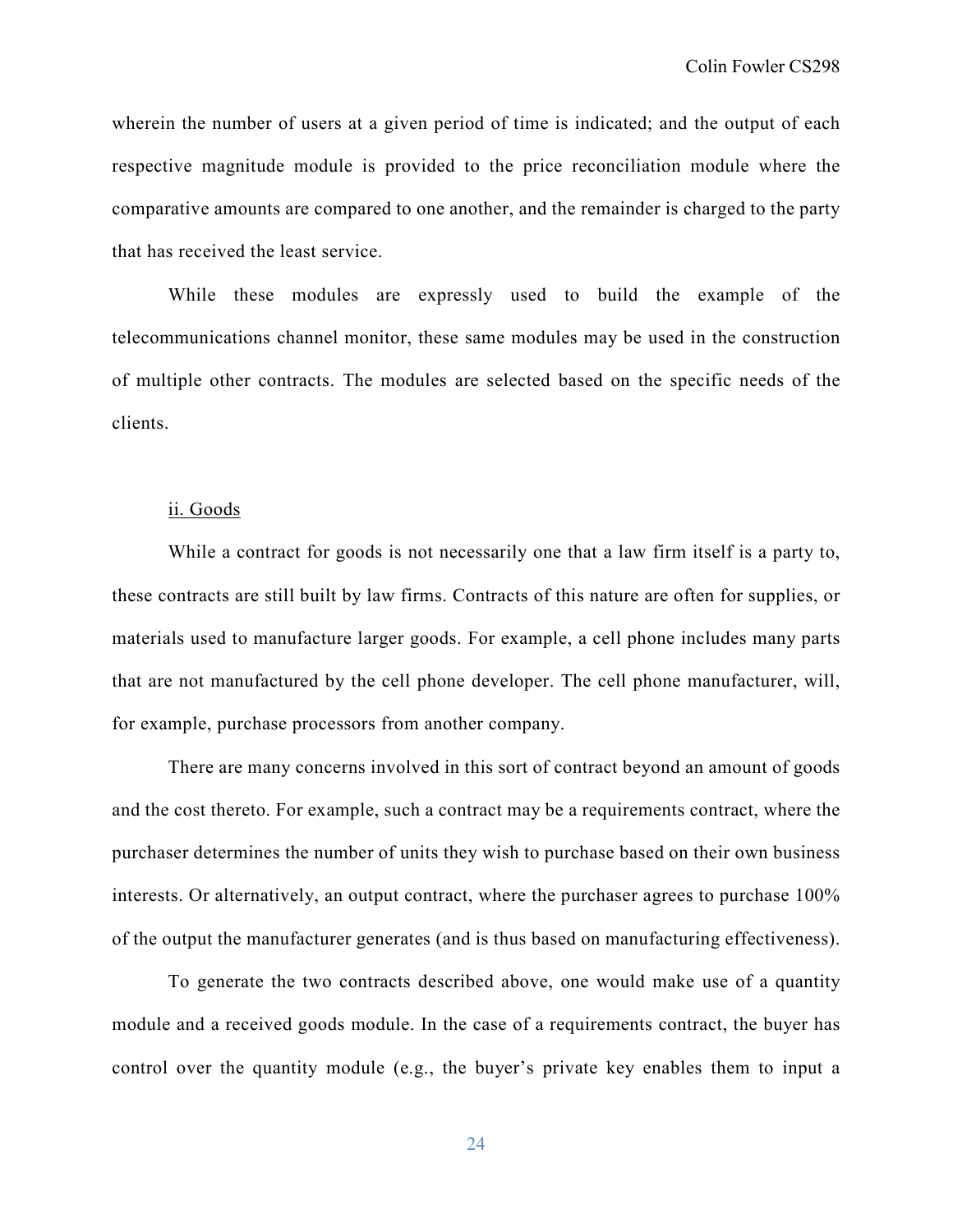quantity of a given good desired). The buyer additionally has control over the received goods module. When the goods are received, the buyer provides necessary input into the received goods module, and the smart contract will cause payment to transfer between the buyer and manufacturer wallets.

In the case of an output contract, the quantity and the received goods modules are in control of different parties (e.g., the manufacturer has control of the quantity module, and the buyer has control over goods received module). The manufacturer indicates the amount of the given good they have generated, and subsequently the buyer indicates they have received the goods.

Goods contracts do not always execute ideally. Thus far, only a binary possibility of contract resolution has been described. Unlike services contracts, goods contracts may be partially fulfilled. Such a circumstance occurs when the manufacturer only sends some of the required/output amount of a good. The buyer has a number of responses to receiving only some of the expected quantity. The buyer may accept partial delivery and pay in kind, or the buyer may send the entire shipment back as a rejection. In each of these circumstances, the received goods module is configured to handle multiple inputs. To do this the received goods module is set up such that it receives input from the quantity module and can alter that quantity.

#### iii. Title

A contract for title may sometimes be similar to that for goods but includes an additional regulatory component. Traditionally title is something transferred between parties with respect to assets that cannot physically be moved (e.g., intellectual property, company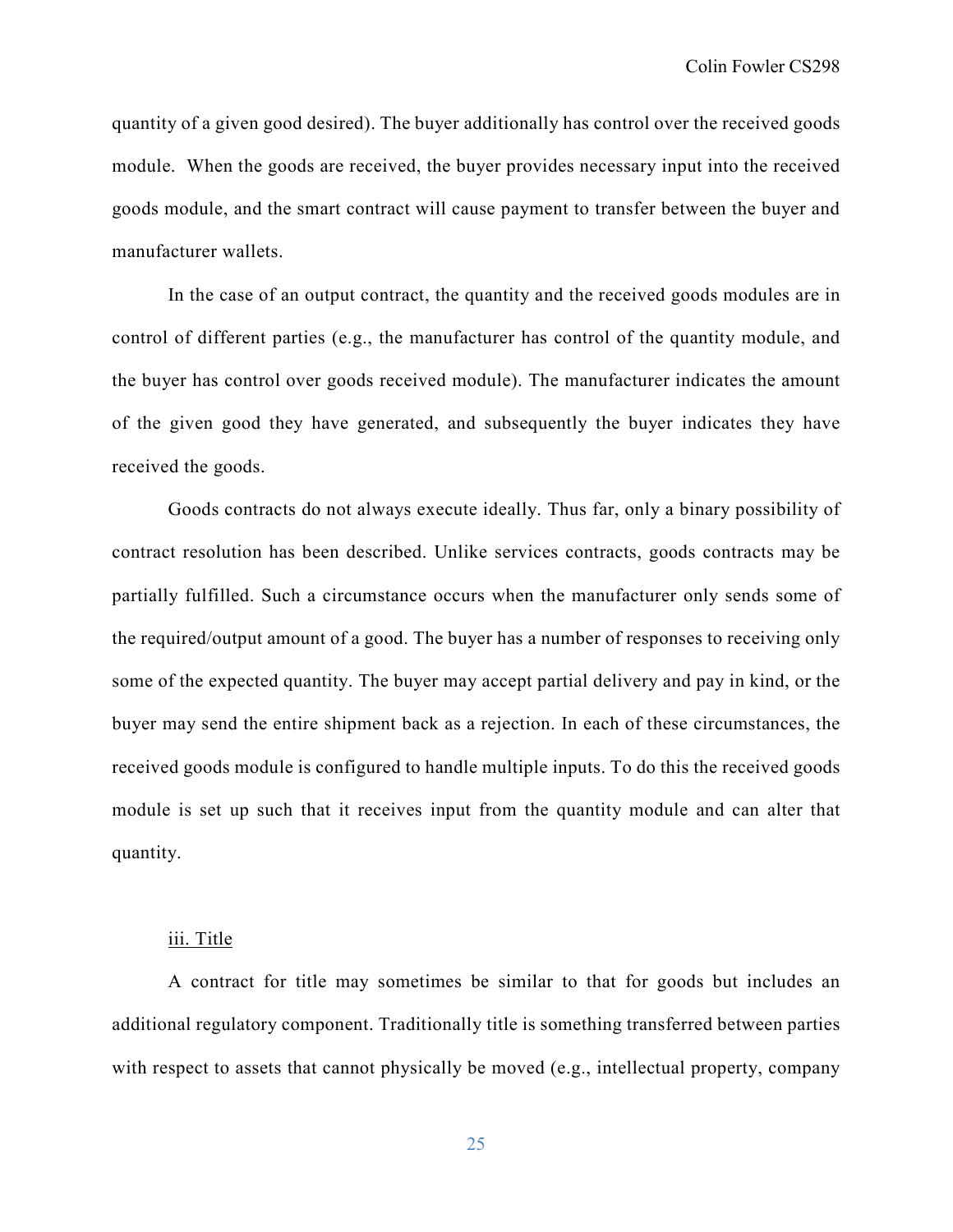ownership, real estate, etc.). However, title can also be applied to goods that can physically change hands (e.g., cars, boats, etc).

An important distinction between transfers of title and goods are that title is handed by a regulatory agency. Receipt of title is based on what the government agency is aware of, rather than what the owner is aware of (with some exceptions). In the future, it is theorized that most if not all title transactions will exist entirely on a blockchain type system. At the time of writing, these systems are largely localized databases managed by the relevant regulatory agency.

Accordingly, there is a module to identify the property in question and the relevant regulatory agency. For example, if the property is a car, a particular state's DMV is identified. If the property is a patent, the USPTO is identified. If the property is a trademark, a different part of the USPTO is identified.

The module is programmed to interact with the relevant regulatory agency based on the structure of that agency's website. This will require consistent updates because the relevant websites of the regulatory agencies are also updated frequently. Further, some agencies may not be accessible based on the use of CAPTCHAs. In such a circumstance, the dApp may instead be programed to generate paper documents that may be mailed to the relevant agency.

To execute a transfer in title one needs three primary inputs: an identification of the property (which in turn identifies the relevant regulatory agency), an identification of the type of conveyance (e.g., ownership or a security interest), and a signature of the current owner. Each of these three inputs is built into a title module. As with previous types of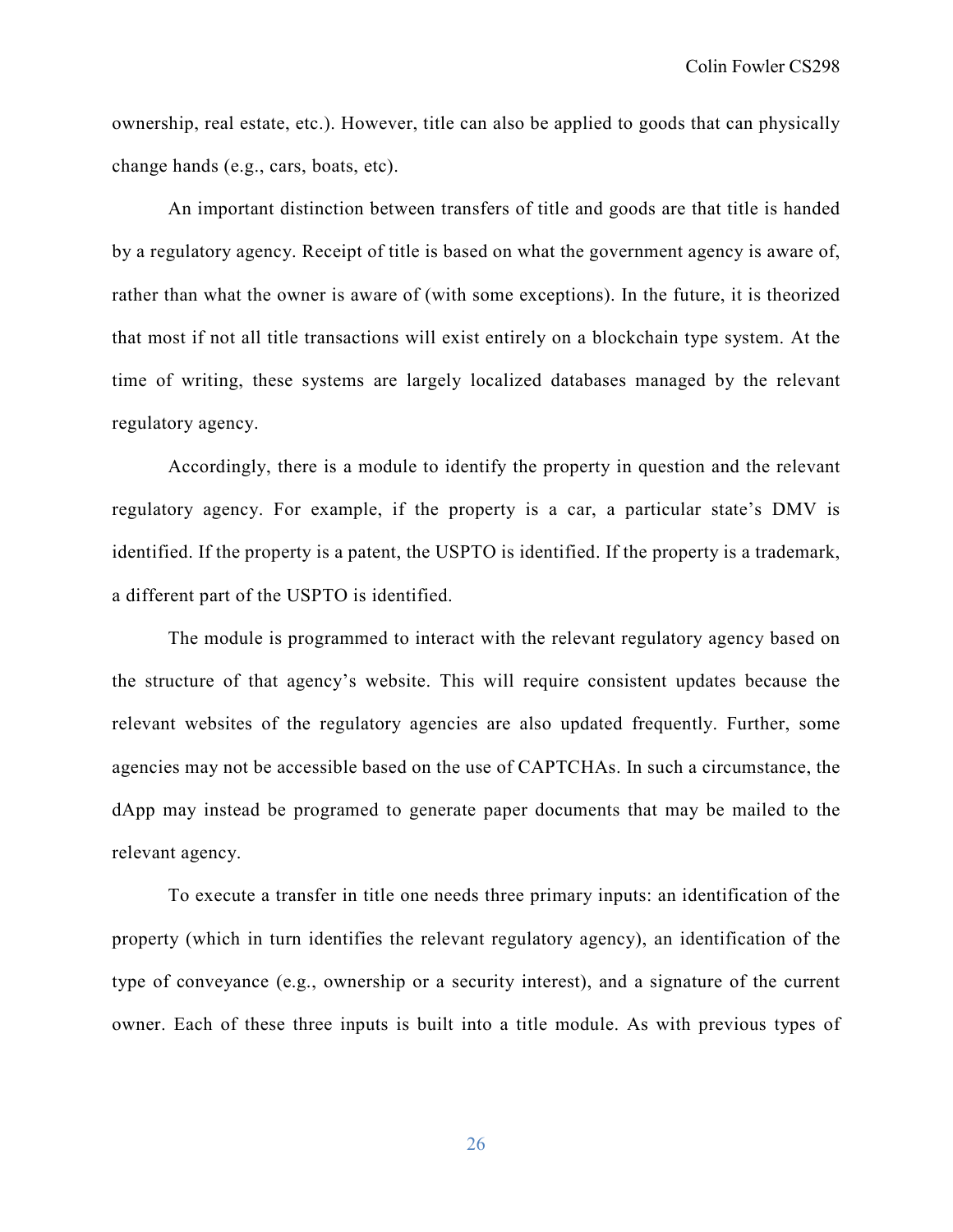contracts, handling the consideration used in exchange for title should exist separate from the title module.

A similar module may be used to complete a settlement agreement. A settlement agreement may include the transfer of title, though the most common action in a settlement agreement is the dismissal of a pending lawsuit. Lawsuit dismissal is not precisely a title transaction, but deals with a regulatory agency (e.g., a court) none the less. The same 3 inputs are relevant: type of property (e.g., a lawsuit in a particular state/district), type of conveyance (e.g., dismissal of suit), and signature of the interested party.

## B. COMPLEX CONTRACT COMPONENTS

Thus far, this article has referenced contracts for services, goods and title. These are not the only types of consideration a contract may be based on. Some contracts are based on more abstract concepts. Most other types of consideration would be viewed as non-executing. That is, the consideration offered in exchange is based on the premise of non-action (e.g., silence, agreement not to sue, agreement not to enforce particular rights, agreement not to compete, etc.). In such a case, the module is merely a print function with inputs that merely extract non-variable terms from other modules (e.g., subject matter covered).

In some circumstances, one may want to build modules that verify that the party has taken no action. There is an issue in verifying abstract conditions that the input sources may not be trusted. For example, if a contract includes a non-compete clause, there is not an objective way to verify whether the clause has been violated. Despite this, the dApp may include advisory inputs. Advisory inputs merely cause messages to propagate through the system. An example of such an input is analysis of a given user's LinkedIn page. This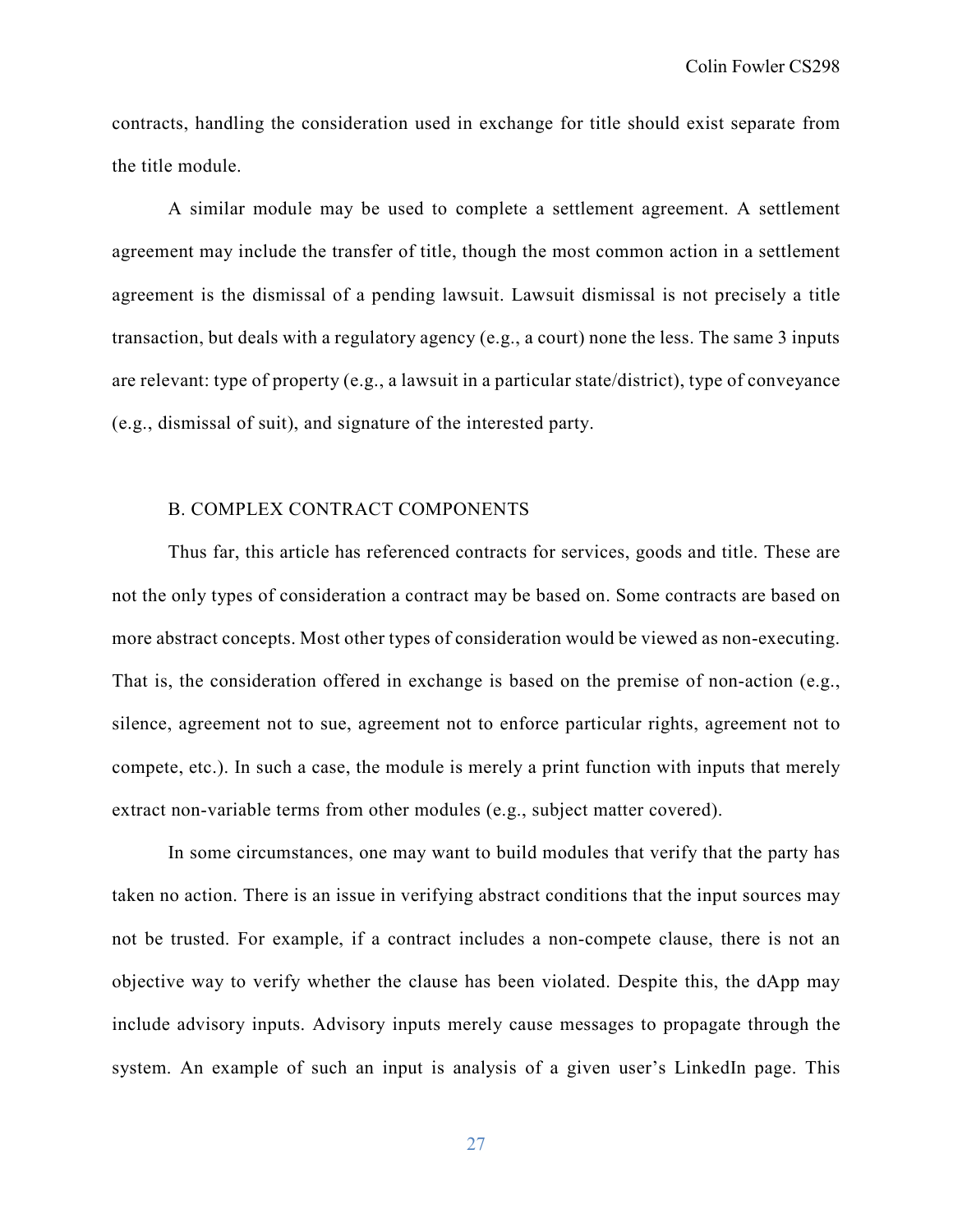particular example is somewhat problematic. The problem is that the dApp is all open source the party is aware that their LinkedIn page is under observation; thus, they need merely not edit the page to avoid triggering the advisory input.

Another important module that may exist separate of consideration terms is that of anonymity. In order to enable the anonymity of the parties to a contract, the dApp creates new Ethereum accounts for the entire smart contract. Additionally, the smart contract must be funded (and provided gas) in an anonymous manner. To some extent, each Ethereum wallet is already anonymous in the sense that the public key of the account is not inherently publicly tied to anyone. That said, the after repeated patterns of use, one can associate a particular entity to a particular Ethereum wallet. While those seeking anonymity should thus divest their holdings into multiple wallets in order to obscure patterns, the anonymity module can establish a form of open source cryptography whereby ether is moved between a random number of wallets and using random amounts and intervals of transaction. To further obscure the source of money, a third-party exchange may be utilized in order to convert the ether to a form of fiat currency and then back to ether in another wallet.

Similarly to the anonymity module, the parties may wish to not hold value in cryptocurrency. Cryptocurrencies are notoriously volatile in value. Accordingly, a conversion module may be slotted into smart contracts that uses a third-party exchange for all amounts that have finished transacting to convert from ether to a fiat currency. The module may be optimized for speed or to reduce exchange fees. At the time of writing this, the largest exchange in the US, Coinbase (via the GDAX platform) does not charge fees for posting trades but does charge fees for completing posted trades. In order to post a trade, the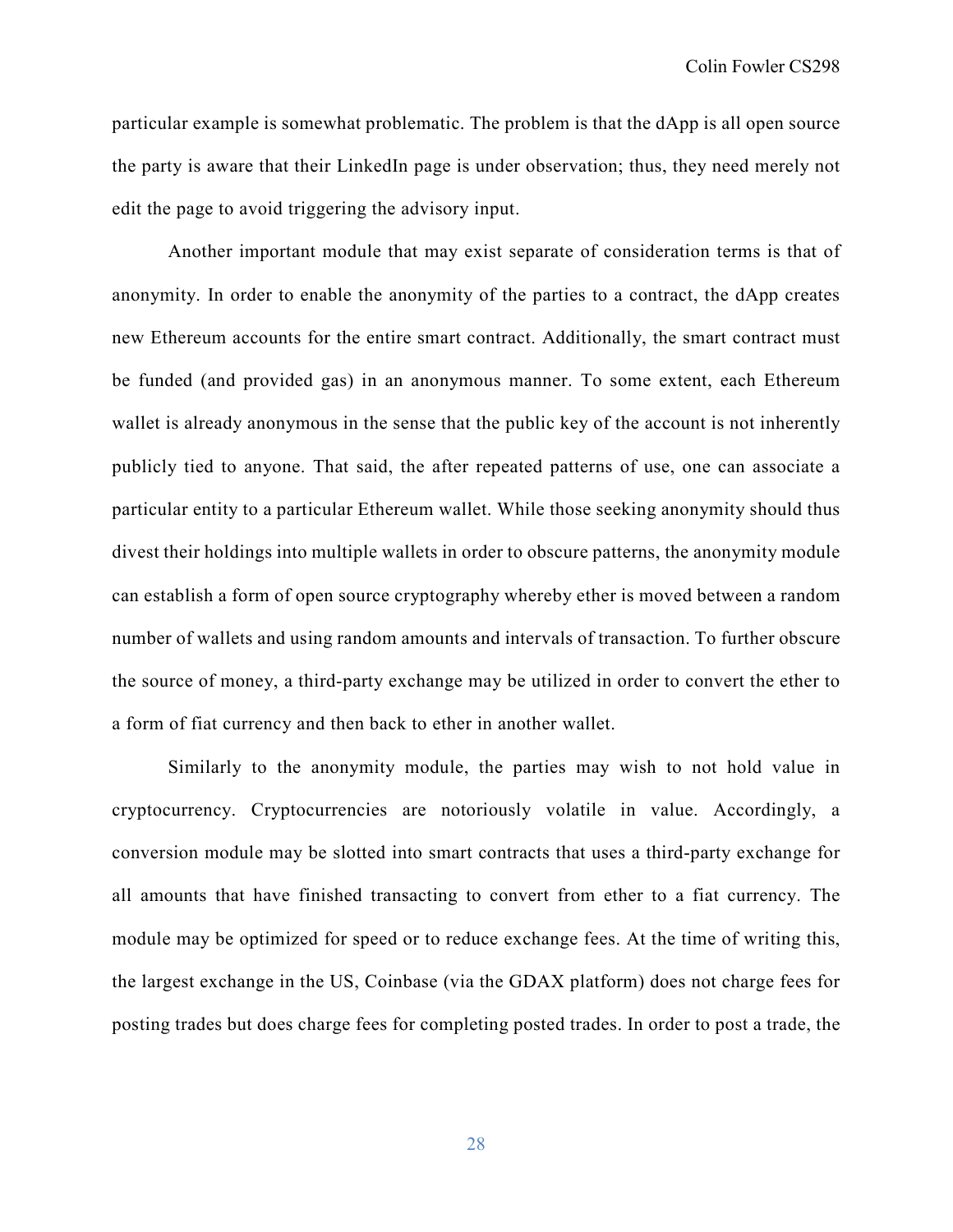dApp can post a trade for the minimum required variance and wait until the trade completes, Alternatively, the conversion module can immediately execute a market order.

A sample complex contract that brings a number of the discussed concepts together is a contractor agreement<sup>[12](#page-29-0)</sup> for a software engineer. Fundamentally, a contractor agreement is an exchange of services, often for money. However, contractor agreements usually include a "work for hire" provision that states that all intellectual property generated by the employee while working belongs to the employer. A work for hire provision is a title transfer contract.

In order to build the contractor agreement, the employer first includes an acceptance module and a monetary payment module triggered by the output (Boolean) of the acceptance module. The title module is accessed by both parties. The contractor provides their signature, while the employer has delayed access to the type of property (e.g., trademark, copyright, or patent). The type of conveyance is entered immediately as an assignment. The contract may further include a clock module to enforce a lifespan of the work.

<span id="page-29-0"></span> $12$  Contractor agreements are distinctly less complicated than employee agreements and thus are easier to generate in a self-executing manner.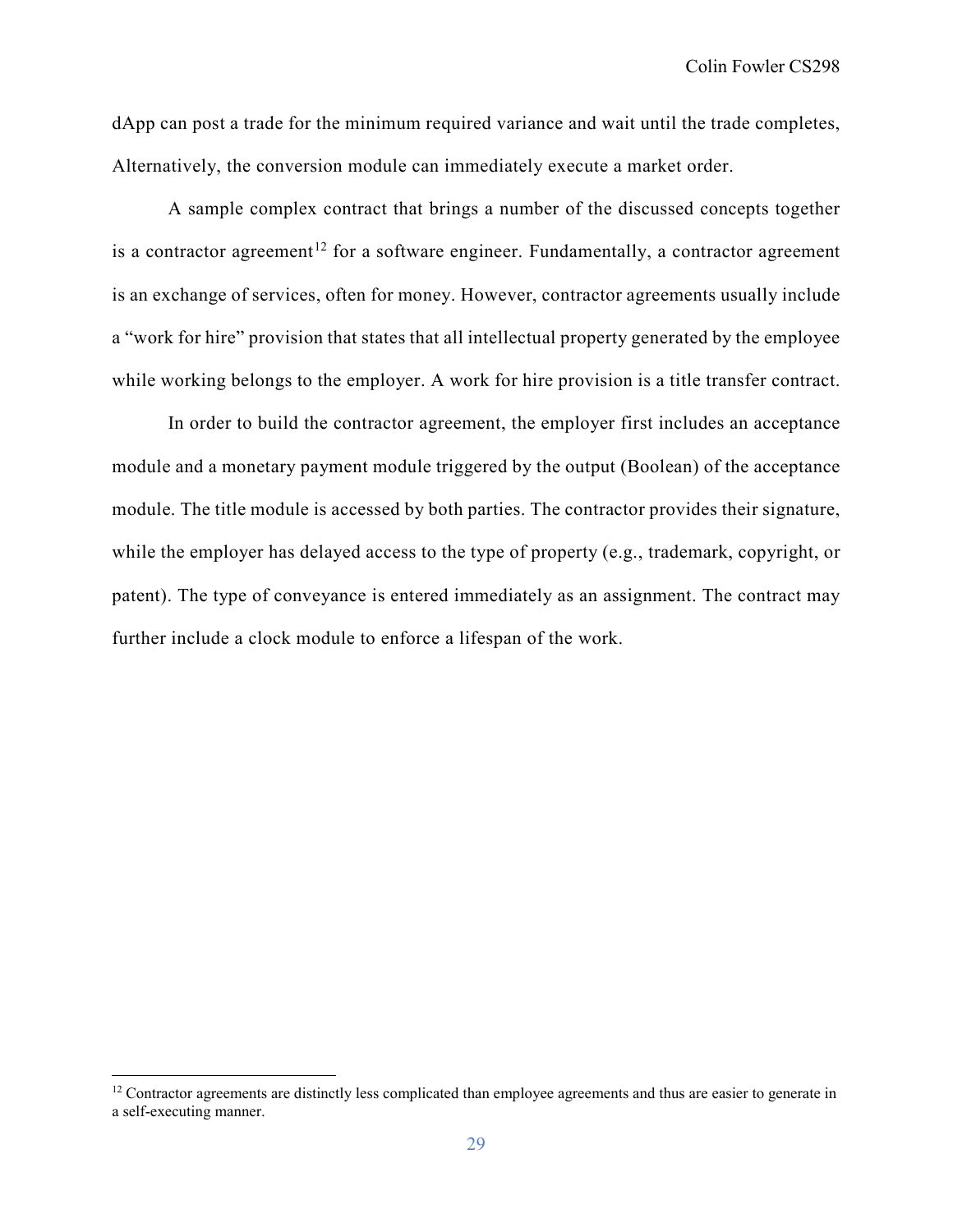## **IV. RESULTS**

While running a proof of concept application, I was able to generate and execute a sample Series A equity financing agreement contract in approximately five minutes. Granted, by the point the code was functional, I had long since memorized the process, and the speed at which I could run through the user interface was significantly higher than one who was taking careful consideration of their choices. That said, even on a first pass through, it does not take more than fifteen minutes to operate the interface.

Steps in operating include, generating a contract through adding blocks

| Lawyer Dashboard      |  |  |  |  |
|-----------------------|--|--|--|--|
| <b>Add Block</b><br>v |  |  |  |  |
| Identify Parties      |  |  |  |  |
| Exchange              |  |  |  |  |

## **FIG. 2 is a screenshot of the user interface to create blocks in a contract.**

| Add Block v                                            |                    |
|--------------------------------------------------------|--------------------|
| <b>Identify Parties</b><br>User 1                      |                    |
| User <sub>2</sub>                                      |                    |
| <b>Exchange</b><br>User 1:<br>Add $\blacktriangledown$ | User 2: Add $\sim$ |
| Submit                                                 |                    |

**FIG.3 is a screenshot of the user interface with two blocks.**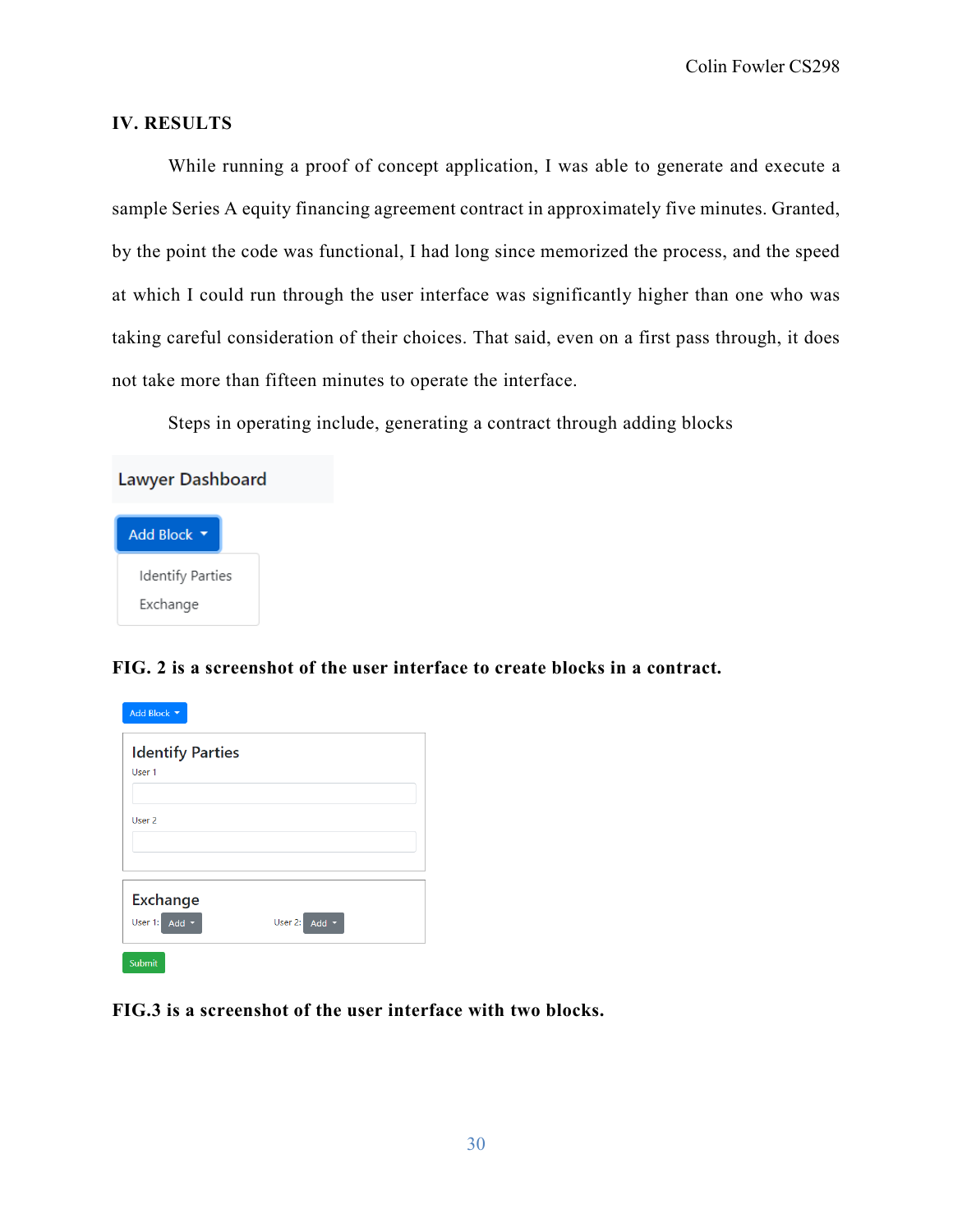The user adds blocks by clicking the add block buttons (see FIG. 2, an illustration of an initialization interface). Here two blocks are implemented as required for the relevant contract (see FIG. 3, an illustration of two selected blocks). Once added, the blocks are filled out to include the exchange for capital (here, ETH coins) for both stock and stock options (represented by ERC20 tokens). Relevant parties to the contract are identified by their respective Ethereum wallet public addresses (see FIG. 4). The sides of the contract are

| <b>Identify Parties</b><br>User 1          |  |
|--------------------------------------------|--|
| 0x7a19f98d24af8a05e776ad5960187033280b24bd |  |
| User <sub>2</sub>                          |  |
| 0x5042e20777f660ed7df4a0cfcdb5d7d9fd0677f9 |  |
|                                            |  |

**FIG. 4 is a screenshot including the parties block with the relevant wallet addresses.**

| <b>Exchange</b>   |                         |  |  |  |  |
|-------------------|-------------------------|--|--|--|--|
| User 1: Add v     | User 2:<br>Add $\sim$   |  |  |  |  |
| <b>ETH Amount</b> | <b>Token</b>            |  |  |  |  |
| 0.01              | <b>Token Type</b>       |  |  |  |  |
|                   | <b>EDR</b><br>۳         |  |  |  |  |
|                   | Amount                  |  |  |  |  |
|                   | 100                     |  |  |  |  |
|                   | <b>Token Option</b>     |  |  |  |  |
|                   | <b>Token Type</b>       |  |  |  |  |
|                   | <b>EDR</b><br>۰         |  |  |  |  |
|                   | Rate (Per token in ETH) |  |  |  |  |
|                   | 0.0001                  |  |  |  |  |
|                   | Amount                  |  |  |  |  |
|                   | 100                     |  |  |  |  |
|                   | <b>Vesting Date</b>     |  |  |  |  |
|                   | 03/23/2019              |  |  |  |  |
|                   |                         |  |  |  |  |

**FIG. 5 is a screenshot including the exchange block filled out.**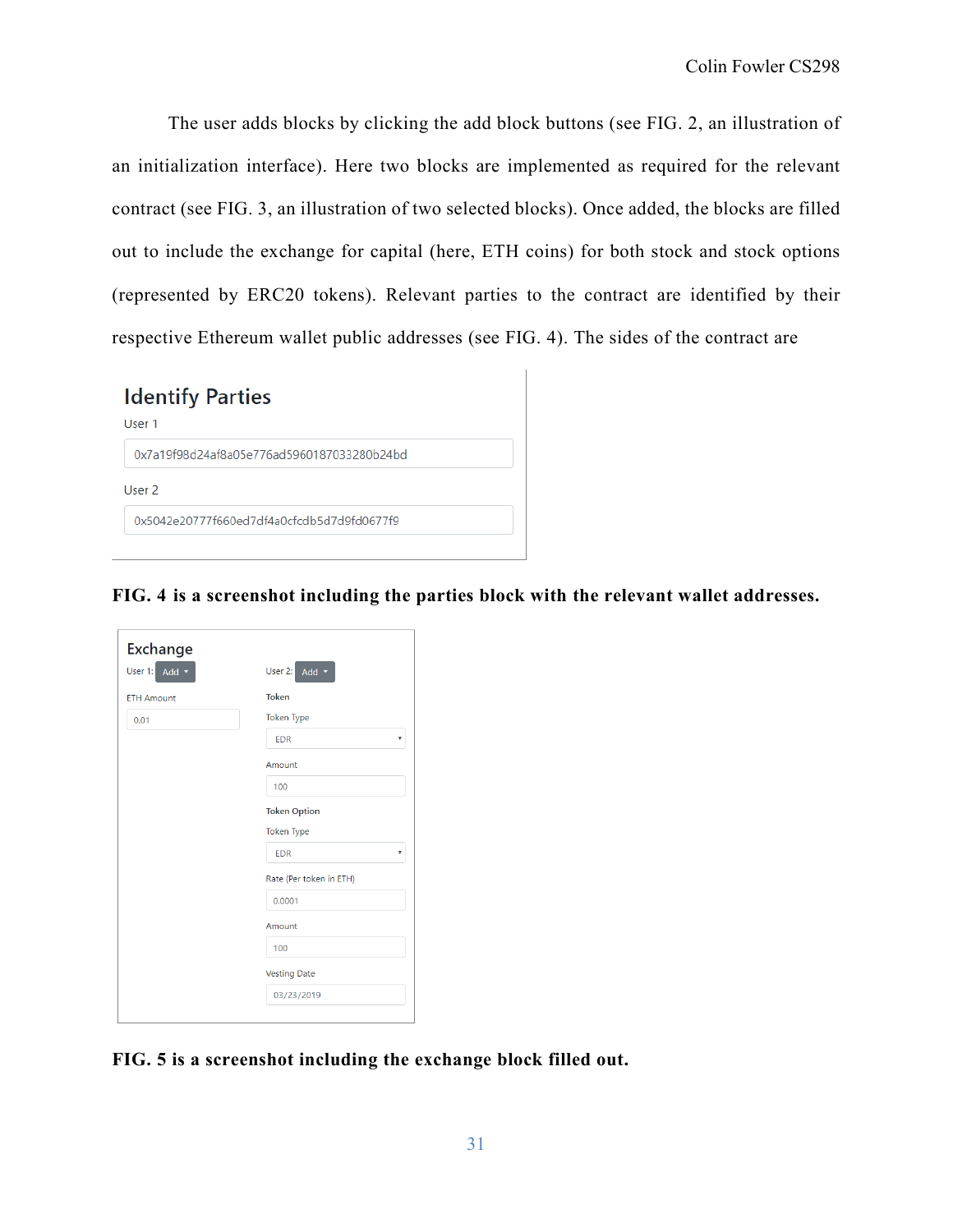balanced on either side of the Exchange block. One user provides capital in exchange for "stock" and "stock options" (see FIG. 5). When complete, the attorney clicks the submit button, and the contract is submitted to the Ethereum network and is provided a contract address (see FIG.  $6$ ) that may be inspected on etherscan.io<sup>13</sup>.



## **FIG. 6 is a screenshot of a contract address.**

| 0x96e2cbcd9e9ddb                  | 4084185 | 3 mins ago | 0x543564d4f8229b9 | $\blacksquare$ 0x81bacc5e0a94d6 | 0 Ether | 0.000190268 |
|-----------------------------------|---------|------------|-------------------|---------------------------------|---------|-------------|
| $0 \times 662$ fc $00$ ee $03225$ | 4084184 | 3 mins ago | 0x543564d4f8229b9 | IN <b>B</b> Contract Creation   | 0 Ether | 0.000811426 |

## **FIG. 7 is a screenshot of transaction records on Etherscan**.

Shown in FIG. 7 a first transaction is generated on the blockchain that creates the contract (hash prefix: 0xed'), and a second transaction is performed by the "lawyer account" (hash prefix: 0x96'). Also available on Etherscan is the code for the contract (see FIG. 8). From this point onwards, the lawyers job is done. All that remains are for the relevant parties to act on the contract.

<span id="page-32-0"></span><sup>&</sup>lt;sup>13</sup> Notably, texts are run on the Rinkeby test blockchain in order to make reduce cost of operation. [https://rinkeby.etherscan.io](https://rinkeby.etherscan.io/)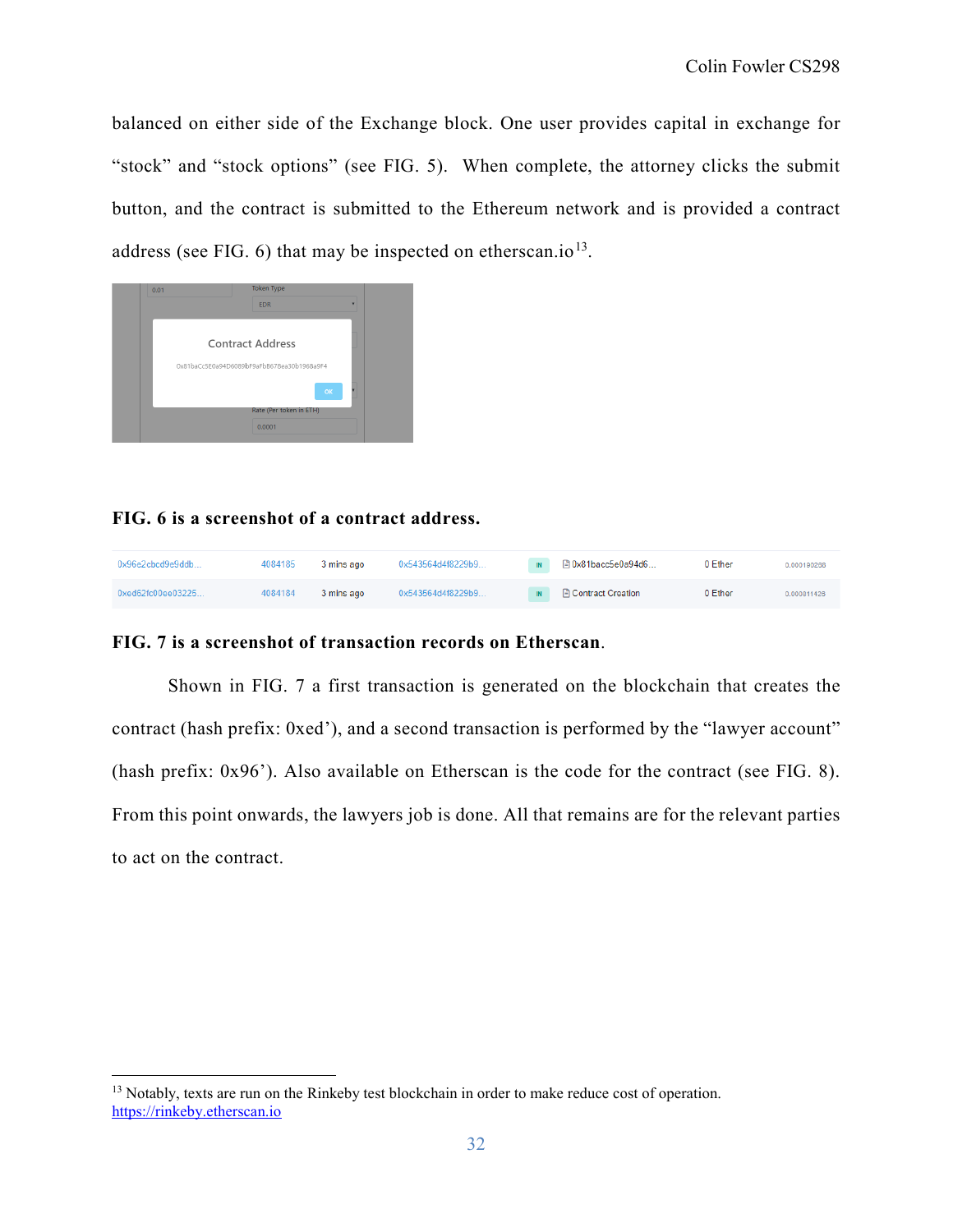

## **FIG. 8 is an Etherscan screenshot publicly displaying the code of the contract.**

Using a web interface, both parties identify the contract address and sign using their relevant

interfaces.

| c                                          | e                                          |
|--------------------------------------------|--------------------------------------------|
| <b>TOTAL ETH BALANCE</b><br>1.359831131    | <b>TOTAL ETH BALANCE</b><br>1.506682372    |
| 0x7a19f98d24af8a05e776ad5960187033280b24bd | 0x5042e20777f660ed7df4a0cfcdb5d7d9fd0677f9 |
| 0x81baCc5E0a94D6089bF9aFbB678ea30b1968a9F4 | 0x81baCc5E0a94D6089bF9aFbB678ea30b1968a9F4 |
| 0.011                                      | 0.0001                                     |
| Sign and Send                              | Sign and Send                              |

## **FIG. 9 is a contract signing interface.**

When the last signature is processed on the blockchain, the stock is exchanged for the capital

(see FIG. 10). Though the smart contract continues to exist because a stock option



## **FIG. 10 illustrates successful transfer.**

still exists. The stock option is executed in a separate interface that enables the VC to execute as long as the vesting date has been met, the amount of stock available has not been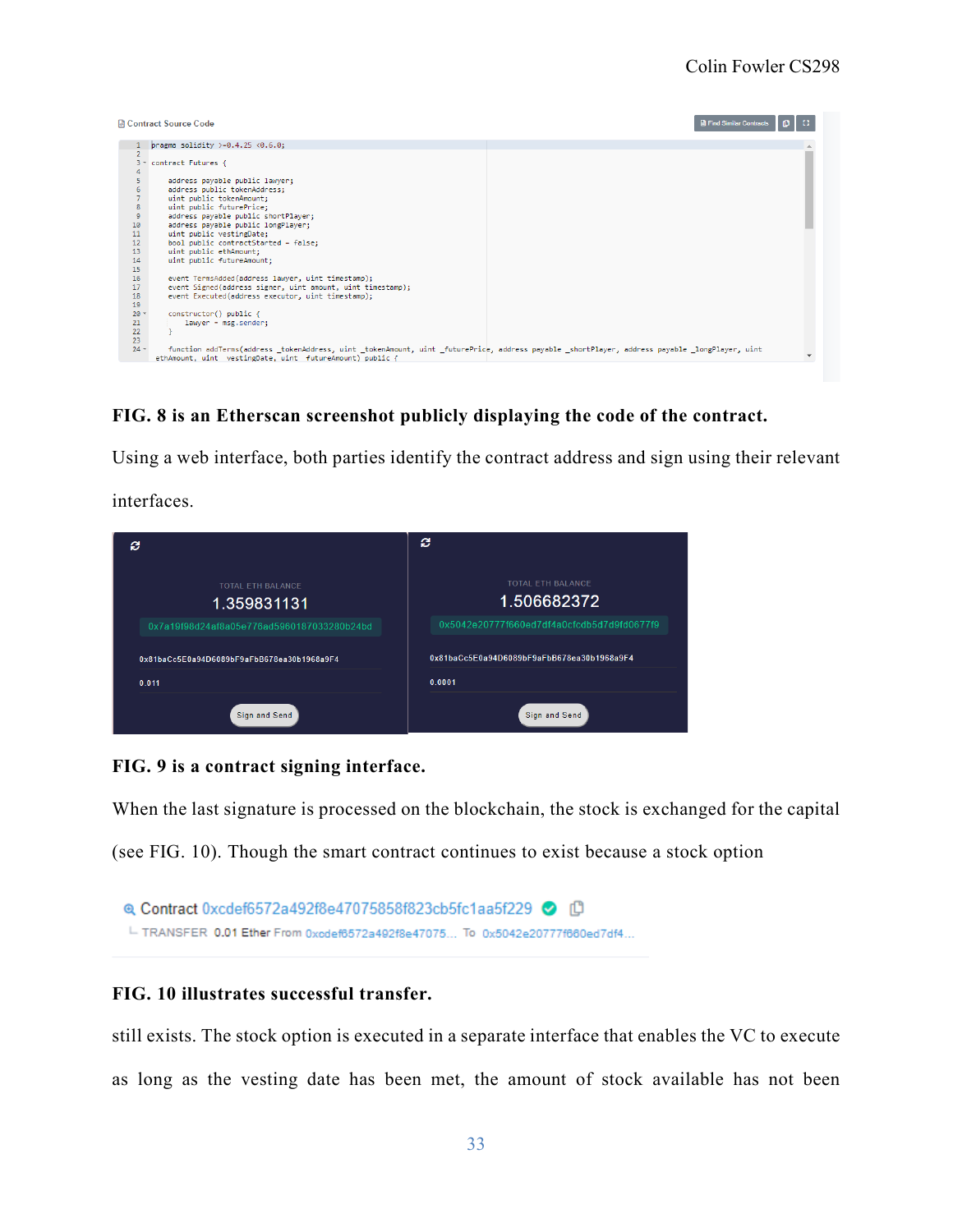| record             | of | all          | actions          | 1S                 | present      | on                         | Etherscan   | see.        | FIG.                      | 11). |
|--------------------|----|--------------|------------------|--------------------|--------------|----------------------------|-------------|-------------|---------------------------|------|
| <b>TxHash</b>      |    | <b>Block</b> | Age              | From               |              | To                         | Value       | TxFee       |                           |      |
| 0xb0fe8594e5e5011  |    | 4084139      | 1 hr 33 mins ago | 0x7a19f98d24af8a0  | $\mathbb{N}$ | □ 0xcdef6572a492f8e        | 0.1 Ether   | 0.000018747 | execution of stock option |      |
| $0x02b8ce0ae21aed$ |    | 4084128      | 1 hr 36 mins ago | 0x7a19f98d24af8a0  | IN           | □ 0xcdef6572a492f8e        | 0.01 Ether  | 0.000032491 | VC signature              |      |
| 0xe4b55566ec1642   |    | 4084122      | 1 hr 37 mins ago | 0x5042e20777f660e  | IN.          | <b>■ 0xcdef6572a492f8e</b> | 0.001 Ether | 0.00004481  | Start-up signature        |      |
| 0x30d8cc9e0dd4fa3  |    | 4084097      | 1 hr 43 mins ago | 0x543564d4f8229b9  | IN           | 目 0xcdef6572a492f8e        | 0 Ether     | 0.000190332 | Lawyer Signature          |      |
| 0xb617dc28e9f120f. |    | 4084096      | 1 hr 44 mins ago | 0x543564d4f8229b9. | IN           | <b>A</b> Contract Creation | 0 Ether     | 0.000811426 | Contract creation         |      |

exhausted, and the price is set correctly. Once all of the contract has been executed, the

## **FIG. 11 is an Etherscan screenshot including annotations labeling transactions.**

One may notice that the timestamps between transactions is approximately eleven minutes. This time is not reflective of the lawyer's involvement. All of the time a lawyer spends occurs prior to the first transaction (contract creation).

A sampling of my associate colleagues who have drafted Series A round equity financing agreements averaged approximately 3 hours to draft and revise the relevant contract. The billing rates of my colleagues interviewed ranged from \$435 an hour to 590\$ (averaging to \$530 an hour). With each of these contracts, a partner reviewed for approximately fifteen to twenty minutes. Partners charge between \$780 and \$1115 per hour. However, the partner involved in each of the contracts reviewed charges \$980 an hour. Therefore, the average series A equity contract costs approximately \$1884**.**

A fifteen-minute operation time counts for 0.3 billed hours comparatively costs \$159 and additional partner review remains the same at \$294. *Use of the application saved \$1431 in billed time.* It's theoretically possible that the associate wouldn't be involved in the generation of the contract at all and only the partner's time would be necessary, but this would require further investigation after implementation.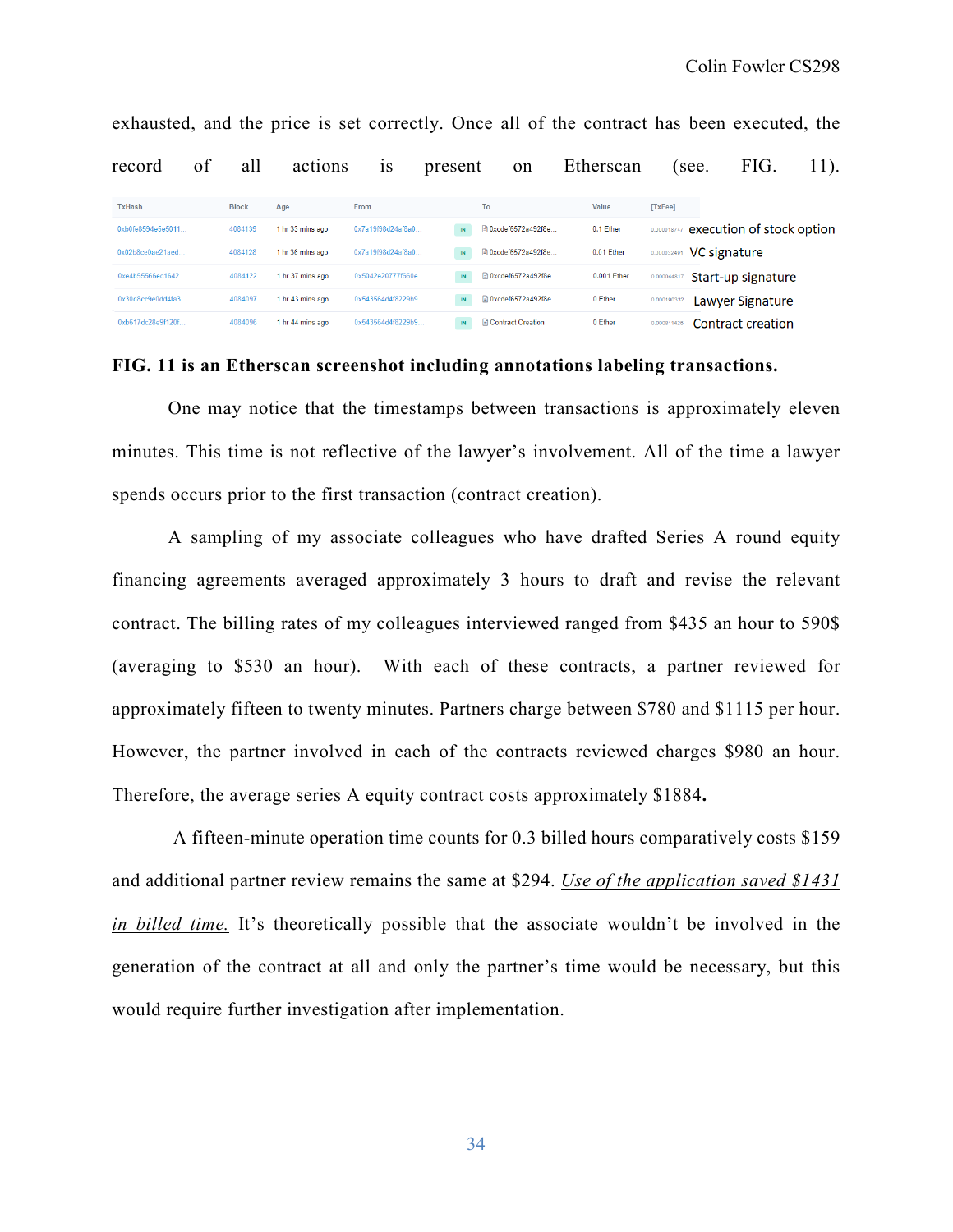## **V. DISCUSSION OF METHODOLOGY**

## A. BUILDING THE LAW FIRM DAPP

The best way to build the relevant contracts is a modular approach. Due to the potential complexity of contracts, the best way to efficiently construct them is to do so in a piecemeal style. I've also noticed through my own legal practice that I usually draft contracts from an original shell that is "close" to the final product, copy-paste paragraphs from other contracts I've worked on, and then modify to fit the particular client's circumstances. This approach is wildly inefficient in that it requires that the drafter remember where the paragraphs they want to draw from are located and doesn't outline a set of variables that can be substituted for the current client. Making the changes in a text document such that the sections/clauses flow together and being certain that the "values" from the prior client are cleared out entirely is a time-consuming process.

However, the concept of picking and choosing from something one knew worked before is not bad. This is, after all, how a significant amount of software is written (e.g., drawing licensable libraries). Thus, an interface that enables users to choose from a selection of modules that are all in one place and includes easily edited values (that do not store the values of prior clients is useful.

Importantly, because a module-based contract builder is not actually constructing an English sentence it may represent the functions of the contract to be built abstractly. Aside from issues of precision in English, human languages often suffer from the ability to convey abstract concepts clearly. Conversely, mathematical expressions and program code have no issues in conveying abstract concepts with high levels of specificity. For purposes of being a data structure, human language is exceedingly inefficient.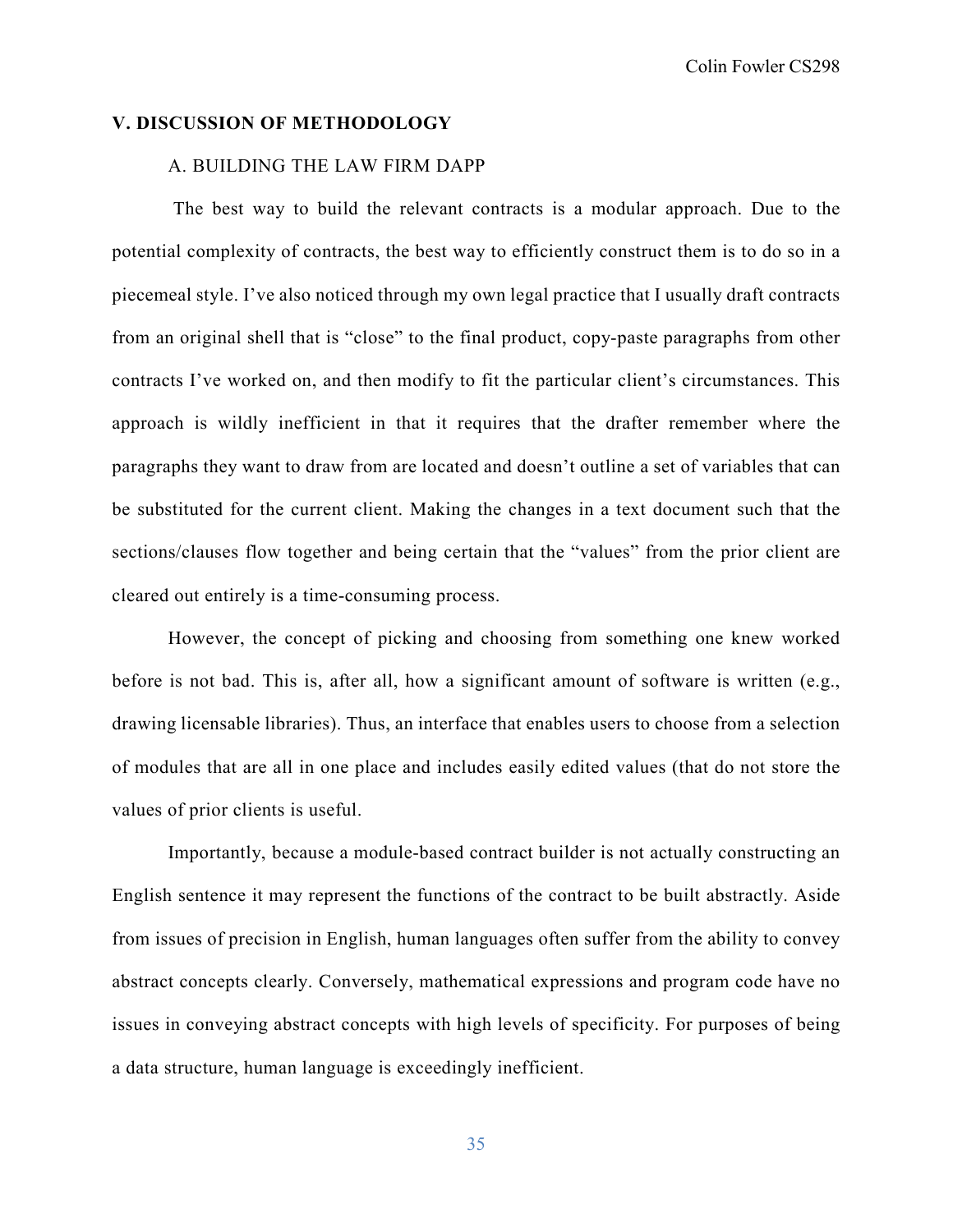

## **FIG. 12 is an illustration of module selection.**

Users select the modules (see FIG. 12) that are relevant to their contract and build that contract. The selection interface is accessed by the attorney, while review and signature interfaces are accessed by the relevant parties. The sample contract built in Figure 12 doesn't exactly include any complete sentence, though from casually parsing from top to bottom, a read is given a general idea of what this contract would do. This is a contract that exchanges money for services anonymously and renders some additional result upon the satisfaction of a given condition.

To improve the user interface the dApp would include smart contract modules. This article has disclosed a number of contract styles, some are more common than others and thus having pre-built contract modules improves a user's experience. Modules also improve the ease of use.

In addition to the executing modules, some modules are used merely to hold data (e.g, a POJO). These modules are referenced as input by other executing modules in conformance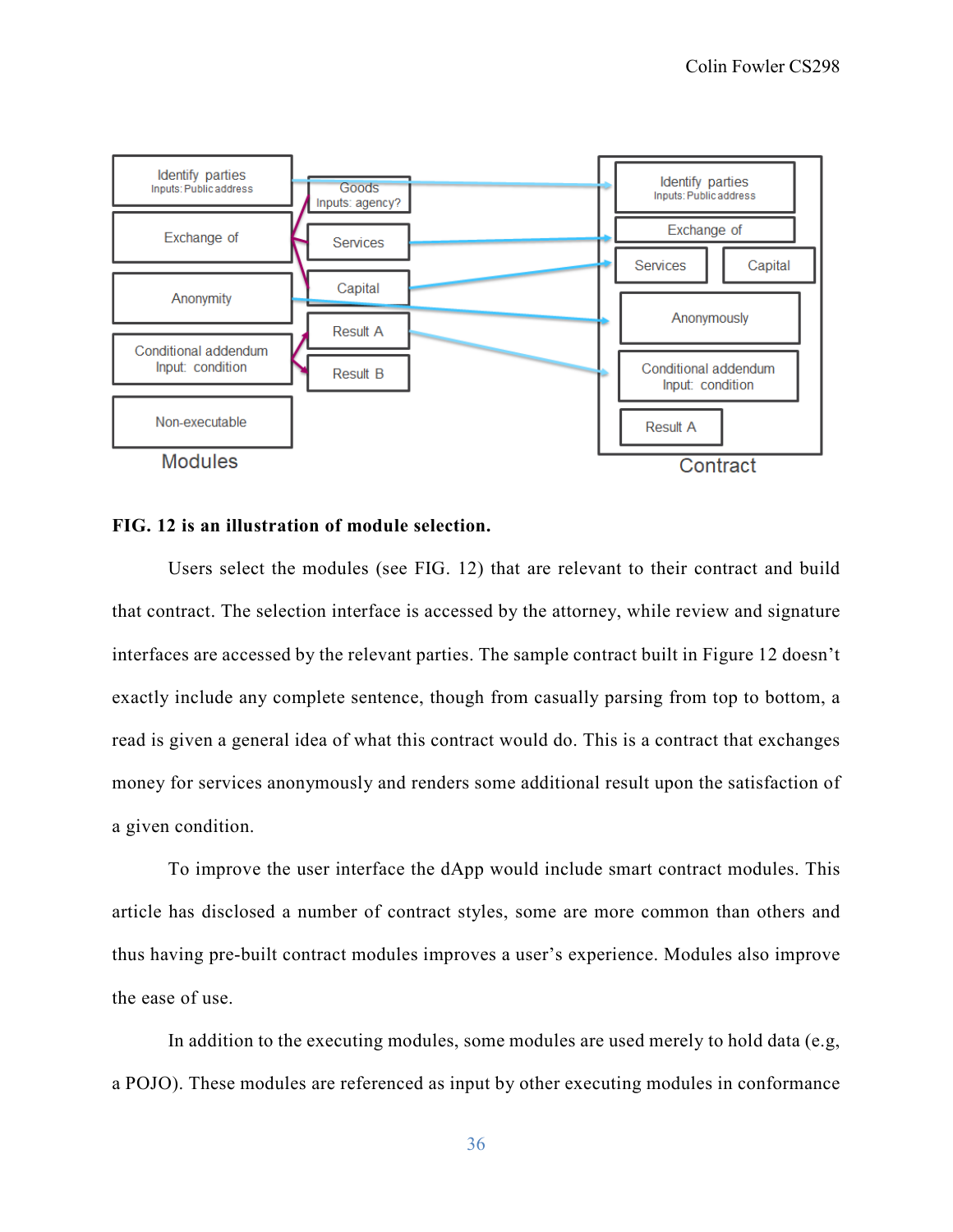to standard object-oriented design practice. Such holding objects include public private key pairs for wallets and amounts that the executing modules transfer.

Another type of module must send messaging between the various parties to the contract. Upon initial generation, the parties designate a contact address for each of them and upon the receipt of every input, the messaging system notifies all parties to the contract that the input had been received.

The proof of concept includes merely two modules (identify and exchange), and 3 sub-modules (exchange of: capital, "stock" and "stock options") that are necessary for the purposes of generating a Series A equity seed funding contract. Further development to generate more modules enables a greater breadth of contracts to be built on the Ethereum blockchain.

## i. Proof of Concept

The variety and scope of potential contracts is too great a scope for one person to solve in less than a year. However, in order to prove that a given concept is effective, some selections needed to be made. An example of a useful contract that this system could produce is an equity financing agreement, such as those that are often obtained by start-up companies. Equity financing is an agreement where a company sells a part or all of itself (often via stock/shares) in exchange for money. The money is used to finance operation of the company, often before a long-term revenue model is implemented.

In determining a type of contract to implement in modules there are a few factors that are important to consider. First, the contact must be common enough that executing it would not be an uncommon usage -- users would actually need to want this contract. Second, the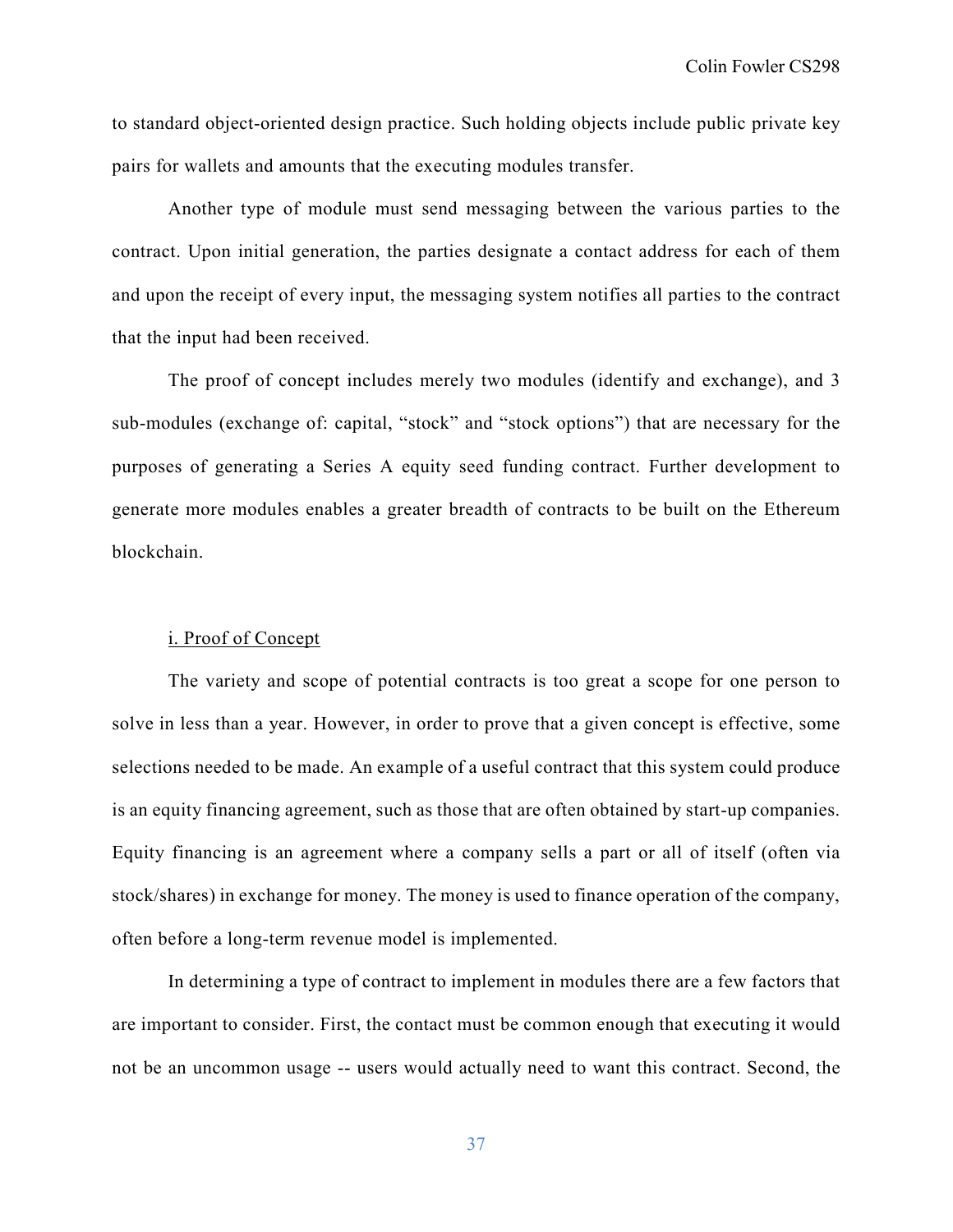contract must be uncommon enough that the it cannot simply by executed with boilerplate. Third, the contract needs to be complex enough to not merely be a "one-and-done" contract. A contract that executes completely upon completion has little need for public execution. If the whole contract completes right away, there is no ongoing concern that the contract is doing something nefarious in the background.

With respect to the first factor, avoiding rare or unique use cases, the equity financing agreement is exceedingly common. While this sort of contract tends to have greater regional relevancy to the Bay Area and other geographic regions that have a culture of start-up companies, it's still an important contract and commonly used. Many firms are catered toward addressing start-up culture, and indeed cater start-ups. The equity financing agreement is one of the first contracts a start-up needs in order to obtain funding to operate. Any given start-up may execute a number of these sorts of contracts in their lifetime based on how many seed rounds that start-up undergoes.

With respect to the second factor, avoiding boilerplate, the equity financing agreement can take several different formats. The type of stock provided (preferred/nonpreferred), which seed round the present contract pertains to (e.g., the first round or a later round), the amount of the investment involved, how many investors are involved, what the prior investors have rights in, and the expectations of investor rights may cause unanticipated complications.

With respect to the third factor, avoiding one-and-done contracts, equity agreements often include stock options which are executed at a later date. One of the primary advantages of using a blockchain based system is that there is a record of what code was executed or will be executed. If a given contract executes once and is forever complete, there is little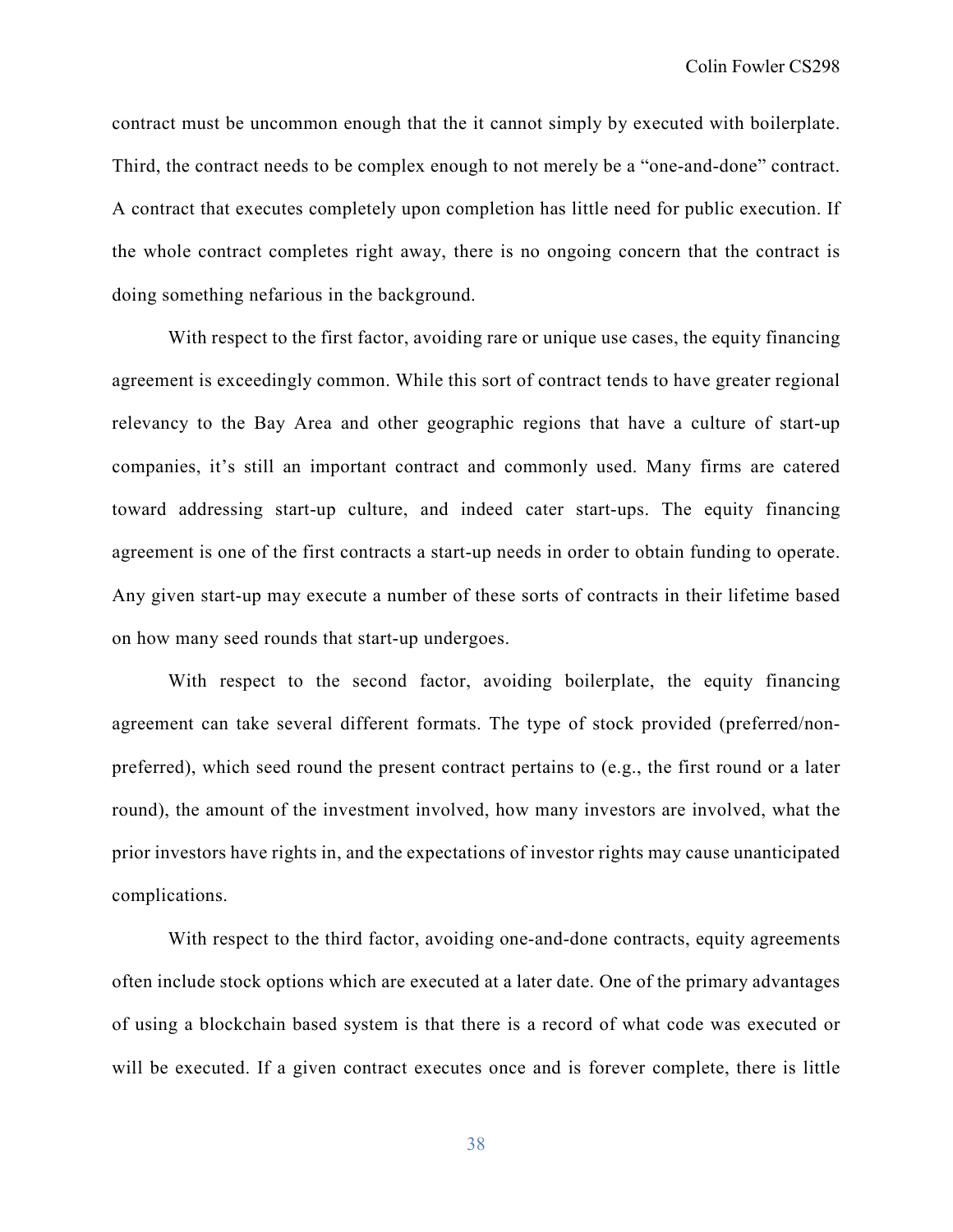reason for requiring public execution. The results of the contract are apparent from the completed execution. Stock options are a contract item that live on. One has to track a future vesting date, an option price, and a set of stock that is available at that time. The ongoing executing code would be of interest to the parties relevant to the contract and thus public execution would be relevant.

## B. CHALLENGES

Now that an equity financing agreement has been identified as a proof of concept contract, I will examine issues that arose while developing the proof of concept. Some of the issues are purely technical while others are legal and lead to technical solutions. Those issues are first, how does one represent movement of stock on a blockchain? Second, how should the blockchain be structured (e.g., public or private)? Third, how does one access the program?

#### i. How does one represent stock exchanges?

Early in this article, it was discussed that the Bitcoin blockchain could store documents that in turn represent the movement of stock. This is an inadequate solution as it doesn't actually move the stock, merely represents an intention to do so. Representing an intension to trade doesn't actually reduce the amount of time an attorney needs to spend involved in a given case. It is a contract to act in the future, or a contract to contract further. Both circumstances require further attention. Therefore, the system should make use of cryptotokens that, themselves, represent the stock in question.

While established companies cannot merely shift all their stock out of public exchanges, start-ups are generally in the unique position that they can dictate the rules on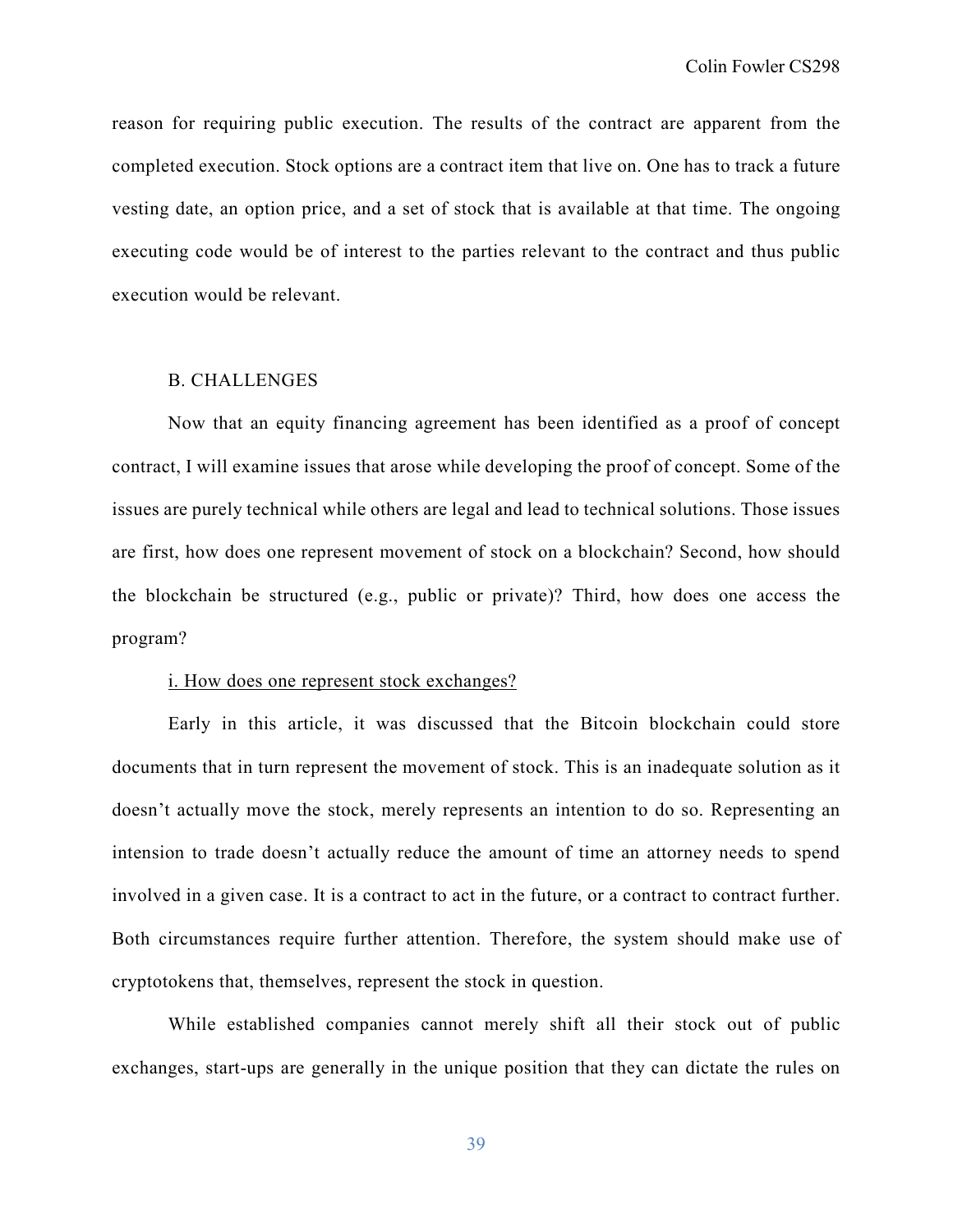their stock. The Ethereum blockchain commonly includes utility tokens operating under the  $ERC-20$  standard<sup>[14](#page-40-0)</sup> (stands for "Ethereum request for comment-20"). ERC-20 tokens are those that are tied to a specific smart contract that operates on the Ethereum blockchain, these are separate from Ether, which is the base currency of the Ethereum blockchain.

While the ERC-20 token acts as a functional example of stock is has a few legal deficiencies regarding limitations of downstream transactions. ERC-20 tokens can be traded freely amongst users unless a centralized authority provides limits. Fortunately, there is another type of token, following the ST-20 standard (stands for "security token-20"). Security tokens enable the type of limitations on transacting that actual shares of stock include.

 $ST-20$  was developed by Polymath Labs<sup>[15](#page-40-1)</sup> within the last year. As a result, platforms using ST-20 tokens do not quite have the sufficient interfaces to integrate with external services (such as a contract builder). For the purposes of a proof of concept, an ERC-20 token serves as a suitable substitute. As the laws regarding treatment of security tokens are not uniform yet, and in many cases unwritten, this proof of concept adopts the simpler of the proposed legal options. In the simpler versions of potential legal regimes, there is no functional difference to the modular contract builder whether a ST-20 token is used or an ERC-20 token is used.

<span id="page-40-0"></span><sup>&</sup>lt;sup>14</sup> Buterin, Vitalik and Vogelsteller, Fabian, ERC-20 token standard commit on GitHub, last updated on March 8, 2019 (available at https://github.com/ethereum/EIPs/blob/master/EIPS/eip-20.md accessed on 3/24/2019). <sup>15</sup> Polymath Repository on GitHub, last updated March 24, 2019 (available at https://github.com/polymathnetwork

<span id="page-40-1"></span>accessed on 3/24/2019).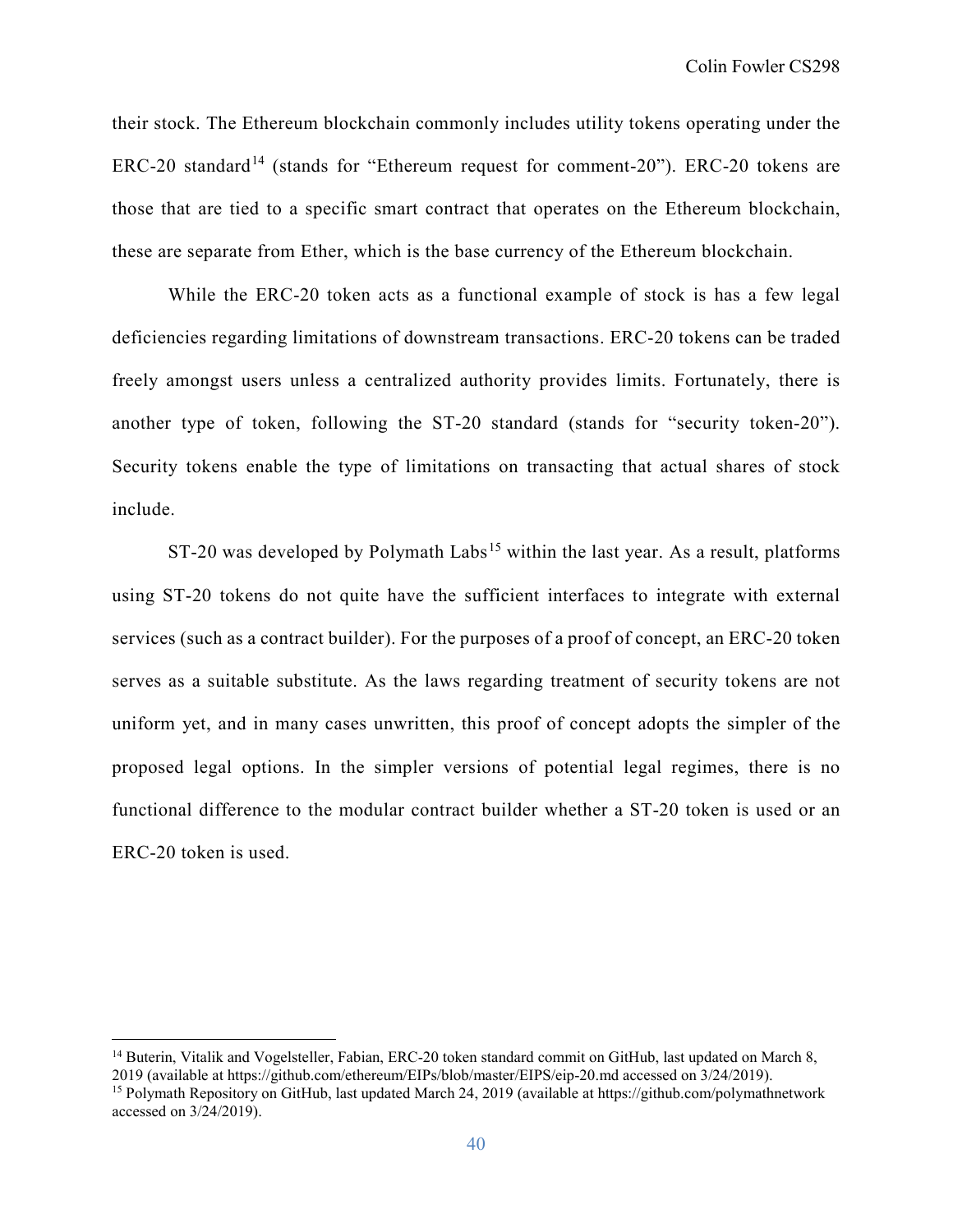

**FIG. 13 is block diagram of ST-20 token features[16](#page-41-0)**

Notably, future developments in legal treatment of security tokens can affect the relative interchangeability (e.g., between ST-20 and ERC-20). At the time of writing this article, states are split on how to treat security tokens between two regimes.<sup>[17](#page-41-1)</sup> Some states want to treat security tokens as if they are money where a right to tokens requires that those tokens be on hand at all times, whereas other states are comfortable with a contract right to have the tokens at a future date.

<span id="page-41-0"></span><sup>&</sup>lt;sup>16</sup> Ruiz, Pablo, "Overview of the ST-20 Interface and polymath Core", Polymath Blog, April 13, 2018 (available at [https://blog.polymath.network/overview-of-the-st-20-interface-and-polymath-core-86bf64c8929 accessed on](https://blog.polymath.network/overview-of-the-st-20-interface-and-polymath-core-86bf64c8929%20accessed%20on%203/3/2019)  [3/3/2019\)](https://blog.polymath.network/overview-of-the-st-20-interface-and-polymath-core-86bf64c8929%20accessed%20on%203/3/2019).

<span id="page-41-1"></span><sup>&</sup>lt;sup>17</sup> [https://www.forbes.com/sites/andreatinianow/2019/03/07/a-split-emerges-in-blockchain-law-wyomings-approach](https://www.forbes.com/sites/andreatinianow/2019/03/07/a-split-emerges-in-blockchain-law-wyomings-approach-versus-the-supplemental-act/#4730b2ab719a)[versus-the-supplemental-act/#4730b2ab719a](https://www.forbes.com/sites/andreatinianow/2019/03/07/a-split-emerges-in-blockchain-law-wyomings-approach-versus-the-supplemental-act/#4730b2ab719a)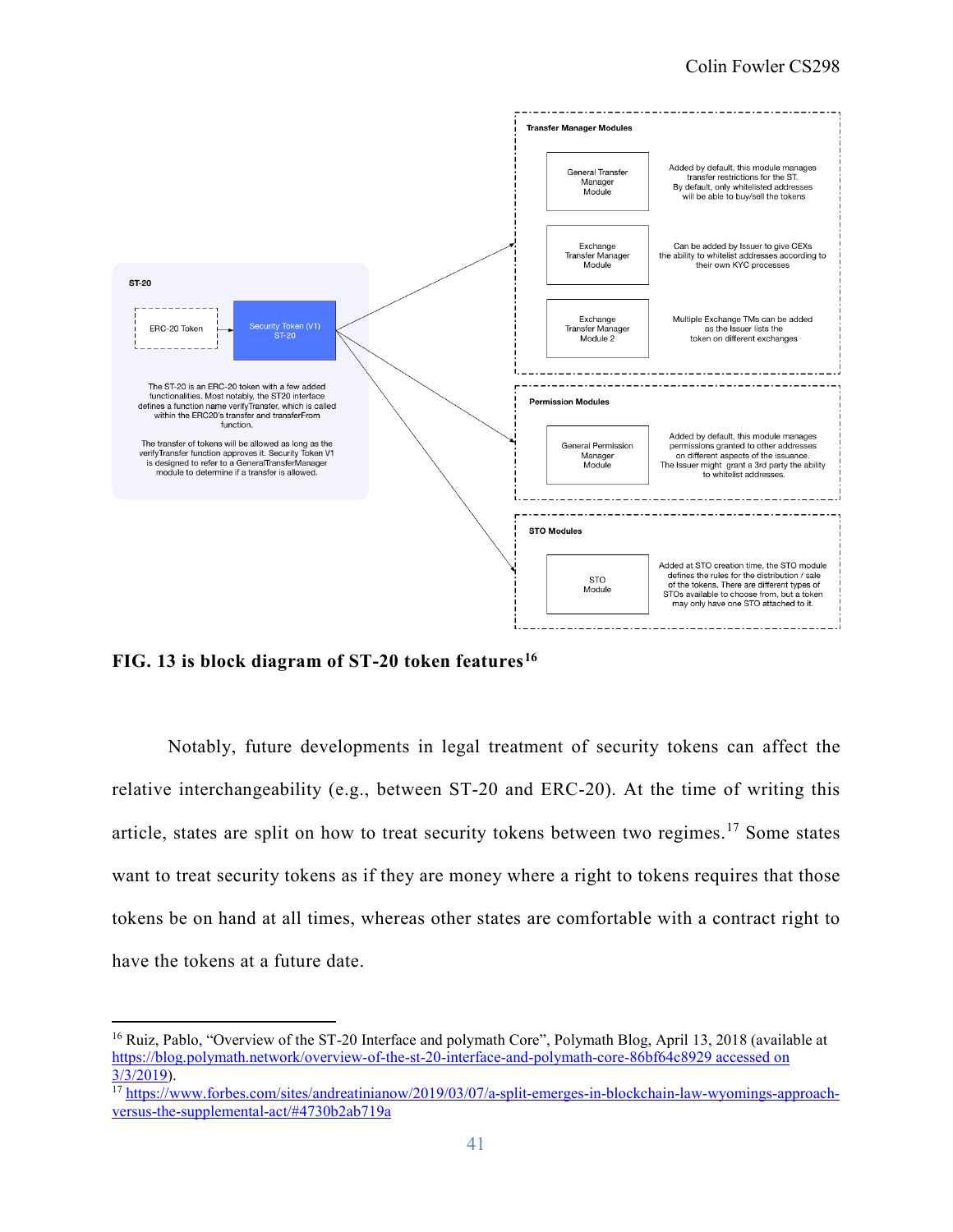The legal distinction leads to a technical position regarding a stock options. Where the tokens must be on hand, a module identifying a stock option must highlight the specific tokens that would be traded were that option executed. Where a stock option merely requires tokens upon request those tokens may either be identified at the time of initial agreement or created/minted at upon execution of the option. Either of these options may be selected when creating the stock option contract.

## ii. Public or Private Chain

A blockchain is ultimately just a data structure supported by multiple nodes. The character of those nodes is not inherently specified. The term "public chain" refers to blockchains that are maintained by an enormous number of nodes. A private chain is a blockchain supported only by nodes of known parties. Management of a private chain is the easiest option because it requires action of the fewest parties. However, on a private chain, control of appending actions to the chain is subject of the control of the small number of nodes on the chain. The "miners" or EVM are in fact those nodes. Use of a private chain effectively ruins the concept of public execution of code. The machine that acts as the EVM could effective run whatever program code it wanted. Private chains are thus not effective in the sense of trustless execution. Private chains are additionally prone to 51% attacks, especially if a single node going inactive reduces the overall processing power of the network by any significant degree.

For at least the reasons listed above, the contract builder cannot operate on a private network blockchain. Despite any downsides of a public blockchain they will not outweigh the feature breaking aspects of a private chain.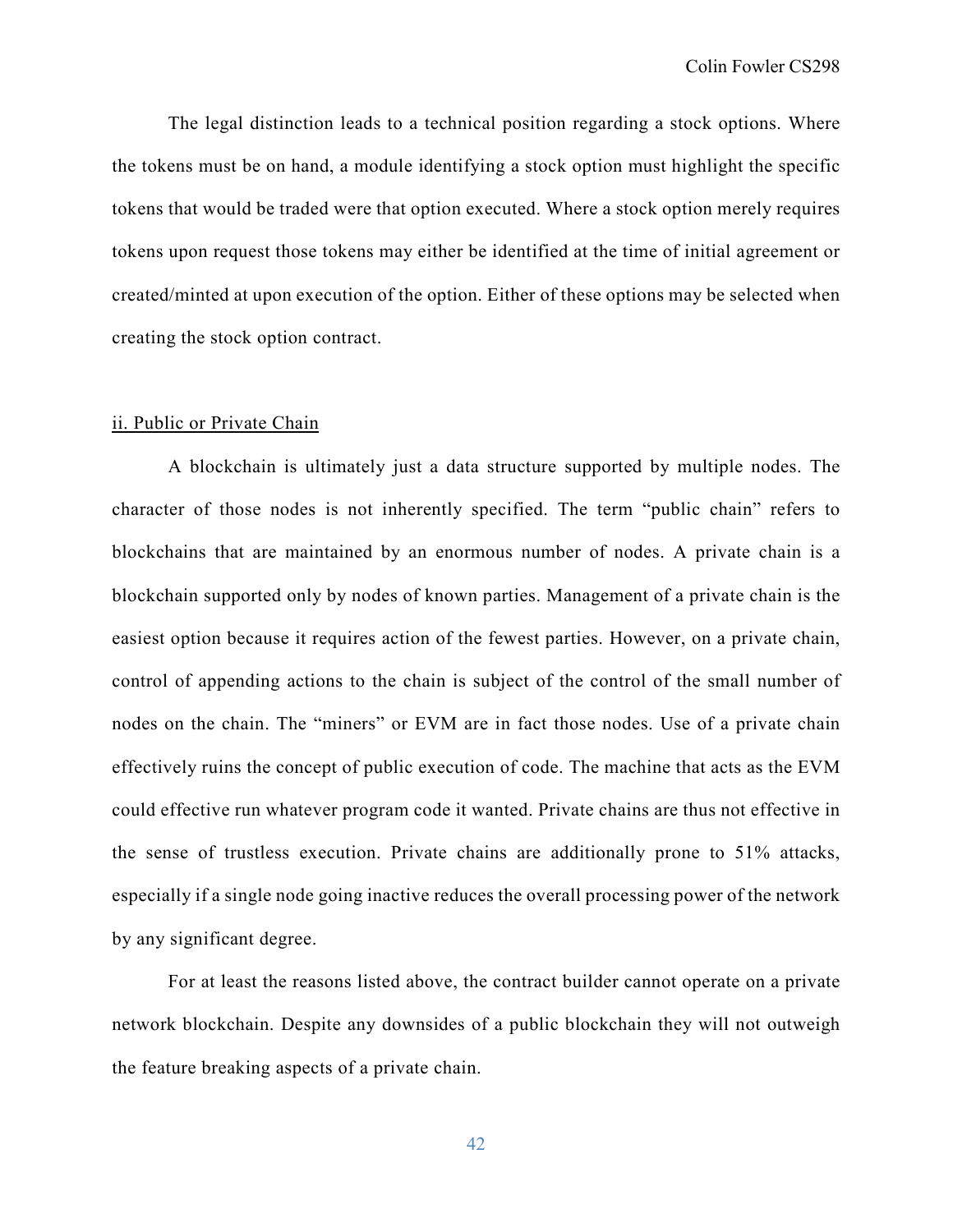Connection to public chains has one very large disadvantage: the disk space requirement. Communicating directly with a public chain requires that the user support a node of the public chain. A node is required to have a full copy of the blockchain. The blockchain of most cryptocurrencies is exceedingly large. As of this writing, the Ethereum blockchain is approximately 200GB for a full node<sup>[18](#page-43-0)</sup> (and over 2TB for an archival node<sup>19</sup>).

For the practical purposes of use on the machine I was doing the relevant work on, an addition of 200GB of storage was not an option I could elect. External to a proof of concept, the issue of disk space is not particularly daunting. Any professional application would likely be run on a cloud service (AWS, Azure, etc…). However, inability to support a full-node of the Ethereum blockchain is an issue that others have anticipated. There are a number of APIs that provide access to full-nodes. One such service is BlockCluster.io<sup>[20](#page-43-2)</sup>

Use of a node service enables those with limited disk space to conduct experiments. Accordingly, the proof of concept functions with a public blockchain.

## iii. How does one access the program?

 The contract building dApp is a web application. At some level, some of the "backend" must necessarily execute on a EVM that could be anywhere in the world. The dApp therefore has access to the Internet. The interface thus uses HTML. The HTML code was developed using an online WYSIWYG (what you see is what you get) editor as well as some direct coding to pass in the correct variables.

<span id="page-43-0"></span><sup>&</sup>lt;sup>18</sup> Etherscan statistics for a full node (available at https://etherscan.io/chartsync/chaindefault and accessed on 3/24/2019).

<span id="page-43-1"></span> $19$  Etherscan statistics for a full archival node (available at https://etherscan.jo/chartsync/chainarchive and accessed on 3/24/2019).

<span id="page-43-2"></span><sup>&</sup>lt;sup>20</sup> BlockCluster website (available at https://www.blockcluster.io/ and accessed on  $3/24/2019$ ).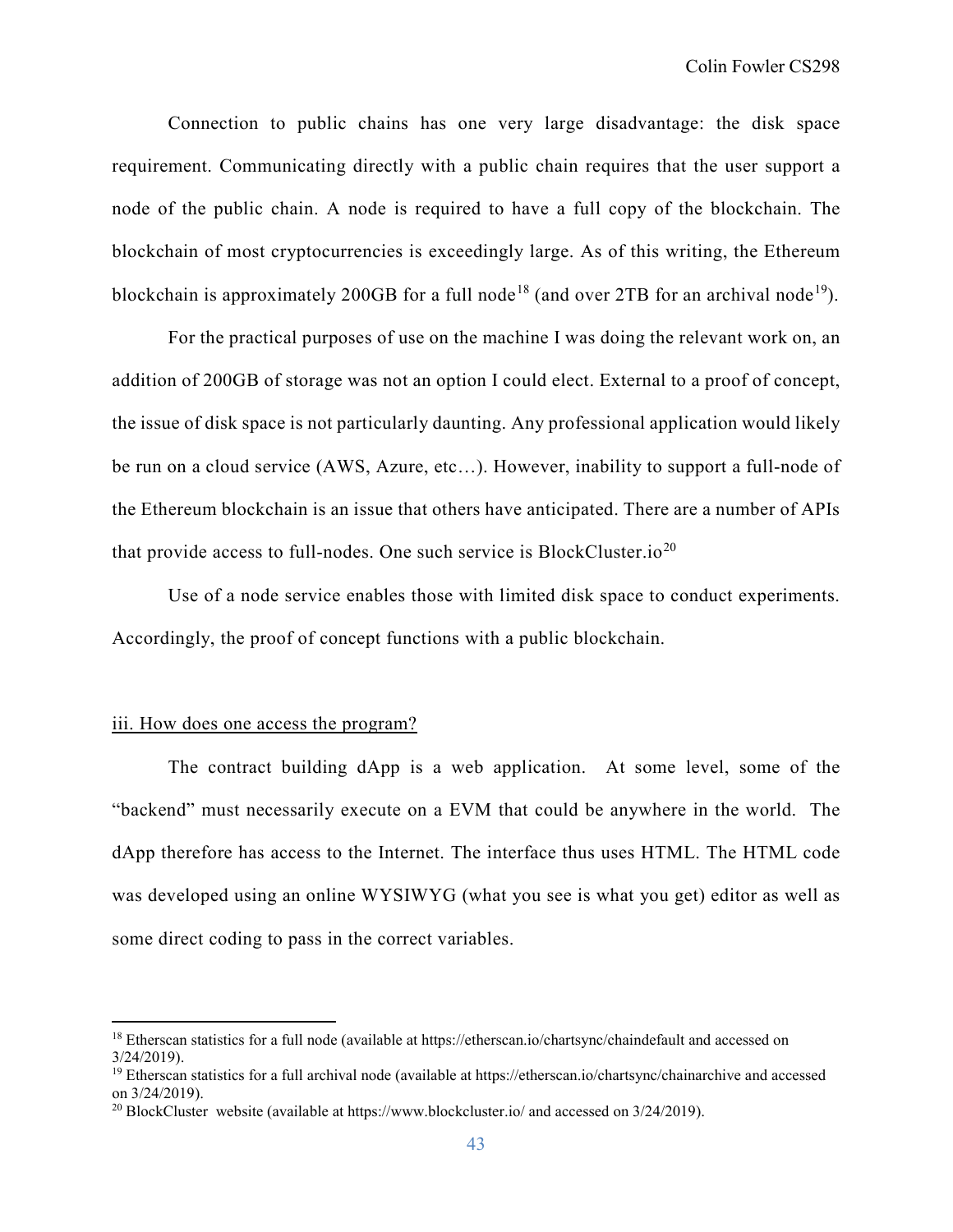From a user standpoint, it makes sense to have different interfaces for the different parties. Often parties to a contract are never in the same room with one another. Many documents that include multiple signatures are all signed individually and then stored with multiple signature pages that include only the single signature. As a result, there should be individualized ways to access the Application. The proof of concept includes four. A primary lawyer dashboard where the contract is constructed. Signature pages individually for the first and second parties to the contract, and finally an interface that executes the future options.

While the application does execute publicly, most people aren't going to be able to understand the code. Thus, having graphic interfaces that state very clearly what is going on is important. While code is not inherently readable by most of the populace, it is unambiguous. Where a problem occurs, it would be exceedingly easy to figure out that the problem had occurred, and who did the wrongdoing.

For the sake of testing, the proof of concept makes use of node.js rather than a cloud service to communicate with the web browser-based interface. The hosted node passes values to the main application code. The application code must necessarily be resident on some backend server.

Accordingly, the application includes both a centralized and a decentralized backend. The centralized backend is the server running the web interface, and the application that includes pre-built contract module constructs that are selected through the browser interface. The decentralized backend is the EVM that executes the contracts that were built via the centralized backend.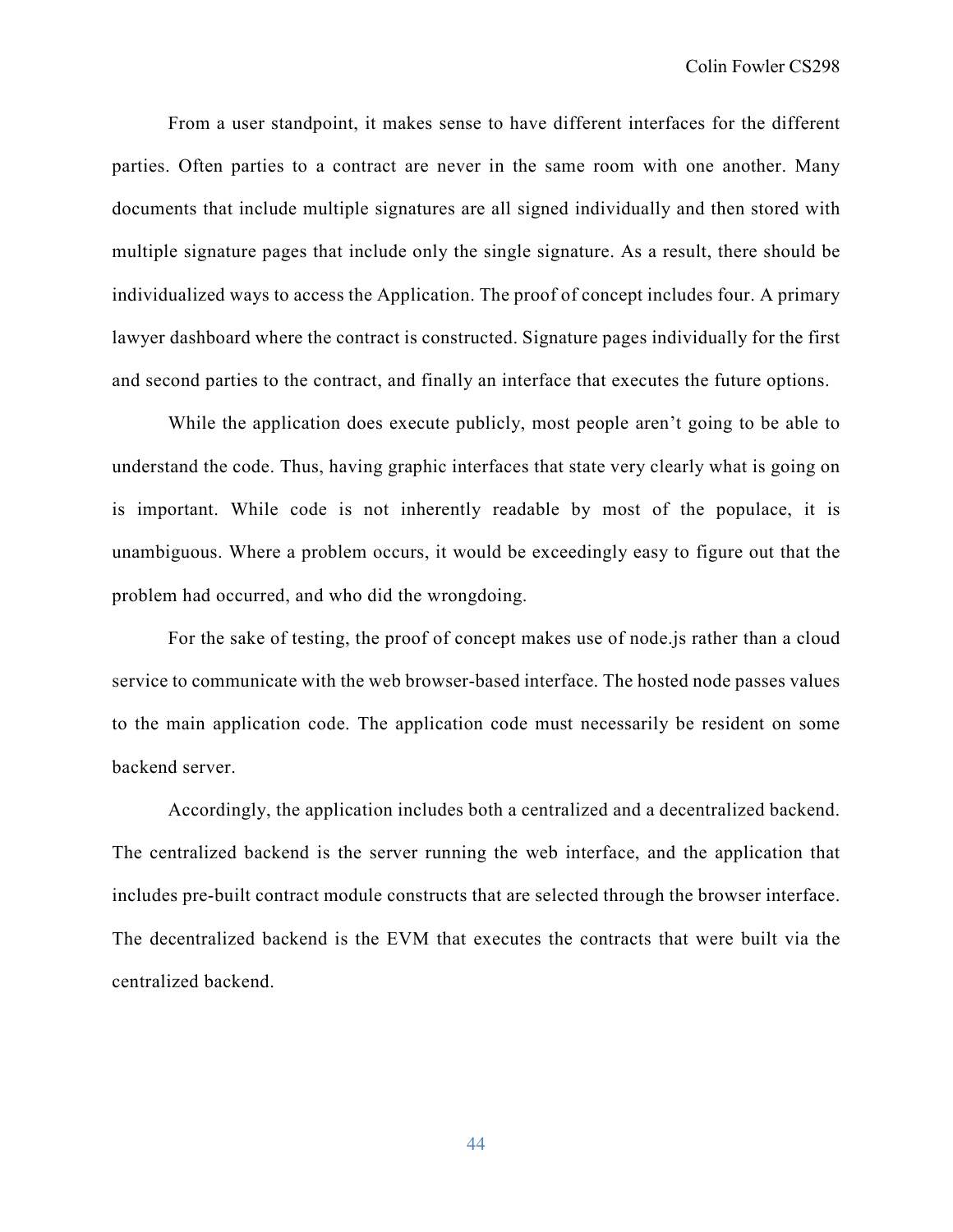## C. PROGRAM STRUCTURE

The proof of concept includes a HTML user interface that is being listened to by the node. The node reports to the application. The Application makes calls to methods from the BlockCluster.io API in order to coordinate with the Rinkeby Ethereum test network.



## **FIG. 14 is a block diagram of the proof of concept application.**

BlockCluster.io provides more than a conduit to the blockchain. The BlockCluster API includes prebuilt libraries with respect to instructing Ethereum wallets and creating the smart contracts on the Ethereum blockchain. The API includes traditional getters/setters as well as transactional methods. Most of the work generating the contracts is performed by calls to this API.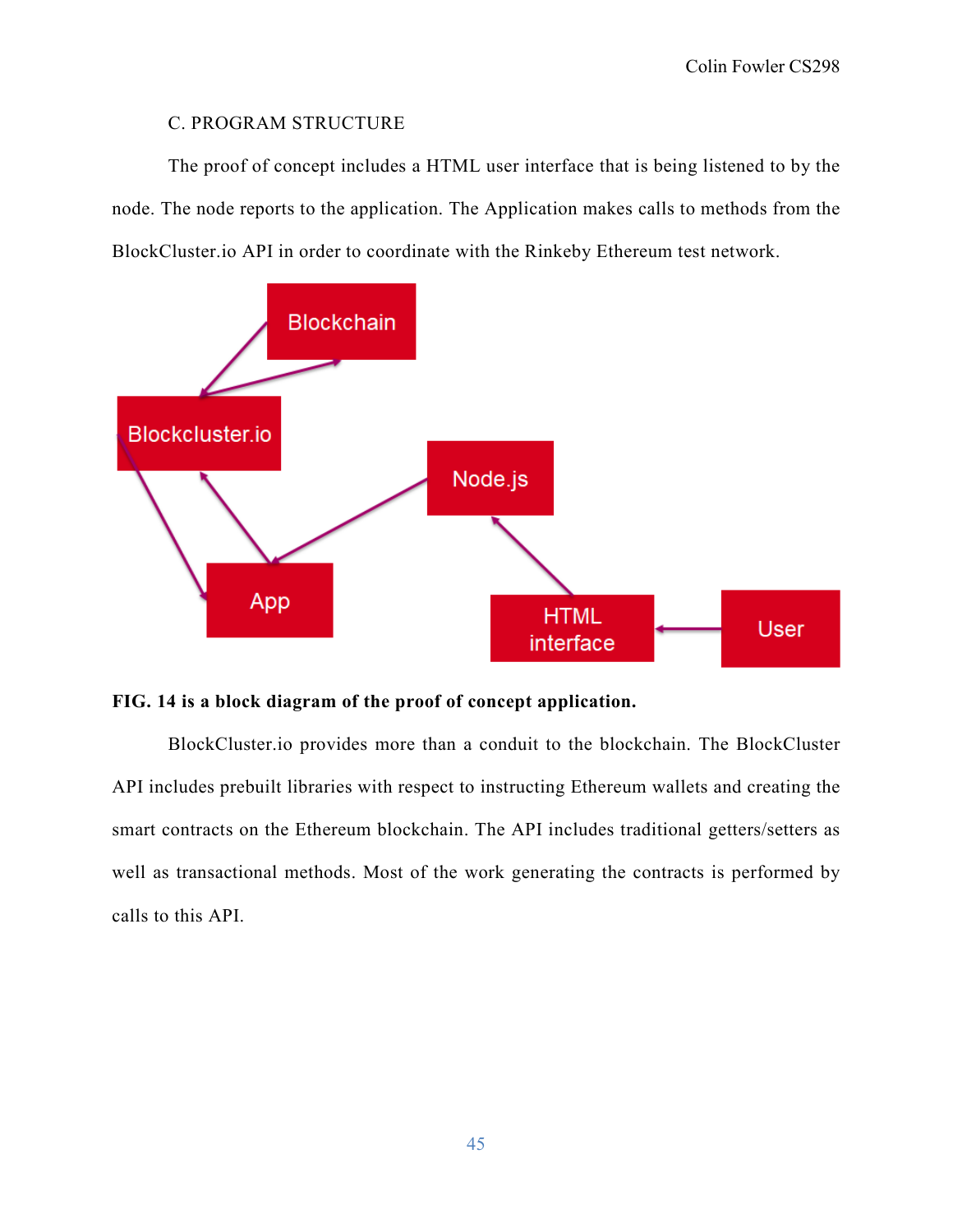## **VI. CONCLUSION AND FUTURE WORK**

Application of blockchain structures and public virtual machines to legal contracts is an effective practice because the process is transparent and secure. Use of the inherent security in the blockchain enables contract execution in program code that was not previously available. Program code is more precise than human languages, which can reduce overall potential of costly court disputes.

There are some disadvantages to legal contracts that are implemented in Ethereum smart contracts. Not every contract can be effectuated using Ethereum smart contracts. The best sort of contracts to generate on a blockchain are those that involve satisfaction of publicly observable conditions. Contracts that require one party to exercise their judgment are difficult to reflect in program code. Conditions such as non-action with regard to taking part in a given activity that is not typically monitored by computers (e.g., working at a competing company) cannot be effectively implemented in a smart contract.

Despite the gaps in programmable contracts, many important contract types are better when implemented as Ethereum smart contracts. Specific examples of contracts that can be effectively implemented in Ethereum smart contracts include exchanges of assets or money that occur over extended periods of time (e.g., service contracts, financing agreements, payment based on results).

The proof of concept is a small piece of a significantly larger greater concept. While it has been proven that generation of a single contract has been vastly improved upon, that contract was constructed in hindsight (e.g., before being constructed by the proof of concept, I already knew the substance of the contract).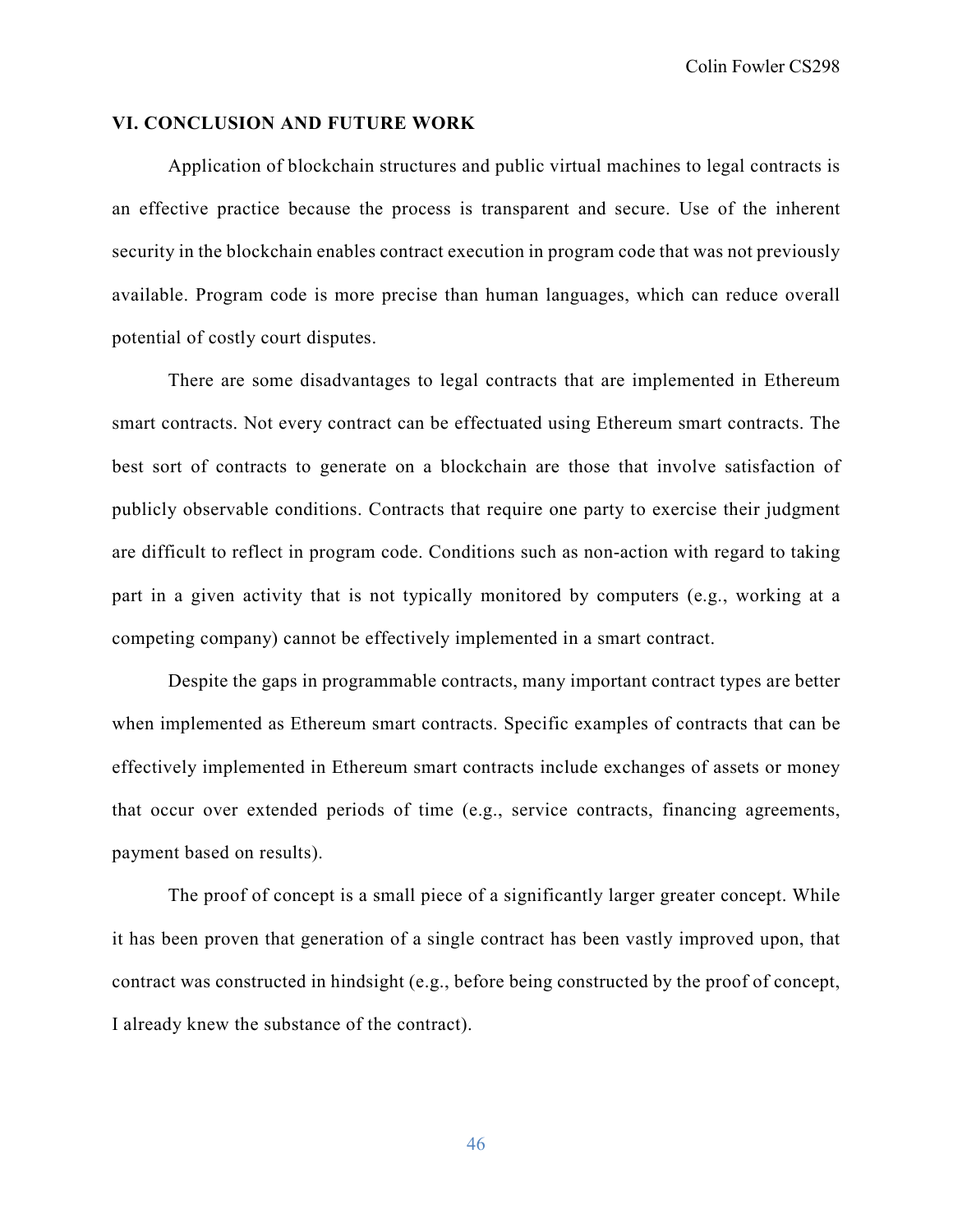In order to be truly effective, one would have to be able to create a contract, on the fly, without a previous example to work from. Once the general terms are negotiated, those terms need to be put into an executable form quickly through a modular interface. To do so requires a significant time investment building contract modules. Some of these modules were discussed specifically -- many were not. Further, the modules need to interact with one another in variable fashion based on the existence or non-existence of one another. Doing so requires a significant number of underlying heuristics in the system that cause the modules to function intuitively.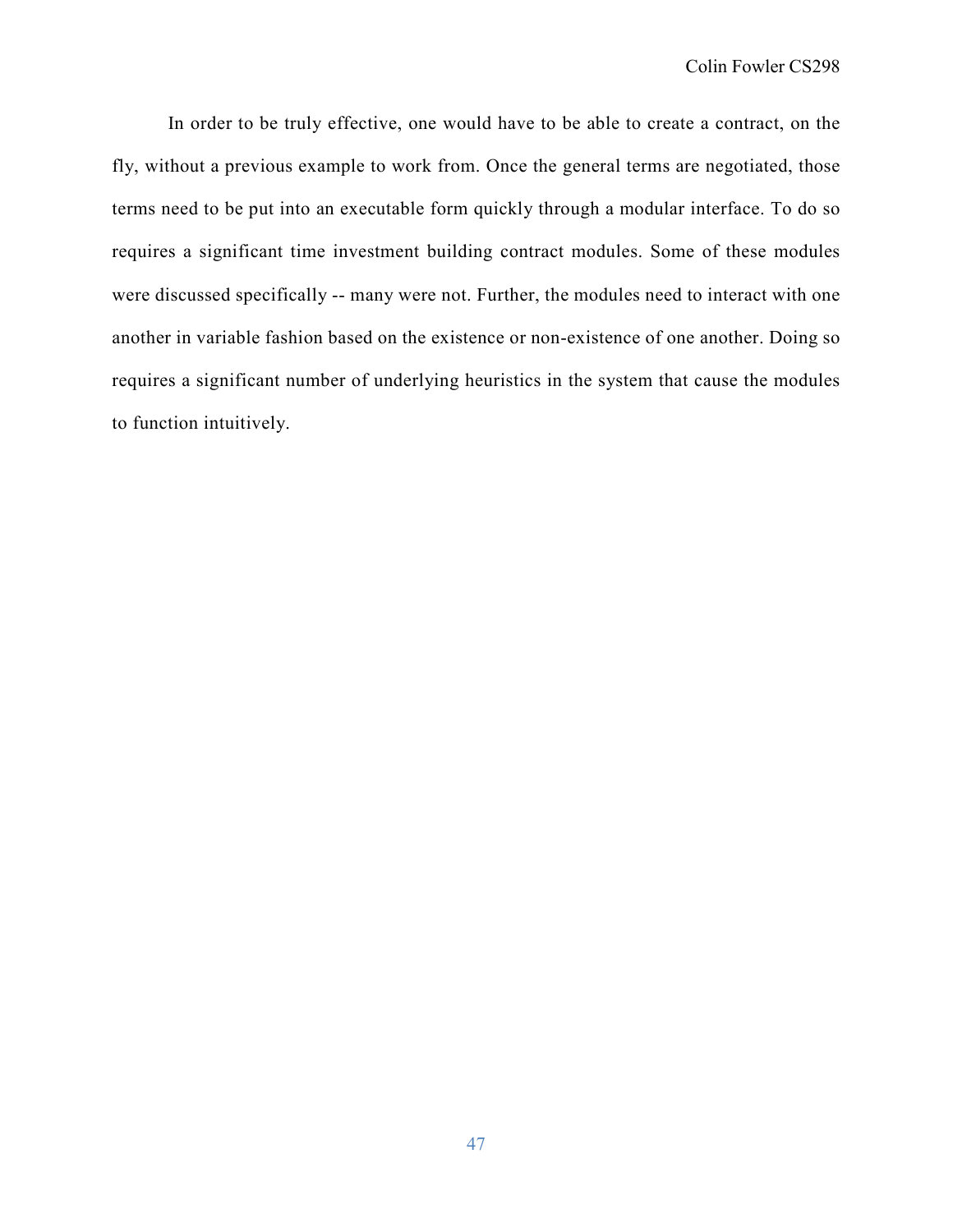## **VII. REFERENCES**

[1] Rouse, Margaret, "Smart Contract", last updated on April 2018, (available at <http://searchcompliance.techtarget.com/definition/smart-contract> and accessed 3/29/2019).

[2] Bitcoin Wiki "Confirmation" last updated March 16, 2018, available at https://en.bitcoin.it/wiki/Confirmation and accessed on 4/14/2018).

[3] Block Explorer available at https://blockchain.info/ and accessed 3/25/2018.

[4] Etherscan available at https://etherscan.io/ accessed 3/24/2019.

[5] Coleman, Jeff, question answer on Stack Exchange, "What is meant by the term 'gas'?" last edited on May 31, 2017 (available at <https://ethereum.stackexchange.com/questions/3/what-is-meant-by-the-term-gas> and accessed on 3/24/2018).

[6] Cryptographically Managing Telecommunications Settlement, U.S. Pat. Pub No. 2017/0078493 invented by George Melika and Akbar Thobhani and filed on September 14, 2015 (Drafted by Colin Fowler, and available at https://patents.google.com/patent/US20170078493A1)

[7] Buterin, Vitalik and Vogelsteller, Fabian, ERC-20 token standard commit on GitHub, last updated on March 8, 2019 (available at <https://github.com/ethereum/EIPs/blob/master/EIPS/eip-20.md> accessed on 3/24/2019).

[8] Polymath Repository on GitHub, last updated March 24, 2019 (available at <https://github.com/polymathnetwork> accessed on 3/24/2019).

[9] Ruiz, Pablo, "Overview of the ST-20 Interface and polymath Core", Polymath Blog, April 13, 2018 (available at [https://blog.polymath.network/overview-of-the-st-20-interface](https://blog.polymath.network/overview-of-the-st-20-interface-and-polymath-core-86bf64c8929)[and-polymath-core-86bf64c8929](https://blog.polymath.network/overview-of-the-st-20-interface-and-polymath-core-86bf64c8929) accessed on 3/3/2019).